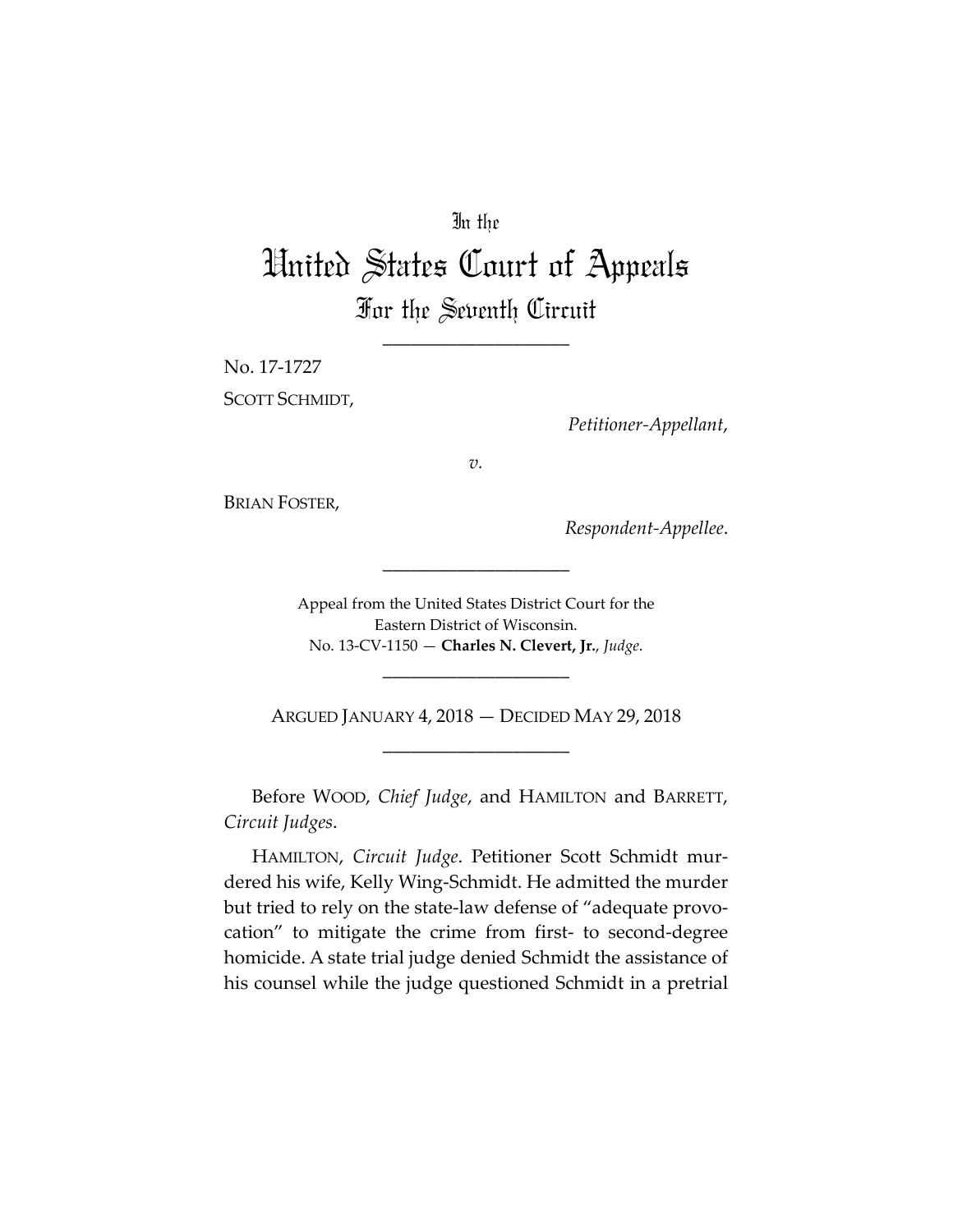hearing on that substantive issue. Under law clearly established by the Supreme Court of the United States, the evidentiary hearing on that substantive issue was a "critical stage" of Schmidt's prosecution. By denying Schmidt the assistance of counsel in that critical stage, the state court violated his Sixth Amendment right to counsel.

The Sixth Amendment guarantees the accused in a criminal case "the Assistance of Counsel for his defence." Because "an unaided layman" has "little skill in arguing the law or in coping with an intricate procedural system," the Supreme Court has long held that the right to counsel extends beyond the trial itself. *United States v. Ash*, 413 U.S. 300, 307 (1973). Criminal prosecutions involve "critical confrontations" before trial "where the results might well settle the accused's fate." *United States v. Wade*, 388 U.S. 218, 224 (1967). The Sixth Amendment therefore guarantees defendants "the guiding hand of counsel" at all "'critical' stages of the proceedings." *Id.* at 224–25, quoting *Powell v. Alabama*, 287 U.S. 45, 69 (1932).

Since Schmidt admitted having murdered his wife, the only substantive issue in the prosecution was whether he acted under "adequate provocation," which in Wisconsin would mitigate homicide from first to second degree. The prosecution opposed Schmidt's intended defense, arguing before trial that he had failed to offer "some evidence" of provocation, which would be sufficient to shift the burden of persuasion to the state to disprove provocation beyond a reasonable doubt. The trial court chose to address this critical substantive issue before trial.

After a hearing where counsel debated the defense's written summary of evidence of provocation, the trial court held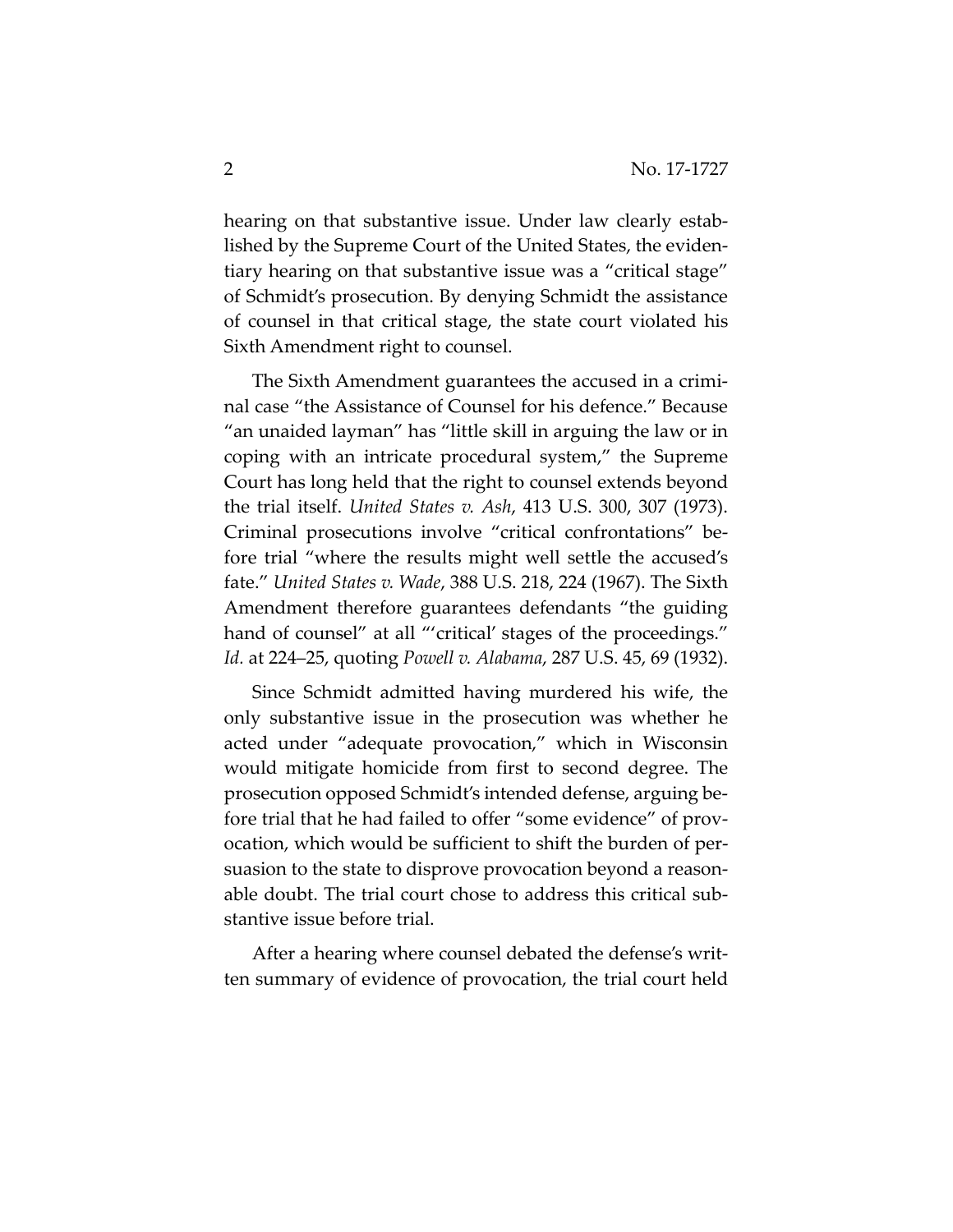an unprecedented *ex parte*, *in camera* hearing. The judge allowed Schmidt's counsel to attend the hearing but, critically, did not allow him to speak or participate. Instead, the judge questioned Schmidt directly. After listening to Schmidt's answers, the judge ruled that Schmidt could not present the adequate provocation defense at trial. A jury convicted Schmidt of first-degree intentional homicide, and he was sentenced to life in prison.

Schmidt sought post-conviction relief, and the Wisconsin Court of Appeals held that the trial court did not violate Schmidt's Sixth Amendment right to counsel. That decision was an unreasonable application of clearly established Supreme Court precedent guaranteeing counsel at all critical stages of criminal proceedings, including whenever "potential substantial prejudice to defendant's rights inheres in the particular confrontation." *Wade*, 388 U.S. at 227. Schmidt therefore meets the stringent standards for habeas corpus relief under 28 U.S.C. § 2254(d)(1).[1](#page-2-0)

## I. *Factual & Procedural Background*

In April 2009, Schmidt shot his wife, Kelly Wing-Schmidt, seven times. She died in their driveway. When police officers

<span id="page-2-0"></span> $1$  The usual relief in such a case would be to order the State either to release Schmidt or to retry him. A different remedy may be appropriate here. In the district court, the State requested the option to ask the state trial court to modify the judgment of conviction to second-degree intentional homicide and to resentence Schmidt accordingly. In briefing in this appeal, Schmidt says he agrees with that request. On remand, the district court should consider that option, in addition to the usual choices of retrial or release.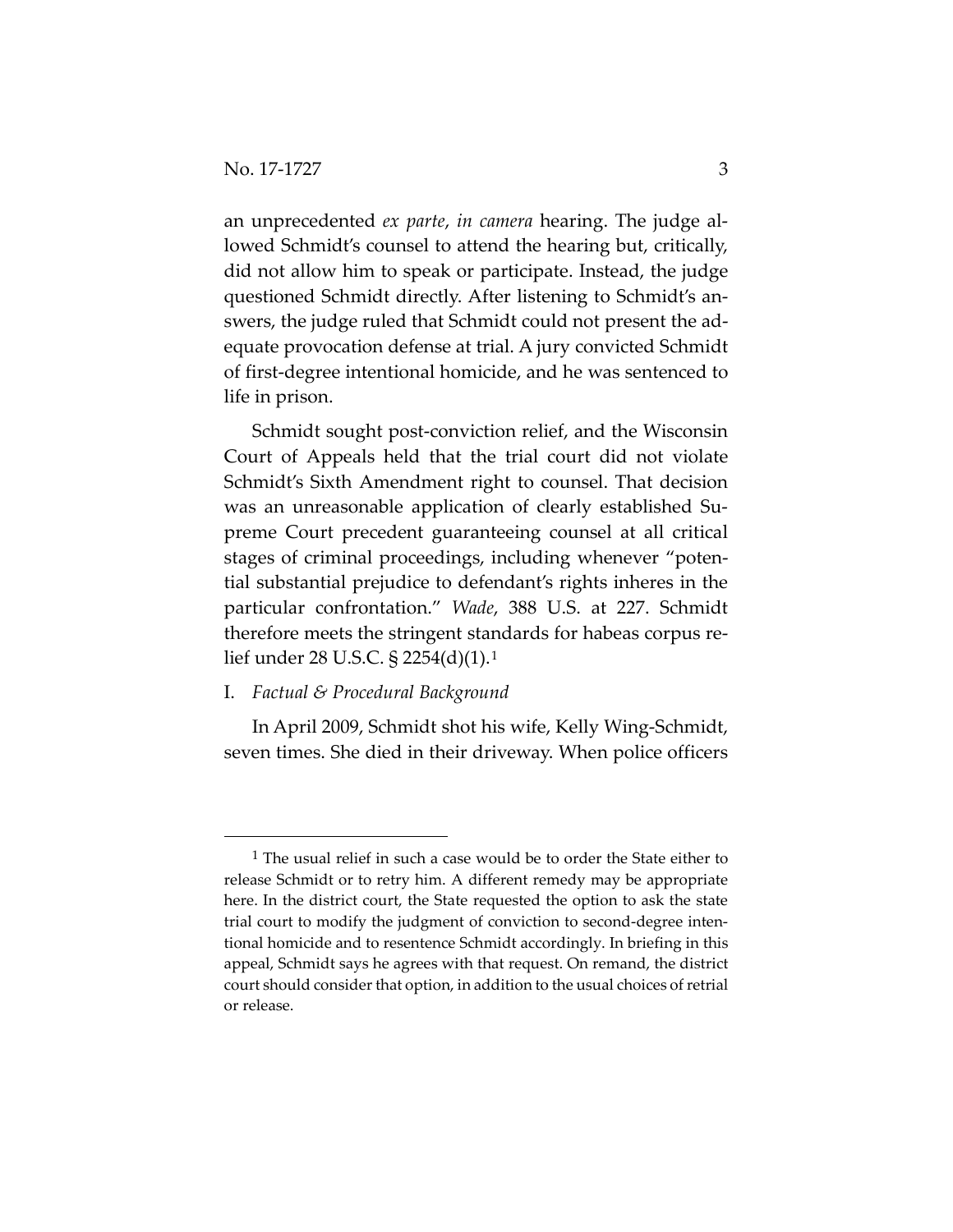arrived, they found Schmidt standing by her body. He quickly admitted he had shot her.

## A. *The Trial Court Proceedings*

Wisconsin charged Schmidt with first-degree intentional homicide. Schmidt never denied shooting and killing Kelly, but he intended to argue at trial that he acted with "adequate provocation." In Wisconsin, adequate provocation is an affirmative defense that mitigates intentional homicide from first to second degree for defendants who "lack self-control completely at the time of causing death." Wis. Stat. §§ 939.44;  $940.01(2)(a)$ . To be "adequate," the provocation must be "sufficient to cause complete lack of self-control in an ordinarily constituted person." § 939.44. If the defendant can produce "some" evidence supporting adequate provocation before trial, then the defendant may introduce evidence of the defense at trial. *State v. Schmidt*, 824 N.W.2d 839, 843 (Wis. App. 2012), citing *State v. Head*, 648 N.W.2d 413, 439 (Wis. 2002). The prosecution must then disprove the defense beyond a reasonable doubt. *Schmidt*, 824 N.W.2d at 843, citing *Head*, 648 N.W.2d at 437–38.

Schmidt filed a pretrial motion disclosing that he would present evidence of provocation through "false allegations, controlling behaviors, threats, isolation, unfaithfulness, verbal abuse and arguments." Schmidt planned to present evidence that his wife had abused him emotionally and physically throughout their marriage. He would have testified that right before the shooting, he and Kelly had a heated argument in which Kelly taunted him about an affair he had just discovered, told him their children were not actually his, and threatened to make up stories so that he would never see their children again. According to Schmidt, he lost self-control and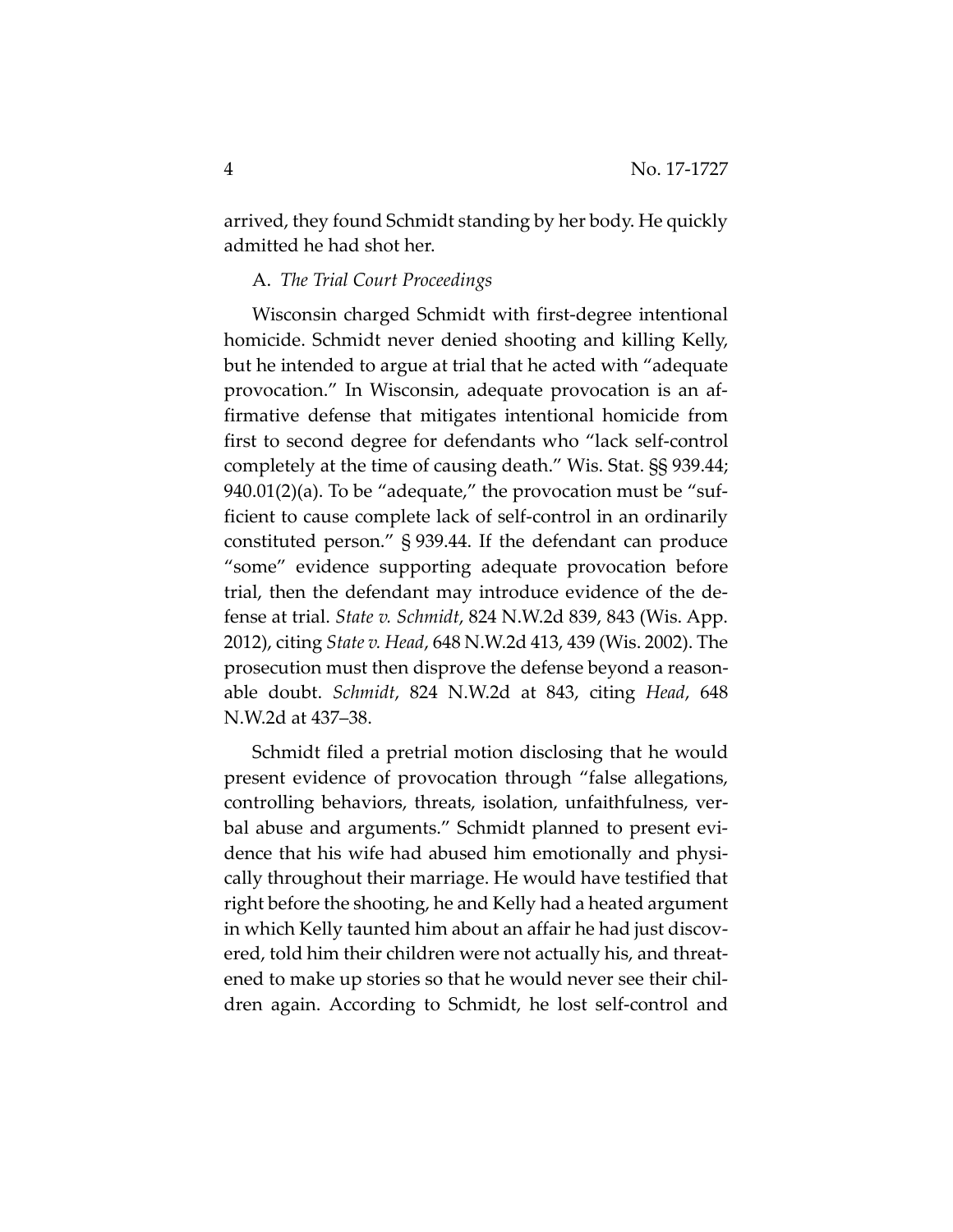shot his wife. The State objected to the evidence, arguing that Schmidt's disclosure lacked specificity and that the circumstances did not support an adequate provocation defense. The State also argued that Schmidt did not clarify the timeframe covered by his proposed evidence and that evidence dating back too far would be irrelevant and prejudicial.

The court acknowledged the State's concerns. Over Schmidt's objection, the court scheduled a hearing to determine whether Schmidt had met the some-evidence standard and could present the defense at trial. Before the hearing, Schmidt submitted two documents: an offer of proof summarizing the testimony of twenty-nine potential witnesses and a legal analysis of the provocation defense with a timeline of events from 2004 through the 2009 shooting.

The evidentiary hearing began in court with Schmidt, his lawyer, and the prosecutor present. The judge was not prepared to decide on the paper submissions alone whether Schmidt could meet the "some evidence" threshold for the provocation defense. Schmidt's lawyer objected to having to expose his defense evidence before trial. The judge decided that he should question Schmidt *ex parte* to assess the provocation defense. Schmidt's counsel agreed that if the court intended to question Schmidt, it should do so in chambers outside of the prosecutor's presence. The court then proposed to the prosecutor that Schmidt's counsel would attend the hearing in chambers, but would "just be present" and "not saying anything." The prosecutor agreed. Schmidt's counsel did not object, but nobody asked Schmidt if he was willing to go forward in this hearing, so critical to his fate, without the assistance of his lawyer.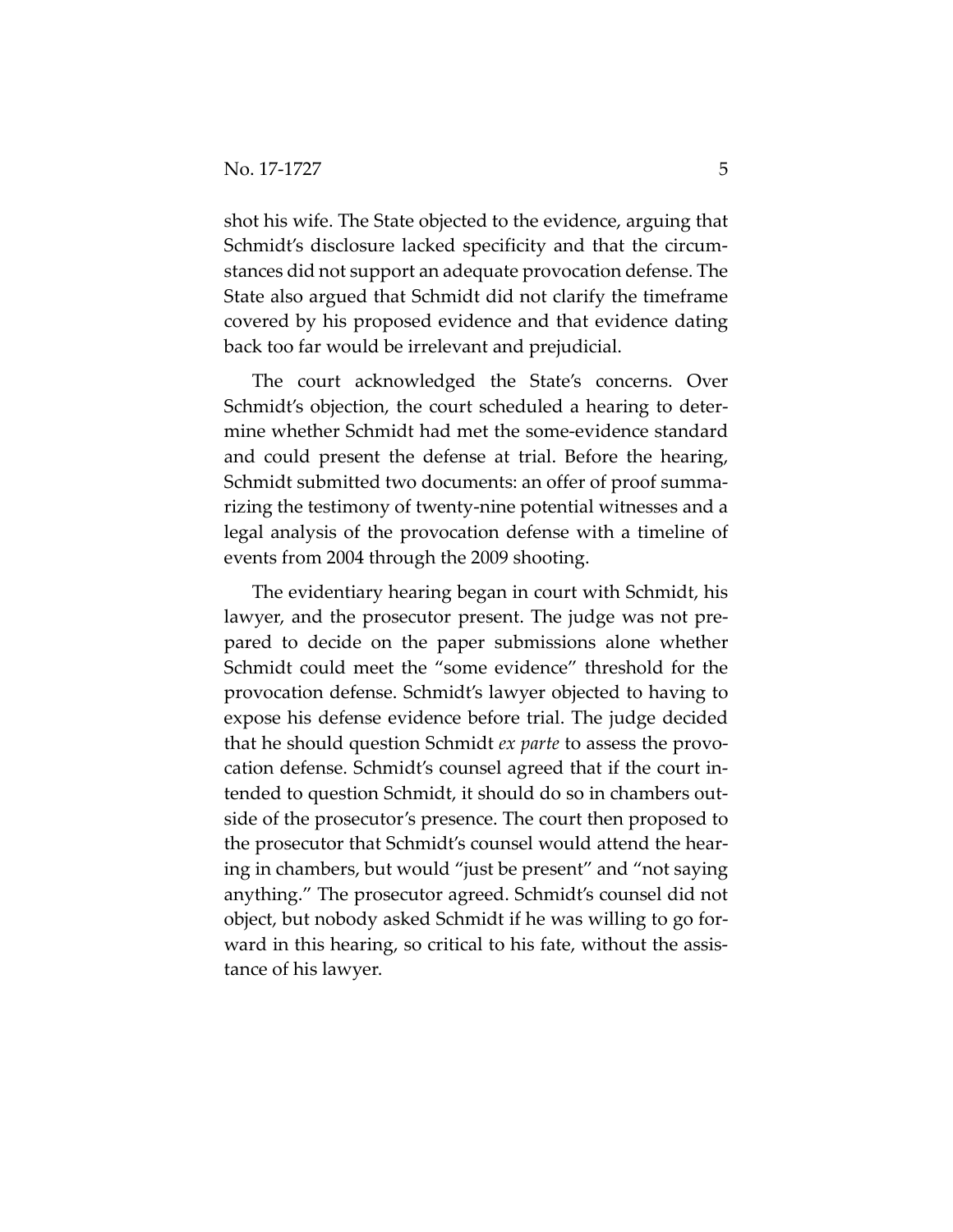The trial judge, court reporter, Schmidt, and Schmidt's counsel proceeded to the judge's chambers. The judge stated that Schmidt "appears in person" and that "his attorney is also present but is not participating in the hearing." The court then asked Schmidt an open-ended question about what was on his mind when he shot Kelly. Schmidt gave the first of what would be several rambling narrative responses:

> The day I went over was April 17th. I hadn't slept in at least a week, week-and-a-half. And I—it was like two days before that, I believe the 14th of April, the 14th or 15th of April I think it was, that I found an e-mail on my work computer from a—of a reservation for my wife and a guy that she supposedly was a friend with that worked for Gold Cross Ambulance. And I found that when I was at the fire station. I knew of him, up until that point, that they were friends.

> Um, I had been out of the house for a couple of weeks. And I walked there. I went to the fire station, and I walked up to the house, because I knew there were some issues with, um, Kelly had threatened to take—these aren't my f'ing kids, that if she saw me at the house that she didn't want—I wasn't going to be part of the kids' lives anymore, our two youngest children. I just had a feeling that she'd probably call the cops if I pulled in the driveway. So I parked at the station, Fire Station 6, over on Lightning, and I walked to the house.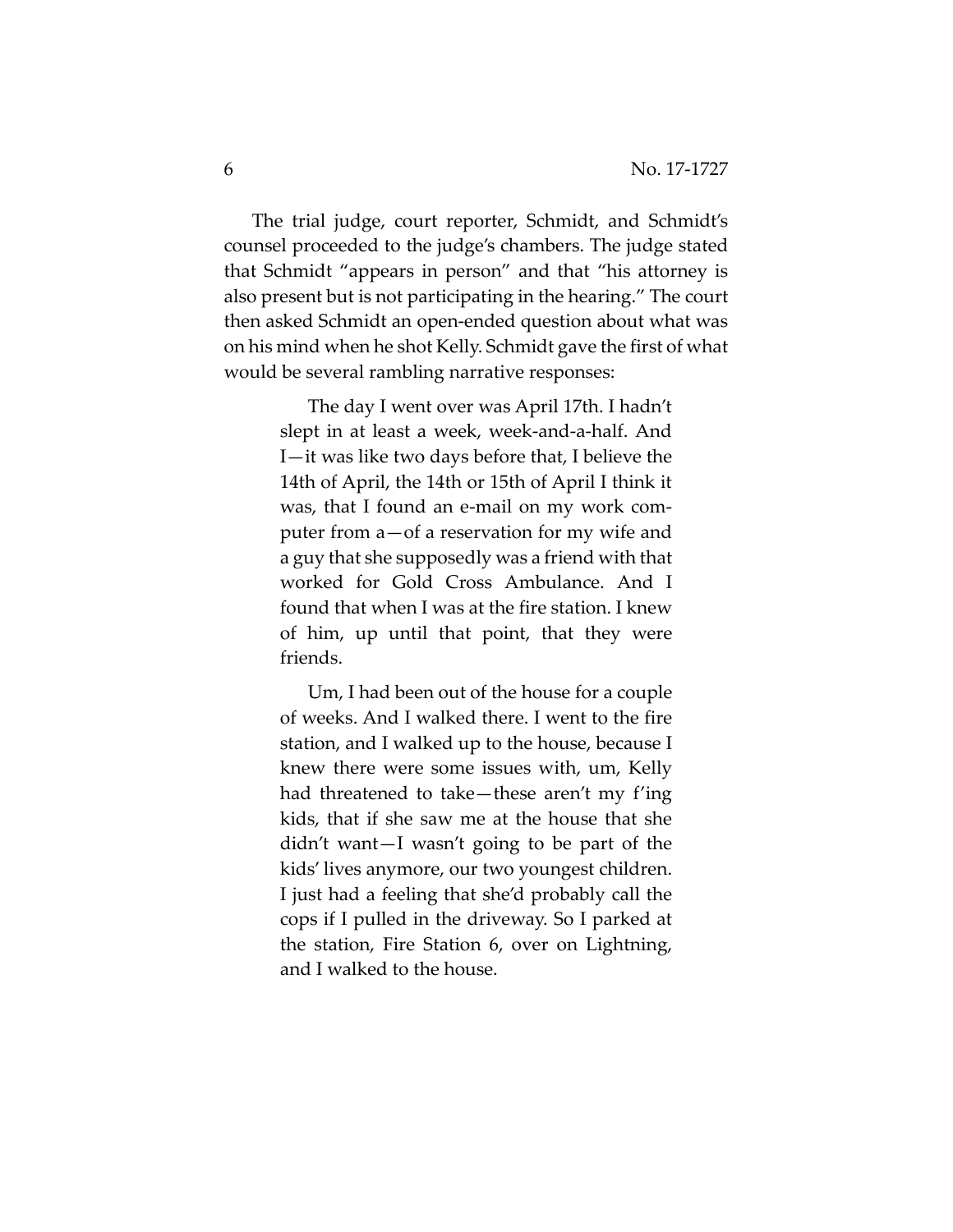Actually, my main goal was, um, I had a job to do. I was going to build a house for a retired battalion chief up in Door County. And all my tools, my job trailer, and everything was at our house on JJ on Edgewood. I was at the time staying out at the lake—the lake house that I had had owned prior to us being married in Stockbridge. And there's—I didn't have any heat, slept on the couch, there was no blankets. I mean, it was—there were no dishes. I had—everything was—the house was empty. Gas was actually shut off because we—instead of paying the bills there, I wanted to make sure the bills were paid where the kids and Kelly were at … .

That first answer continued for fourteen transcript pages. Thus began what the Wisconsin Court of Appeals called a "rambling narrative" that spans thirty-five transcript pages. *Schmidt*, 824 N.W.2d at 847. The trial court asked Schmidt the same open-ended question about his mental state six times. Each time Schmidt's response was unfocused and confused with irrelevant details.

Near the end of the questioning, the judge took a short break for a telephone call. Schmidt's lawyer asked if he could talk to Schmidt. The judge responded that they should limit discussion to reviewing the written offer of proof. After the break, the judge asked Schmidt a few more questions before ending the hearing. Later that day, the court orally announced that "the circumstances that led to the death of Kelly Wing did not involve a provocation" and denied Schmidt's motion to present the defense at trial, rejecting it conclusively.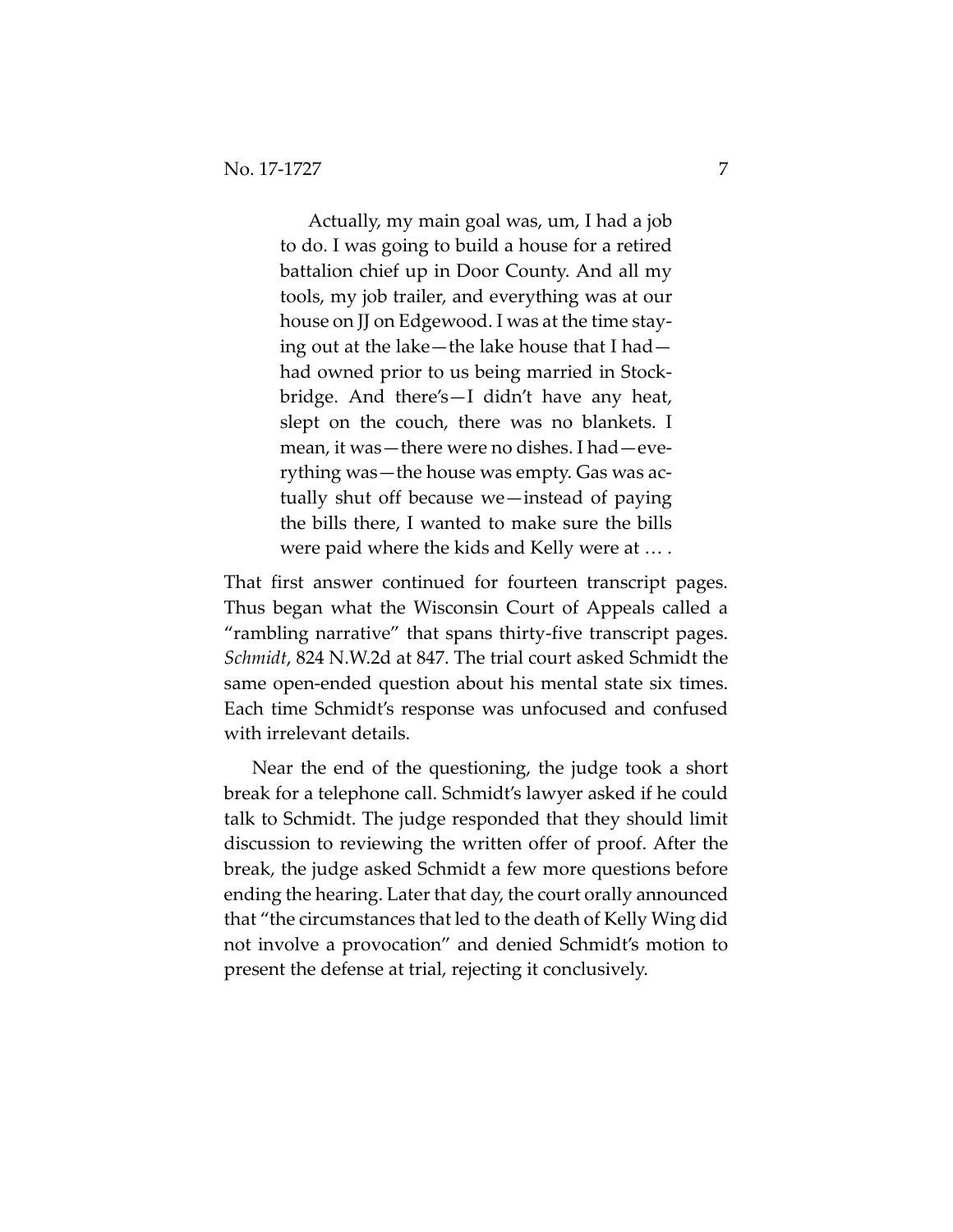#### B. *Post-conviction Processes*

A jury convicted Schmidt of first-degree intentional homicide.[2](#page-7-0) Schmidt moved for a new trial, arguing that he had been denied his Sixth Amendment right to counsel and his Sixth and Fourteenth Amendment right to present a defense. The trial court denied the motion, concluding that Schmidt had not met his burden of production to present the adequate provocation defense. The trial court also concluded that Schmidt was not denied counsel at the *ex parte* hearing because his counsel submitted the written offer of proof, made an oral argument, and conferred with Schmidt during the recess for the judge's telephone call.

Schmidt appealed, and the Wisconsin Court of Appeals affirmed. The Court of Appeals found that Schmidt had not met the some-evidence standard, though the court called it "a close question." The court found that the *ex parte* interrogation was a valid exercise of the trial judge's discretion under state law. Turning to the Sixth Amendment question, the Court of Appeals found that the *ex parte* hearing was not a critical stage of the proceedings at which Schmidt was entitled to counsel. The court also reasoned that the hearing was not adversarial and that counsel was available to advise Schmidt. The court did not reach Schmidt's claim that the hearing violated his right to present a defense. The Wisconsin Supreme Court denied review.

Schmidt then sought habeas corpus relief in federal court, raising the Sixth and Fourteenth Amendment claims. The district court denied relief on both. The district court considered

<span id="page-7-0"></span> <sup>2</sup> The jury also convicted Schmidt of recklessly endangering safety and bail-jumping. He does not challenge those convictions.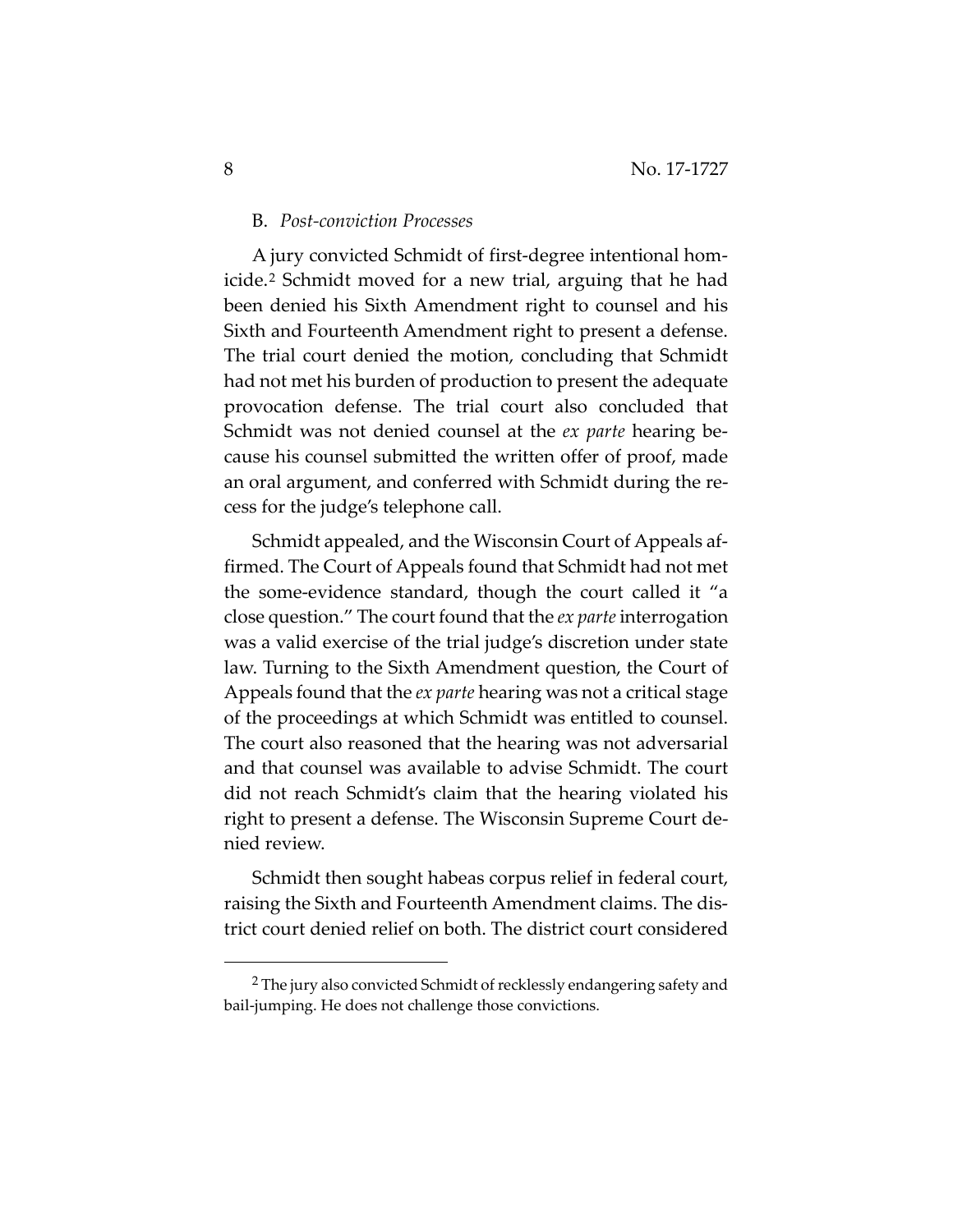*de novo* Schmidt's claim that he was denied the right to present a defense and concluded that the Wisconsin evidence law did not deprive him of that right because it protected a legitimate interest and was not arbitrary or disproportionate. The court next found that the deferential standard of review under the Antiterrorism and Effective Death Penalty Act (AEDPA) governed the Sixth Amendment claim. See 28 U.S.C. § 2254(d). The district court concluded that the Wisconsin Court of Appeals decision was not contrary to or an unreasonable application of Supreme Court precedent guaranteeing criminal defendants counsel at all critical stages. The district court therefore denied habeas relief but granted a certificate of appealability on both issues.

#### II. *Analysis*

The Wisconsin Court of Appeals rejected Schmidt's Sixth Amendment claim on the merits, and the facts are not disputed. Under AEDPA, a federal court therefore cannot grant a writ of habeas corpus on that claim unless the state court decision "was contrary to, or involved an unreasonable application of, clearly established Federal law, as determined by the Supreme Court of the United States." 28 U.S.C. § 2254(d)(1). A state court's decision is unreasonable if it correctly identifies the controlling Supreme Court precedent but "unreasonably extends" that "legal principle" to "a new context where it should not apply or unreasonably refuses to extend that principle to a new context where it should apply." *Williams v. Taylor*, 529 U.S. 362, 407 (2000). To obtain federal relief, Schmidt must show that the state court decision was not just incorrect but "objectively unreasonable." *Id.* at 409– 10; accord, e.g., *Woodford v. Visciotti*, 537 U.S. 19, 24–25 (2002)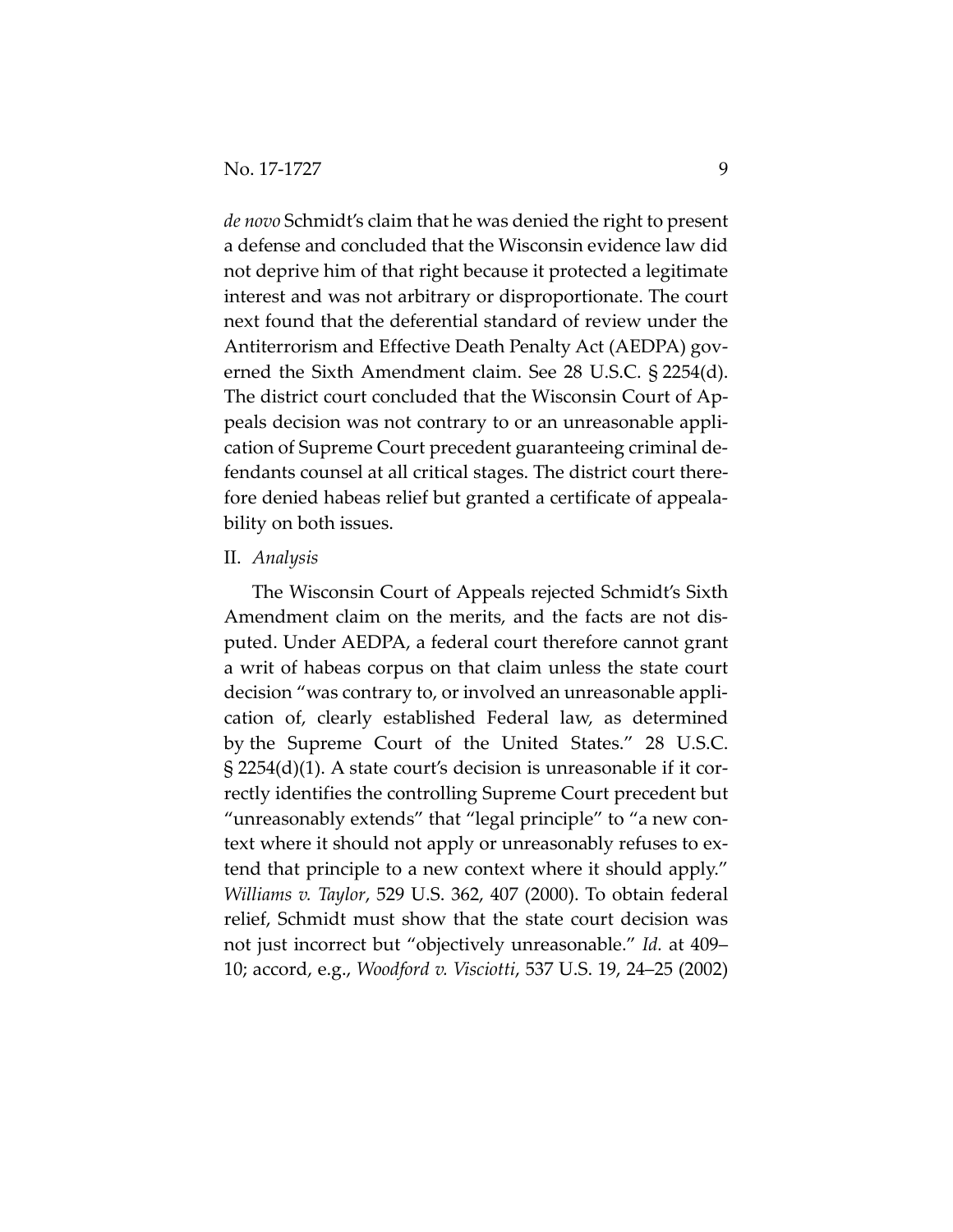(per curiam). This standard is meant to be "difficult to meet." *Harrington v. Richter*, 562 U.S. 86, 102 (2011).

Even under this deferential standard, Schmidt is entitled to a writ of habeas corpus. The state-court decision was an objectively unreasonable application of Supreme Court decisions on the right to counsel. The *ex parte* hearing was a critical stage of the proceeding. Schmidt was guaranteed "the guiding hand of counsel" throughout it, see *Powell*, 287 U.S. at 69, but he did not have that guidance because of the judge's ground rules for his inquisition of Schmidt, barring his counsel from participating. Because we grant Schmidt's petition based on the violation of his right to counsel, we do not reach his claim that the trial court also denied his right to present a defense.

## A. *"Critical Stage"*

The Sixth Amendment guarantees that in "all criminal prosecutions, the accused shall enjoy the right" to "have the Assistance of Counsel for his defence." The Supreme Court has long recognized that the right applies not only at trial but also at all "critical stages" of the adversary process. The first question in this case is the scope of the Supreme Court's precedents on what constitutes a "critical stage."

A brief look at the history of the Sixth Amendment provides helpful context for understanding the scope of a defendant's right to counsel in pretrial proceedings. In *United States v. Wade*, 388 U.S. 218 (1967), the Supreme Court explained:

> The Framers of the Bill of Rights envisaged a broader role for counsel than under the practice then prevailing in England of merely advising his client in 'matters of law,' and eschewing any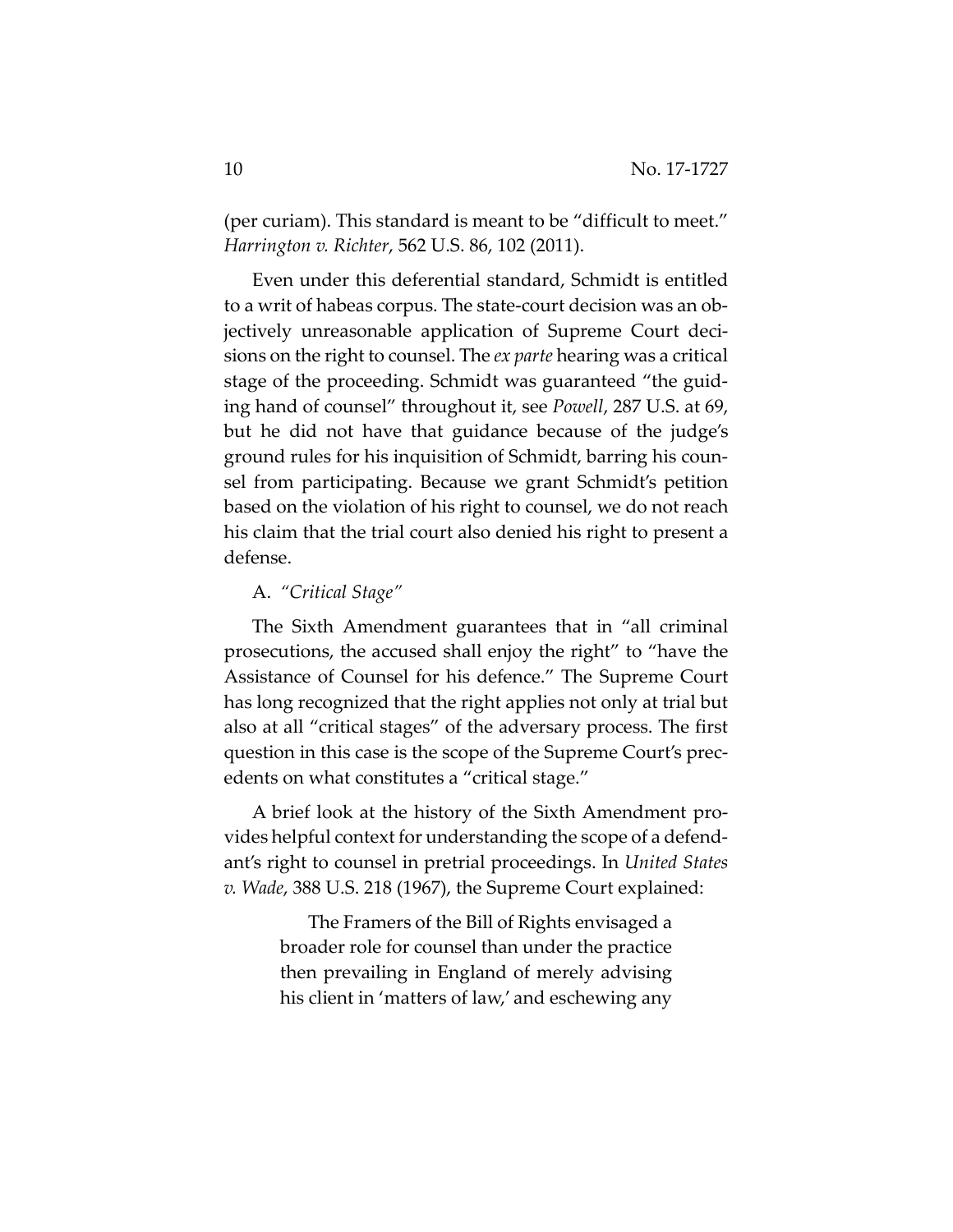responsibility for 'matters of fact.' The constitutions in at least 11 of the 13 States expressly or impliedly abolished this distinction. *Powell v. State of Alabama*, 287 U.S. 45, 60–65; Note, 73 Yale L.J. 1000, 1030–1033 (1964). 'Though the colonial provisions about counsel were in accord on few things, they agreed on the necessity of abolishing the facts-law distinction; the colonists appreciated that if a defendant were forced to stand alone against the state, his case was foredoomed.' 73 Yale L.J., *supra*, at 1033–1034. This background is reflected in the scope given by our decisions to the Sixth Amendment's guarantee to an accused of the assistance of counsel for his defense. When the Bill of Rights was adopted, there were no organized police forces as we know them today. The accused confronted the prosecutor and the witnesses against him, and the evidence was marshalled, largely at the trial itself. In contrast, today's law enforcement machinery involves critical confrontations of the accused by the prosecution at pretrial proceedings where the results might well settle the accused's fate and reduce the trial itself to a mere formality. In recognition of these realities of modern criminal prosecution, our cases have construed the Sixth Amendment guarantee to apply to 'critical' stages of the proceedings. The guarantee reads: 'In all criminal prosecutions, the accused shall enjoy the right \* \* \* to have the Assistance of Counsel *for his defence*.' (Emphasis supplied.) *The plain wording of*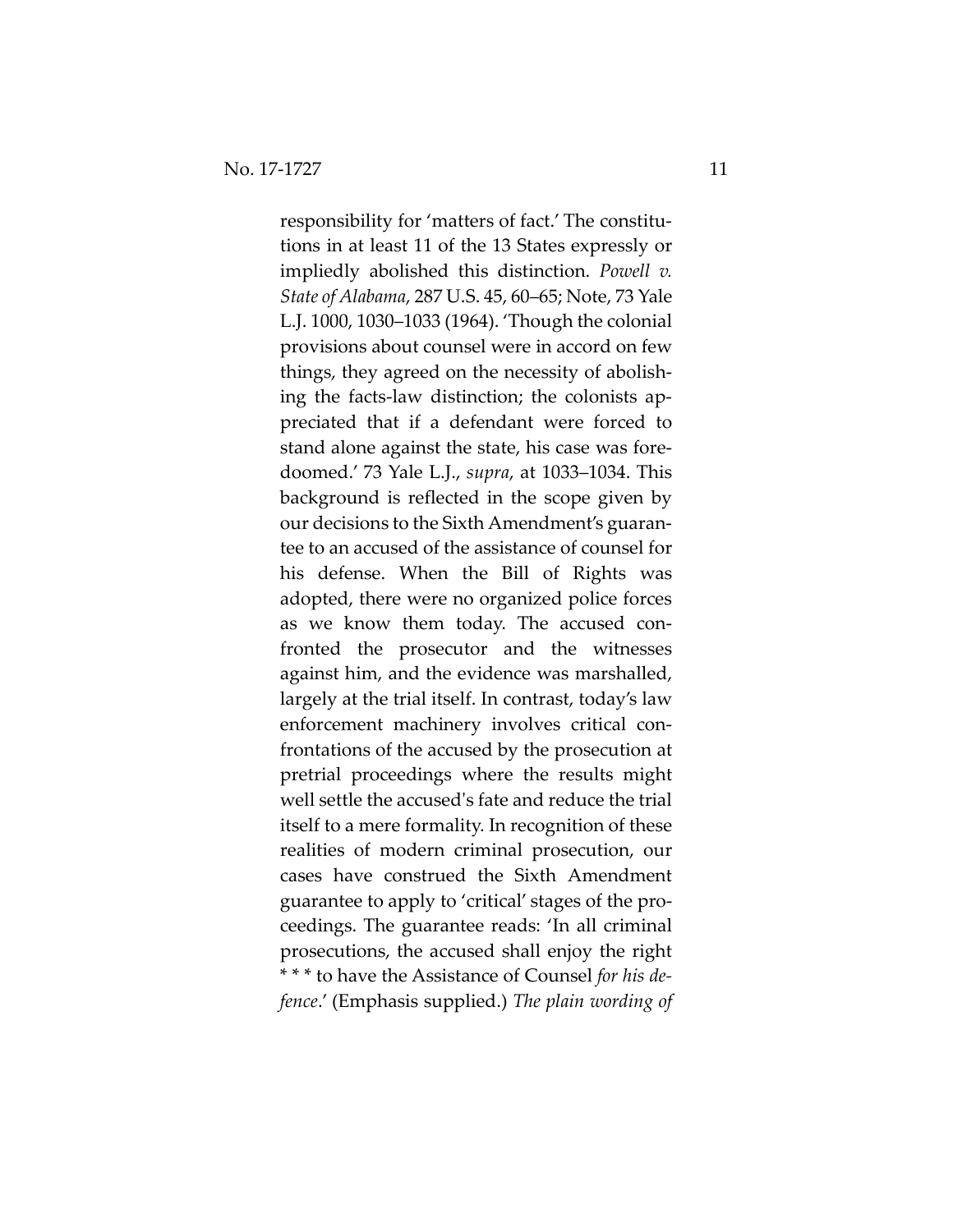*this guarantee thus encompasses counsel's assistance whenever necessary to assure a meaningful 'defence.'*

388 U.S. at 224–25 (footnotes omitted, emphasis added).

The Court has identified two historical reasons for the right to counsel. First was the development of an "intricate procedural system." *United States v. Ash*, 413 U.S. 300, 307 (1973). As the Court explained:

> A concern of more lasting importance was the recognition and awareness that an unaided layman had little skill in arguing the law or in coping with an intricate procedural system. The function of counsel as a guide through complex legal technicalities long has been recognized by this Court. […] The Court frequently has interpreted the Sixth Amendment to assure that the 'guiding hand of counsel' is available to those in need of its assistance.

*Id.* at 307–08. Second was the development of the public prosecutor: "Another factor contributing to the colonial recognition of the accused's right to counsel was the adoption of the institution of the public prosecutor from the Continental inquisitorial system." *Id.* at 308. "Thus, an additional motivation for the American rule" that a criminal defendant is entitled to counsel "was a desire to minimize imbalance in the adversary system that otherwise resulted with the creation of a professional prosecuting official." *Id.* at 309. An uncounseled defendant could not be expected to argue his case, navigate the rules of evidence, or articulate his defenses with the same skill as an "expert adversary," the prosecutor. *Id.* at 310.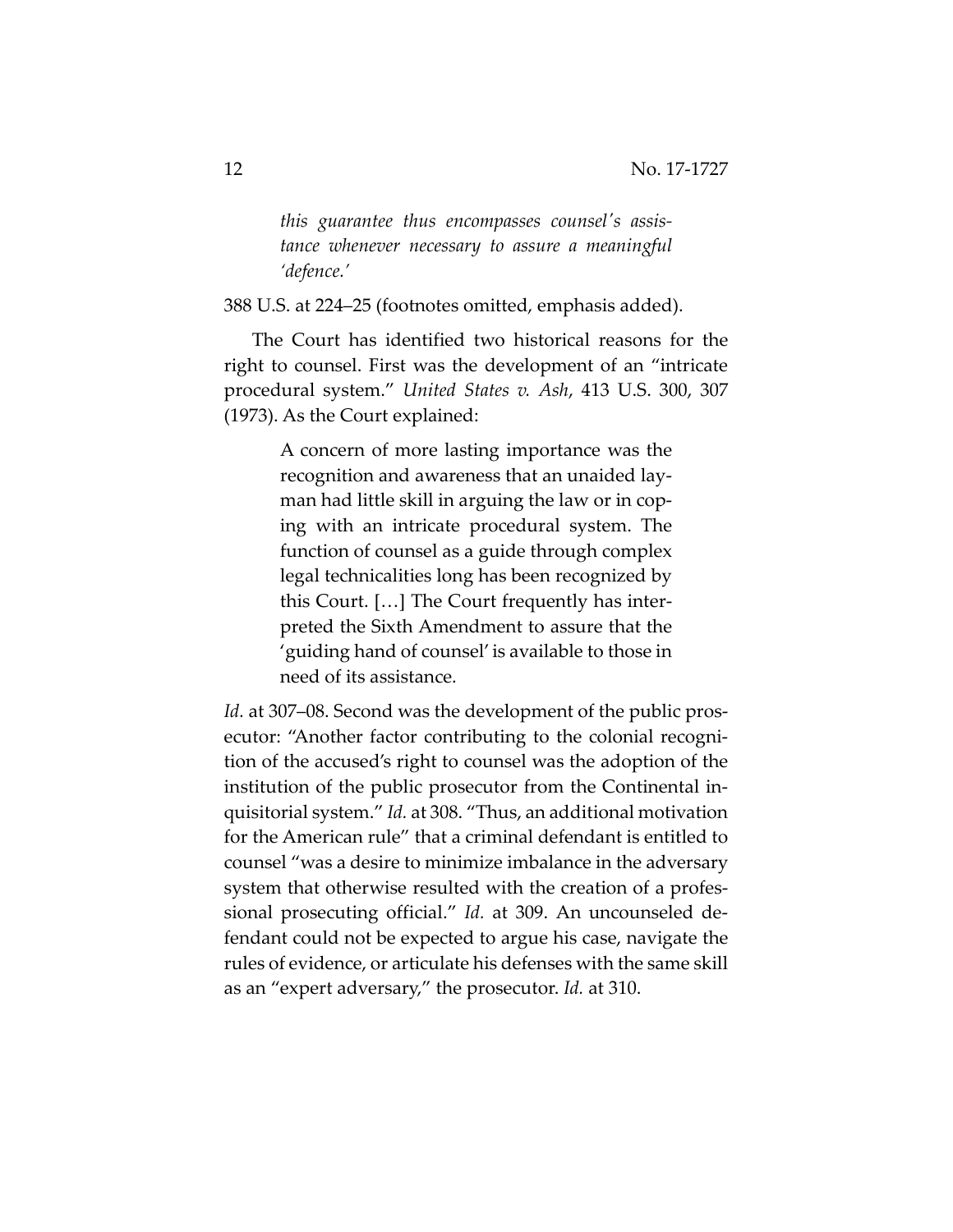Over time, the same became true of various pretrial steps in prosecutions. With increasing frequency, defendants confronted issues before trial that previously would have surfaced at trial—issues like articulating defenses or disputing the admissibility of evidence. With the history of the Sixth Amendment in mind, the Court has repeatedly applied the right to counsel to these critical confrontations "that might appropriately be considered to be parts of the trial itself," that is, steps when "the accused was confronted, just as at trial, by the procedural system, or by his expert adversary, or by both." *Id.* at 310. The Court has called these confrontations "critical stages." See, e.g., *Wade*, 388 U.S. at 224; *Hamilton v. Alabama*, 368 U.S. 52, 53–54 (1961).

It is clearly established that criminal defendants are entitled to counsel at all critical stages of the criminal process, and the case law on which stages are critical is extensive. The State relies here on *Carey v. Musladin*, 549 U.S. 70 (2006), which explained that "clearly established Federal law" under § 2254(d)(1) includes only the Supreme Court's holdings, not its dicta. *Id.* at 74. In *Carey*, the Court rejected a Ninth Circuit decision for reading Supreme Court precedent at too high a level of generality. *Id.* at 75–76. Wisconsin uses *Carey* to argue that no clearly established federal law applies to this case because the Supreme Court has not held that a hearing like the extraordinary *ex parte*, *in camera* hearing here is a critical stage.

AEDPA deference does not go so far. A few months after deciding *Carey*, the Court clarified that AEDPA does not require "federal courts to wait for some nearly identical factual pattern" before granting relief. *Panetti v. Quarterman*, 551 U.S. 930, 953 (2007), quoting *Carey*, 549 U.S. at 81 (Kennedy, J., con-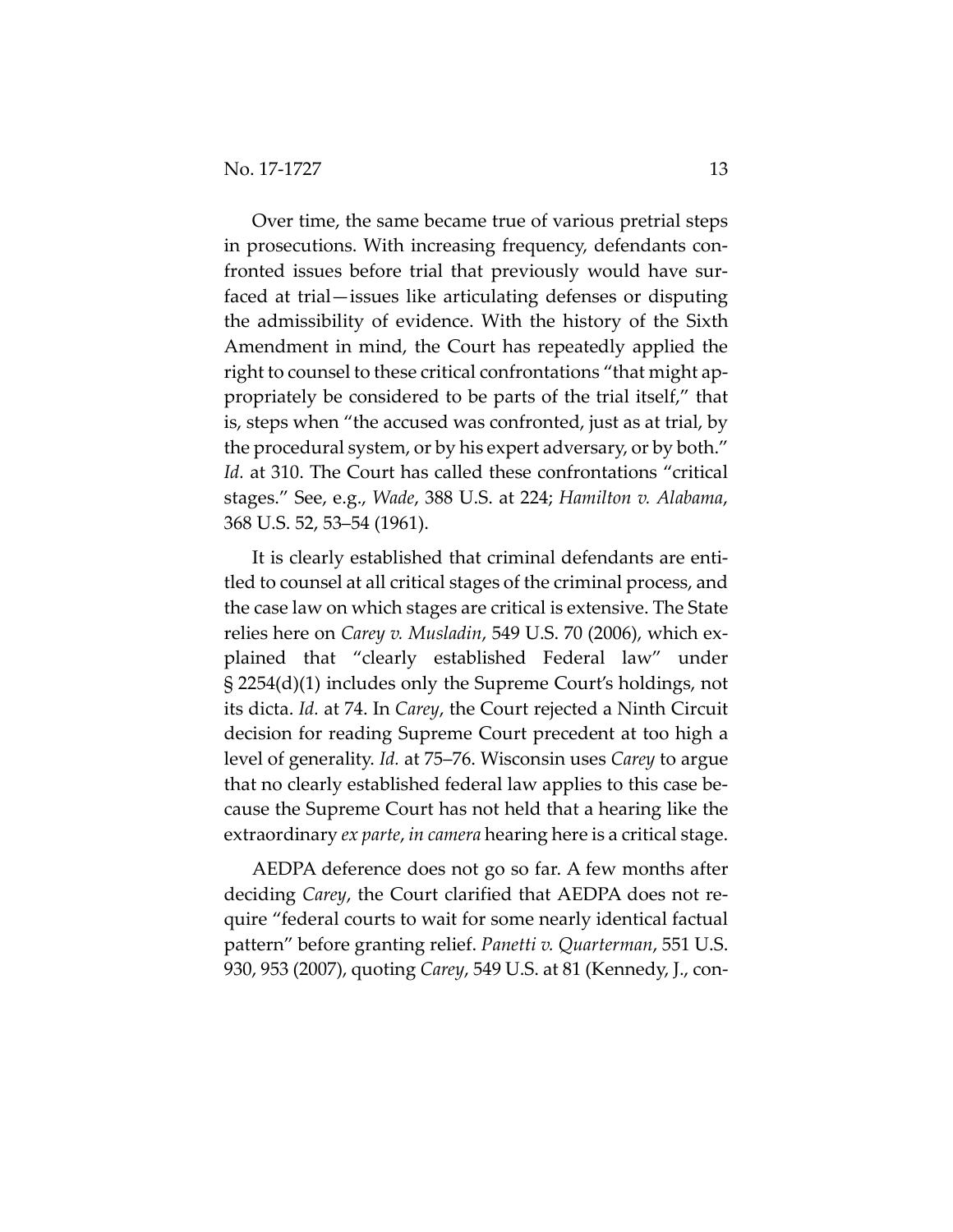curring in judgment); see also *Williams*, 529 U.S. at 407 (holding that state courts can unreasonably apply clearly established federal law to facts the Supreme Court has not considered). "Nor does AEDPA prohibit a federal court from finding an application of a principle unreasonable when it involves a set of facts 'different from those of the case in which the principle was announced.'" *Panetti*, 551 U.S. at 953, quoting *Lockyer v. Andrade*, 538 U.S. 63, 76 (2003).

What matters here is what the Supreme Court has done and what it has said in deciding its many "critical stage" cases, which we address next. Also, it is not surprising that the Supreme Court has not considered an *ex parte*, *in camera* hearing on a substantive issue quite like this one. "The very premise of our adversary system of criminal justice is that partisan advocacy on both sides of a case will best promote the ultimate objective that the guilty be convicted and the innocent go free." *United States v. Cronic*, 466 U.S. 648, 655 (1984), quoting *Herring v. New York*, 422 U.S. 853, 862 (1975). In this case the trial court improvised an unprecedented procedure that both abandoned that "very premise of our adversary system of criminal justice" to question the defendant directly *and* prohibited defense counsel from participating. While trial judges have discretion to question witnesses directly, this inquisitorial procedure in which defense counsel is silenced is not compatible with the American judicial system. See *Williams v. Wahner*, 731 F.3d 731, 732–33 (7th Cir. 2013) (declaring unlawful a federal judge's practice of questioning prisonerplaintiff in *ex parte* hearing to decide material factual disputes against the plaintiff, and comparing procedure to inquisitorial procedures from European legal systems). As the *Herring* Court explained further: "the right to the assistance of counsel has been understood to mean that there can be no restrictions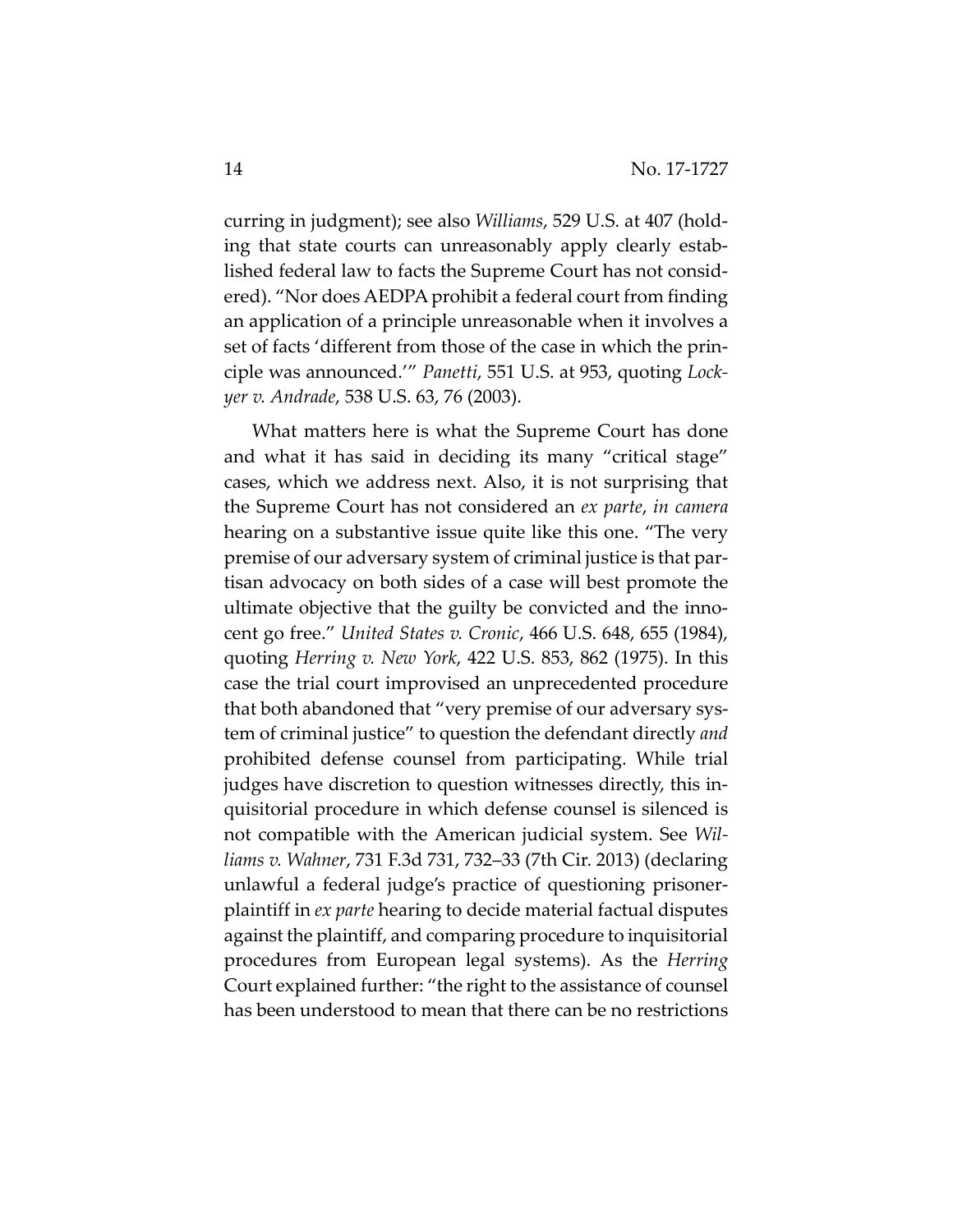$\overline{a}$ 

upon the function of counsel in defending a criminal prosecution in accord with the traditions of the adversary factfinding process that has been constitutionalized in the Sixth and Fourteenth Amendments." 422 U.S. at 857, quoted in *Cronic*, 466 U.S. at 656 n.15.[3](#page-14-0)

## 1. *Confrontation*

Turning first to what the Court has actually done, as the State conceded at oral argument, the Court has treated as a "critical stage" every stage of the criminal process between arraignment and appeal that addresses a substantive issue or risks loss of procedural rights. As examples, the Court has recognized the following as critical stages: a preliminary hearing at which defendant could cross-examine witnesses and otherwise test the evidence against him; arraignments at which defenses must be asserted; entry of a plea; pretrial identification

<span id="page-14-0"></span><sup>&</sup>lt;sup>3</sup> By "inquisitorial," we "don't mean it was modeled on the procedures employed by the Inquisition." *Henderson v. Wilcoxen*, 802 F.3d 930, 931 (7th Cir. 2015). We refer to the "system of proof-taking used in civil law, whereby the judge conducts the trial, determines what questions to ask, and defines the scope and the extent of the inquiry." *Inquisitorial System*, Black's Law Dictionary (10th ed. 2014). As the Supreme Court has explained: "What makes a system adversarial rather than inquisitorial is not the presence of counsel … but rather the presence of a judge who does not (as an inquisitor does) conduct the factual and legal investigation himself, but instead decides on the basis of facts and arguments pro and con adduced by the parties." *McNeil v. Wisconsin*, 501 U.S. 171, 181 n.2 (1991). Although many countries continue to use inquisitorial systems of factfinding, our Constitution establishes an adversarial system. Cf. *Henderson*, 802 F.3d at 931 ("In modern usage an inquisitorial hearing is a hearing in open court in which the judge examines the parties to the suit rather than leaving examination to the lawyers, as in our legal system, which is adversarial rather than inquisitorial.").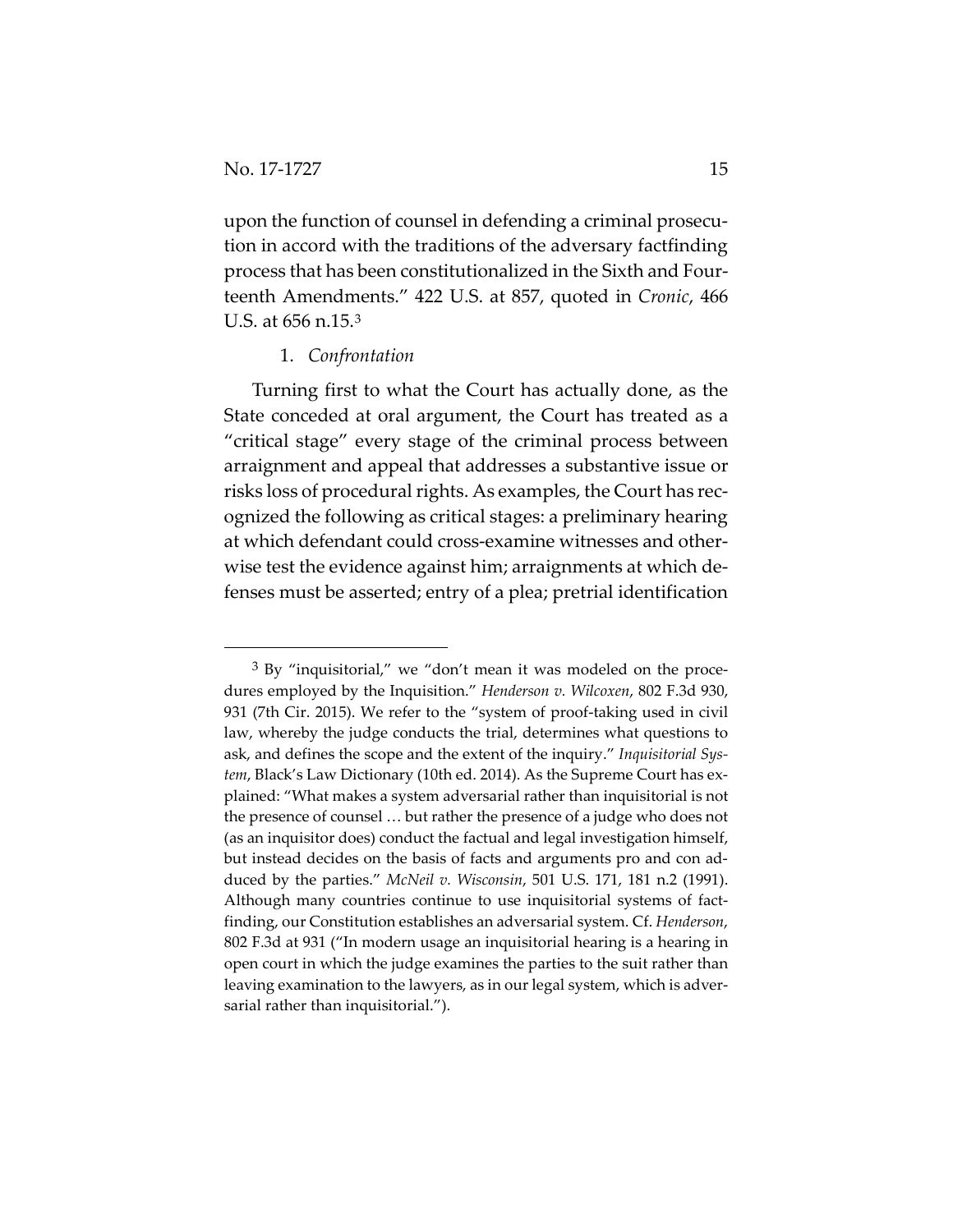through an in-person line-up; pretrial interrogation by a government informant; sentencing hearings; and deferred sentencing hearings that revoke probation. See *Coleman v. Alabama*, 399 U.S. 1, 9 (1970) (plurality); *id.* at 11 (Black, J., concurring) (preliminary hearing where defendant could test evidence to avoid indictment and build record for trial); *Hamilton*, 368 U.S. at 54 (arraignment where defenses can be "irretrievably lost, if not then and there asserted"); *White v. Maryland*, 373 U.S. 59, 60 (1963) (entry of plea); *Moore v. Michigan*, 355 U.S. 155, 156, 159 (1957) (entry of plea); *Wade*, 388 U.S. at 236–37 (pretrial in-person identification); *Massiah v. United States*, 377 U.S. 201, 206 (1964) (pretrial interrogation); *Townsend v. Burke*, 334 U.S. 736, 740–41 (1948) (sentencing); *Mempa v. Rhay*, 389 U.S. 128, 137 (1967) (deferred sentencing and revocation of probation).

The sheer number and range of these cases show that the right to counsel at "critical stages" is not narrow and factbound. The Court has explained its decisions by focusing on the consequences of the particular stage, and in particular on consequences for the defendant's ability to receive a fair trial. In *Wade*, the Court summarized:

> In sum, the principle of *Powell v. Alabama* and succeeding cases requires that we scrutinize any pretrial confrontation of the accused to determine whether the presence of his counsel is necessary to preserve the defendant's basic right to a fair trial as affected by his right meaningfully to cross-examine the witnesses against him and to have effective assistance of counsel at the trial itself. It calls upon us to analyze whether potential substantial prejudice to defendant's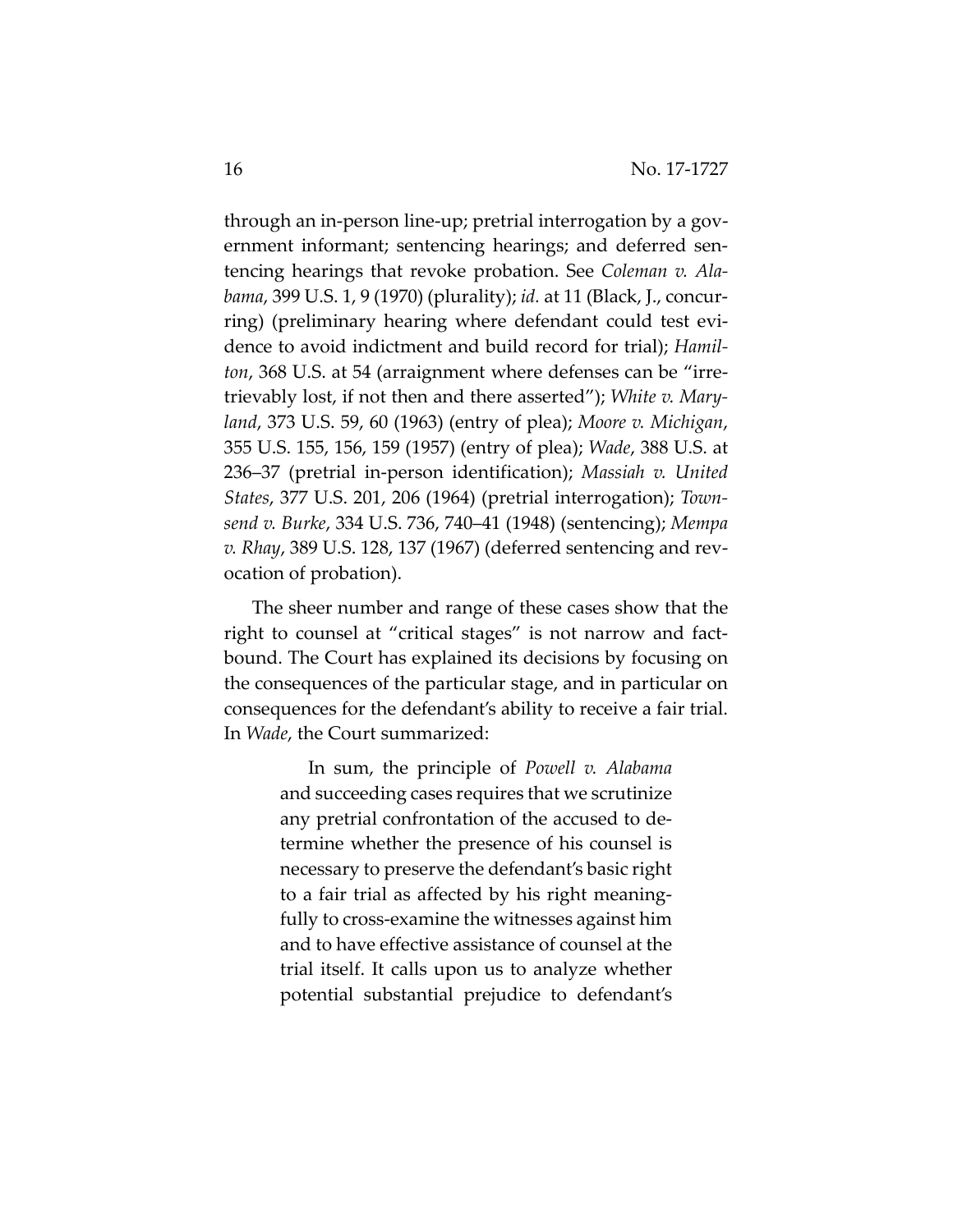rights inheres in the particular confrontation and the ability of counsel to help avoid that prejudice.

*Wade*, 388 U.S. at 227. In *Mempa v. Rhay*, the Court summarized its precedents as "clearly stand[ing] for the proposition that" counsel is "required at every stage of a criminal proceeding where substantial rights of a criminal accused may be affected." 389 U.S. at 134. In *Coleman v. Alabama*, the Court quoted the above passage from *Wade* and referred to it as a "test" that the Court had consistently applied throughout its critical-stage precedents. 399 U.S. at 8. And in *Ash*, the Court stated that its "review of the history and expansion of the Sixth Amendment counsel guarantee" demonstrated "that the test utilized by the Court has called for examination of the event in order to determine whether the accused required aid in coping with legal problems or assistance in meeting his adversary." 413 U.S. at 313.

It is true that many of the Court's "critical-stage" cases address direct confrontations between the defendant and the professional prosecutor, and that the prosecutor was not in the room for the hearing at issue in this case. See, e.g., *Coleman*, 399 U.S. at 9 (preliminary hearing where defendant could test prosecutor's evidence before trial); *Mempa*, 389 U.S. at 137 (deferred sentencing hearing where prosecutor argued for revocation of probation). That is typically how proceedings are held when the rules of adversarial proceedings are followed, but the Supreme Court's clearly established precedent is not limited to adversarial confrontations where the prosecution and/or police are literally in the room with the accused. We cannot imagine that the Supreme Court would tolerate a procedure in which the trial judge, without a valid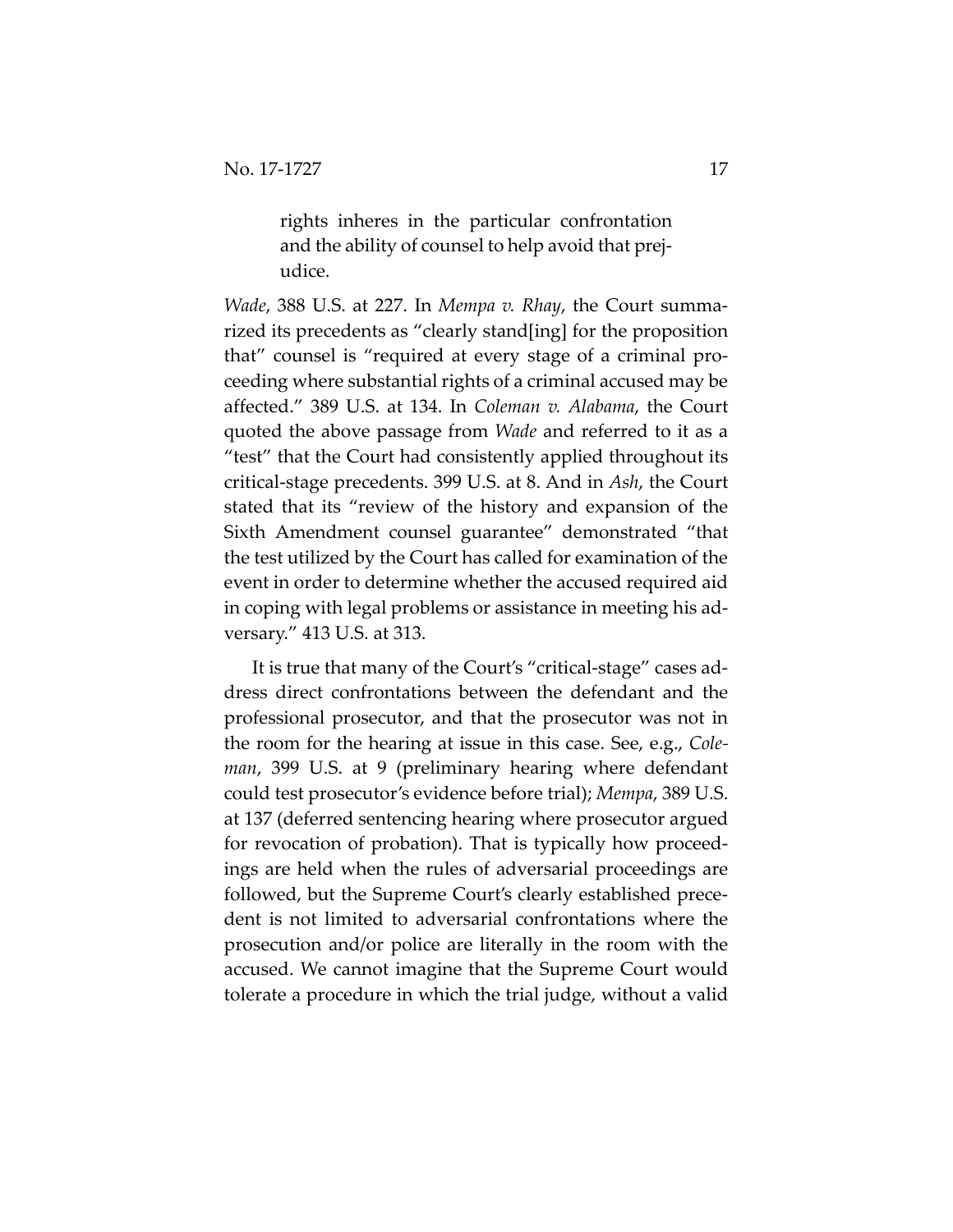waiver of the right to counsel, took the defendant alone into chambers for questioning on the record on any substantive issue. The result is no different here, where the lawyer was physically present but prohibited from speaking or otherwise participating.

First, in *Estelle v. Smith*, 451 U.S. 454 (1981), the Court held that a trial judge had violated the accused's right to counsel in a non-adversarial setting where the prosecutor was absent. The judge "informally ordered" a psychiatrist to examine the accused to determine competency to stand trial. *Id.* at 456–57, 457 n.1. The defendant was found competent to stand trial and then found guilty at trial. At the penalty phase of the trial, the judge then allowed the state to offer the contents of the interview and the psychiatrist's opinion to prove future dangerousness. The defense lawyer had not been notified in advance that the psychiatric examination would take place, let alone that it would include the issue of future dangerousness. *Id.* at 470–71, 471 n.15. The accused did not have his assistance in deciding whether to submit to the examination. *Id.* at 471. The Supreme Court held (unanimously) that the judge's nonadversarial decision to order the psychiatric interview—with only the accused and the psychiatrist present—was a critical stage of the proceedings and that the accused had a right to a lawyer in deciding whether to submit to it. *Id.* at 470–71.[4](#page-17-0) Critically, the Court held that the defendant was entitled to counsel's advice *before* the interview itself, because it "follows logically" from the Court's "precedents that a defendant should not be forced to resolve such an important issue 'without the

<span id="page-17-0"></span><sup>&</sup>lt;sup>4</sup> The Court did not hold that the accused had a right to have his lawyer present for the examination itself, but he had a right to the advice of counsel in deciding whether to submit to it. 451 U.S. at 470 n.14.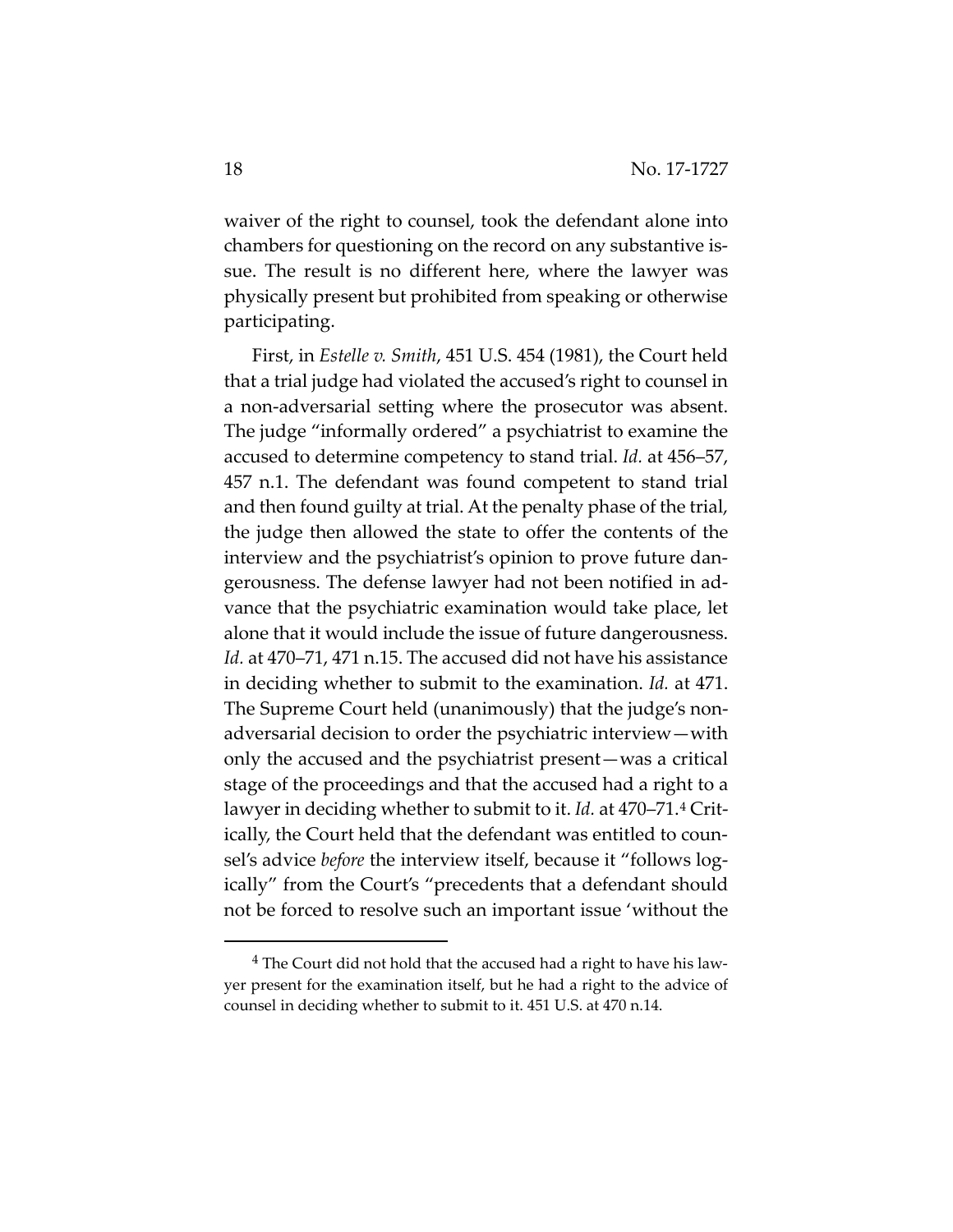guiding hand of counsel.'" *Id.* at 471, quoting *Powell*, 287 U.S. at 69. Resolving that issue—whether to submit to the evaluation—did not involve an in-person confrontation with the prosecutor, the police, or any other agent of the state.

Similarly, in *Geders v. United States*, the Court found that the defendant's right to counsel had been violated when, during trial, the judge ordered the defendant not to consult with his attorney during an overnight recess. 425 U.S. 80, 81 (1970). The trial itself, of course, is a stage in the criminal process where the defendant has a right to counsel (and the Court therefore did not need to engage in a critical-stage analysis). But the overnight recess was not a formal part of the trial proceedings and did not occur in the courtroom or in the prosecutor's presence. Yet the defendant did not lose his right to counsel when he left the courtroom and the traditionally adversarial setting. He required his counsel's guidance overnight to make tactical decisions in light of the proceedings against him. *Id.* at 88–89, 91. Importantly, the Court did not analyze the overnight recess as a separate stage that may or may not be critical by itself. Underlying both *Smith* and *Geders* is the recognition that the accused needs and is entitled to the assistance of counsel in making choices throughout the prosecution, regardless of whether the precise moment in question is "adversarial" in the sense that the professional prosecution or police are literally in the room at the time.

More generally, the Court has repeatedly applied the "critical stage" analysis by focusing on the consequences the accused faces in the particular stage of the case, not necessarily on whether the prosecution or police are in the room. That is clear from the critical "or" in *Ash*: "This review of the history and expansion of the Sixth Amendment counsel guarantee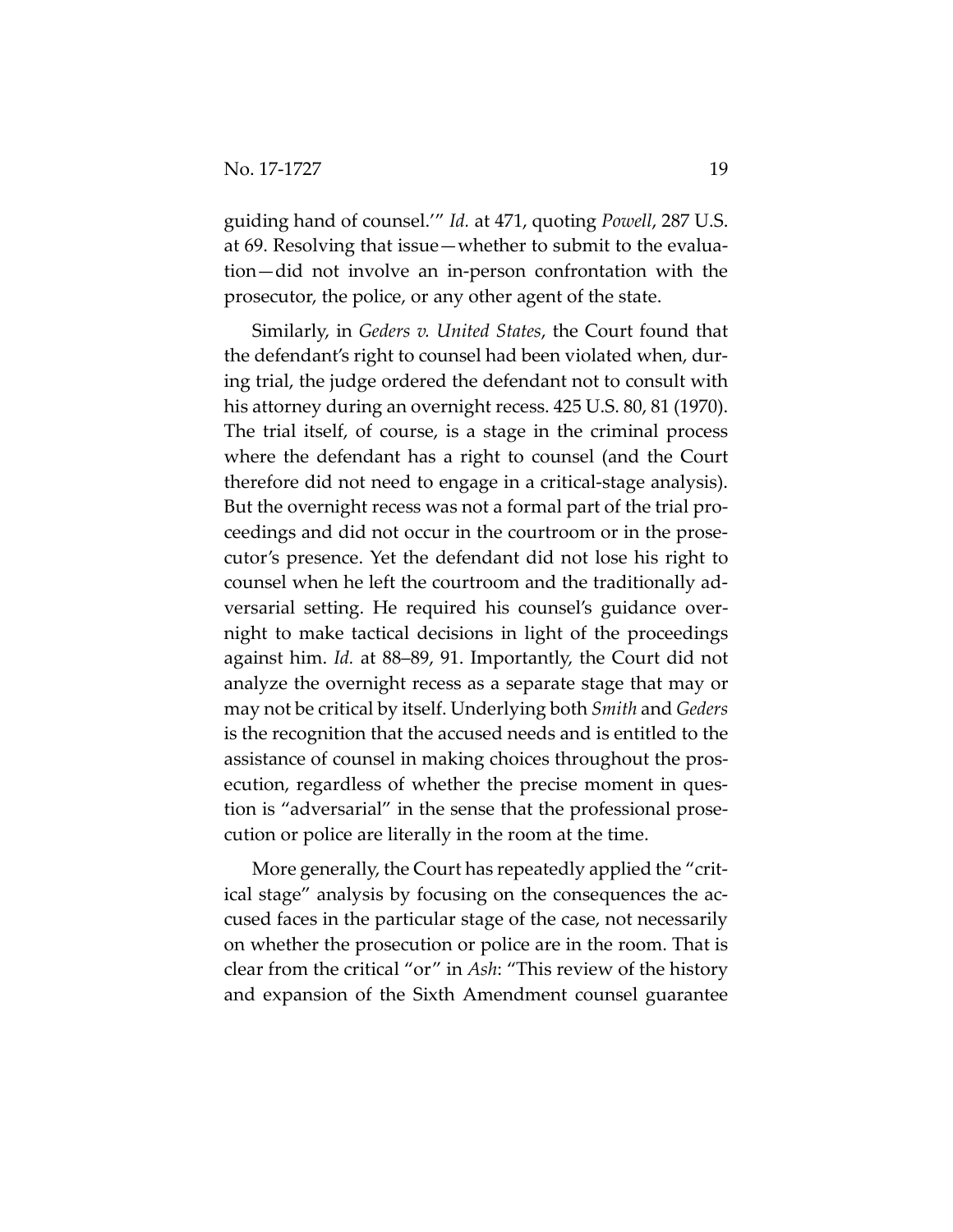demonstrates that the test utilized by the Court has called for examination of the event in order to determine whether the accused required aid in coping with legal problems *or* assistance in meeting his adversary." 413 U.S. at 313 (emphasis added).

Confirming the importance of that "or" in *Ash*, the Court has recognized as critical stages several proceedings that require defendants to make procedural decisions. In those cases, it was the defendant's inability to cope with the procedural system—not any face-to-face confrontation with the prosecutor—that drove the Court's holdings. See, e.g., *Hamilton*, 368 U.S. 52 (finding Alabama arraignment a critical stage because the defendant had to assert or forfeit defenses, without any mention of prosecutor or contested issues); *White*, 373 U.S. 59 (finding Maryland preliminary hearing a critical stage because defendant had to enter a plea, without any mention of prosecutor or contested issues); *Smith*, 451 U.S. 454 (finding decision to submit to psychiatric evaluation on competence to stand trial a critical stage, without any mention of prosecutor or contested issues).

And this makes sense. When a defendant confronts a purely procedural question—even outside of the courtroom and outside of the prosecutor's presence—he does so in response to the adversary proceedings that the prosecution has brought against him. One motivation for the right to counsel "was a desire to minimize the imbalance in the adversary *system*," which recognizes that a layperson does not have the same skill or knowledge necessary to navigate the law. *Ash*, 413 U.S. at 309 (emphasis added). After all, requiring an uncounseled defendant to make a consequential procedural decision can easily undermine the desired balance between the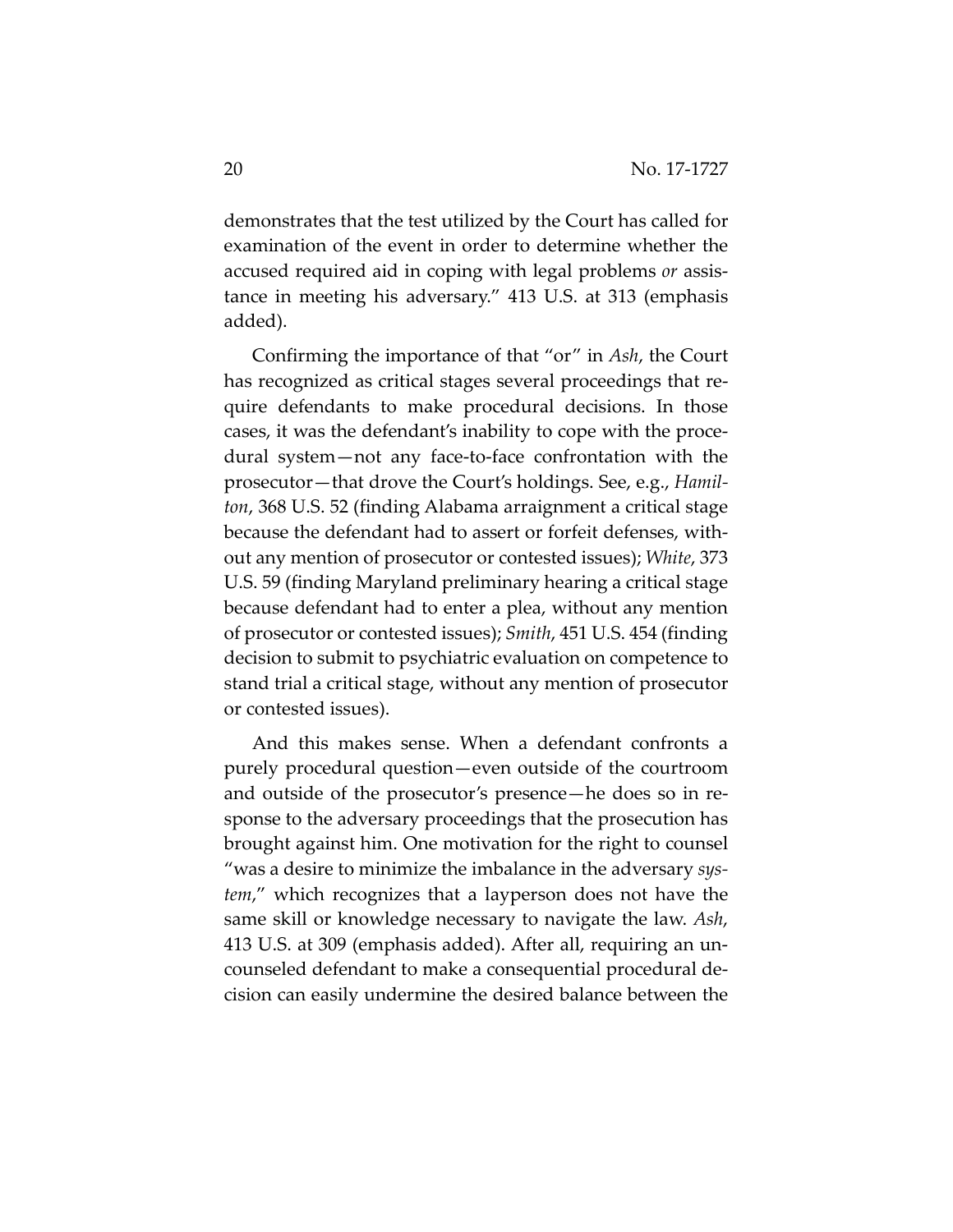prosecutor and the accused, prejudice the defense, and reduce "the trial itself to a mere formality." *Wade*, 388 U.S. at 224 (explaining that goal of right to counsel at critical stages is to preserve the integrity of the trial).

By looking both at what the Supreme Court has done and at what it has said, it is clear that an evidentiary hearing on a contested substantive issue is a critical stage of the proceedings. There is no reason to think the result is different when the judge moves half of the hearing into chambers and elicits, through the judge's own questioning, the defendant's rebuttal to the prosecutor's opposition. Against the weight of the many cases finding pretrial stages were critical as long as the accused might face serious consequences affecting the fairness of the trial, the State has not identified any Supreme Court case even suggesting, let alone holding, that a hearing comparable to the one in this case was not a critical stage.

The Court has found stages not critical only when they are non-adversarial *and* there is no risk that an accused might make mistakes that a lawyer cannot cure before or at trial. In *Ash* itself, for example, the Court distinguished between an eyewitness identification by in-person lineup, which *Wade* held is a critical stage, and a witness's identification by looking at a photographic array, which is not. 413 U.S. at 317. At a line-up, the defendant is present and confronts either law enforcement or the prosecutor. Without counsel's observation and guidance, "there is a grave potential for prejudice" because the uncounseled defendant is unable to identify a suggestive procedure and unlikely to be able to reconstruct a biased procedure at trial. *Wade*, 388 U.S. at 230–32, 236. A photographic array, by comparison, is only non-adversarial gathering of evidence outside of the defendant's presence. There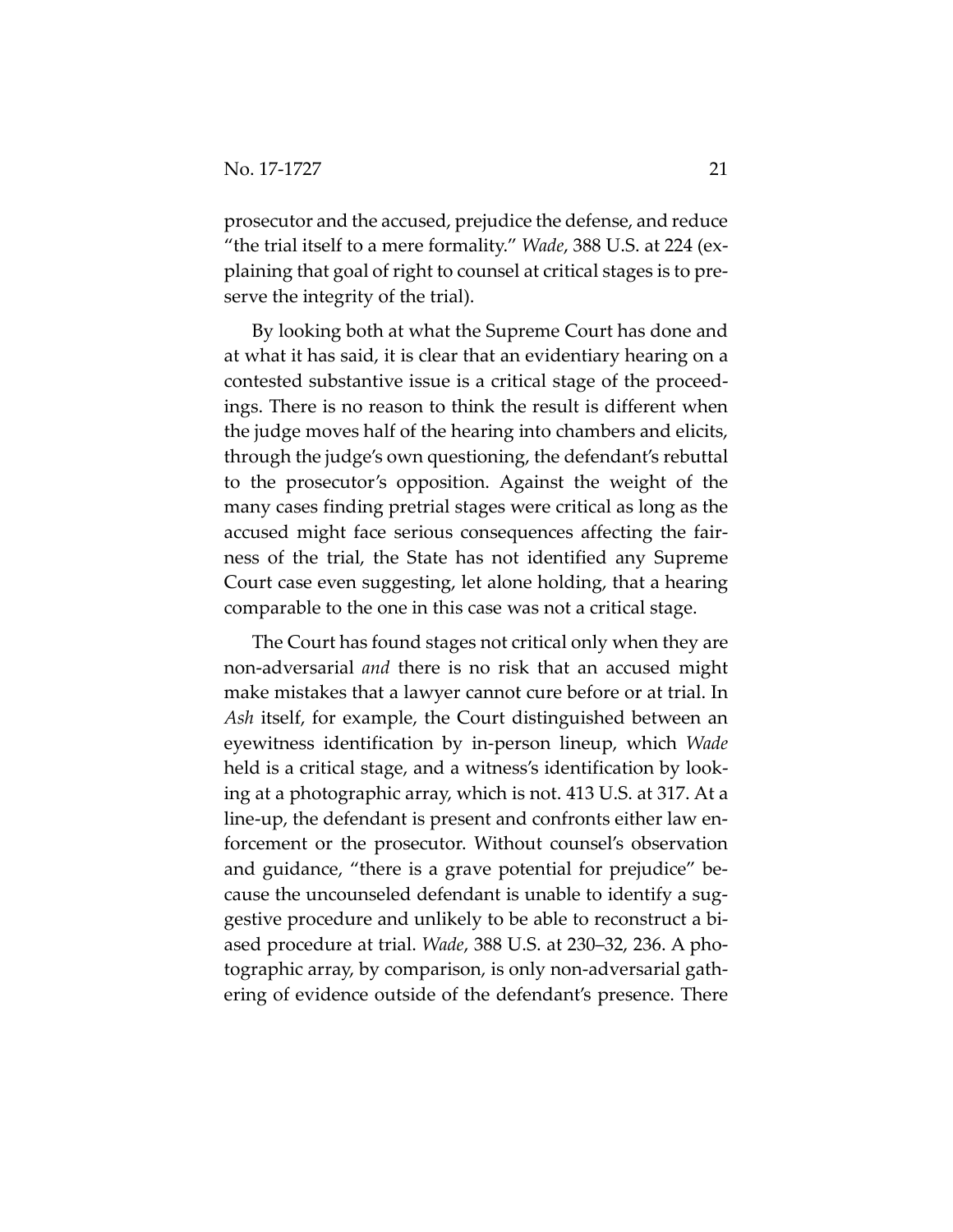is "no possibility" that "the accused might be misled by his lack of familiarity with the law or overpowered by his professional adversary." *Ash*, 413 U.S. at 317. The Court reached a similar conclusion in *Gerstein v. Pugh* when it found that the probable cause determination, by itself, is not a critical stage. 420 U.S. 103, 120, 122 (1975). Probable cause is typically decided "by a magistrate in a nonadversary proceeding on hearsay and written testimony." *Id.* at 120. It does not require the defendant's participation and its outcome cannot "impair defense on the merits." *Id.* at 122.

The Supreme Court has clearly established that the right to counsel extends to a pretrial evidentiary hearing on a contested, substantive issue, where an uncounseled defendant risks decisive consequences for his prospects at trial. E.g., *Coleman*, 399 U.S. at 9 (plurality); *id.* at 11 (Black, J., concurring); *Wade*, 388 U.S. at 227, 236–37. In this case, the Wisconsin Court of Appeals correctly recognized the general rule that the Sixth Amendment guarantees counsel at all critical stages. But the court strayed in finding that the *ex parte* hearing was not a critical stage in Schmidt's case.

The state court's observation that the *ex parte*, *in camera* proceeding was not adversarial, in the sense that the prosecutor was not in the room, thus missed the point. It unreasonably applied Supreme Court precedent and, frankly, ignored reality in favor of a formalism that the Court has not adopted. The *ex parte*, *in camera* hearing was not a distinct stage in Schmidt's case. It was part of the evidentiary hearing the court held to address a substantive issue—the mitigating defense of adequate provocation. That defense was certainly contested. That is precisely why the judge held the hearing: to determine whether the prosecution or defense had the better arguments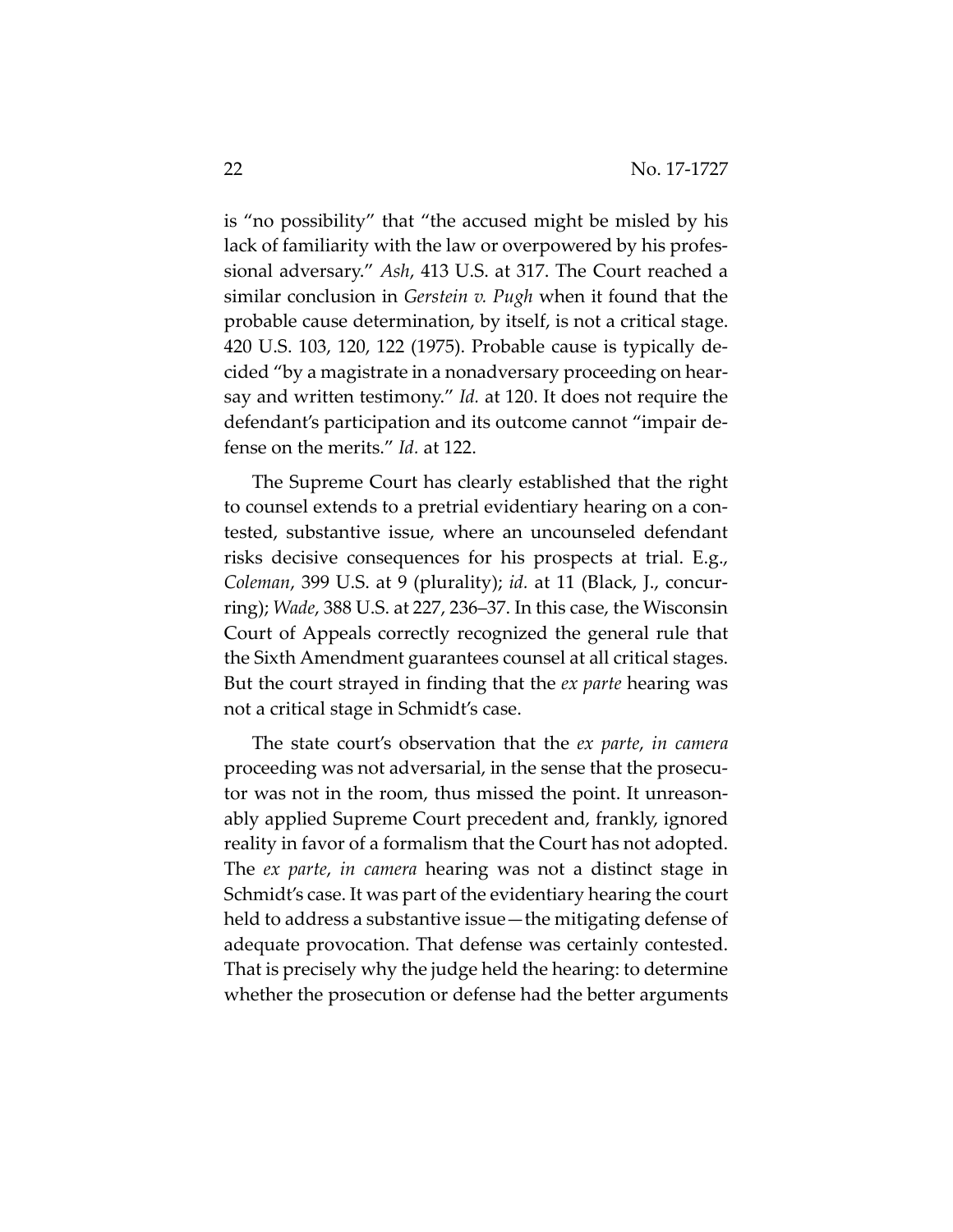on the adequate provocation defense. The prosecution opposed admission of the evidence related to the defense, while Schmidt argued that he had met the threshold showing for admissibility. Schmidt presented part of his side of the case in the judge's chambers, but that fact makes no difference given what the Supreme Court has held to be critical stages. There is no question that the overall hearing was an adversary proceeding. Nothing in the Supreme Court's extensive criticalstage jurisprudence suggests that the hearing became any less critical, or any less of a "trial-like confrontation," when the judge took the accused and his (silenced) lawyer into chambers to question him about the facts supporting the defense.

In addition to confronting the prosecutor's substantive arguments on the disputed provocation defense, Schmidt needed to navigate the "complex legal technicalities" of the "intricate procedural system." *Ash*, 413 U.S. at 307. He needed to meet the burden of production that Wisconsin requires for affirmative defenses like adequate provocation: the "some evidence" threshold. If he met that burden at trial, the prosecutor would bear the burden of persuasion and would have to disprove the defense beyond a reasonable doubt. To show before trial that he had "some evidence" of adequate provocation, Schmidt needed to reveal only his best evidence. These are not procedural concepts that a layperson—especially one whose own fate is at stake—is likely to understand, let alone execute. The transcript in this case shows as much. Schmidt's lack of understanding about the burden of production caused him to disclose too much at this stage. In effect, Schmidt did the prosecutor's job for her and converted the *ex parte*, *in camera* hearing into a mini-trial on the merits of his defense.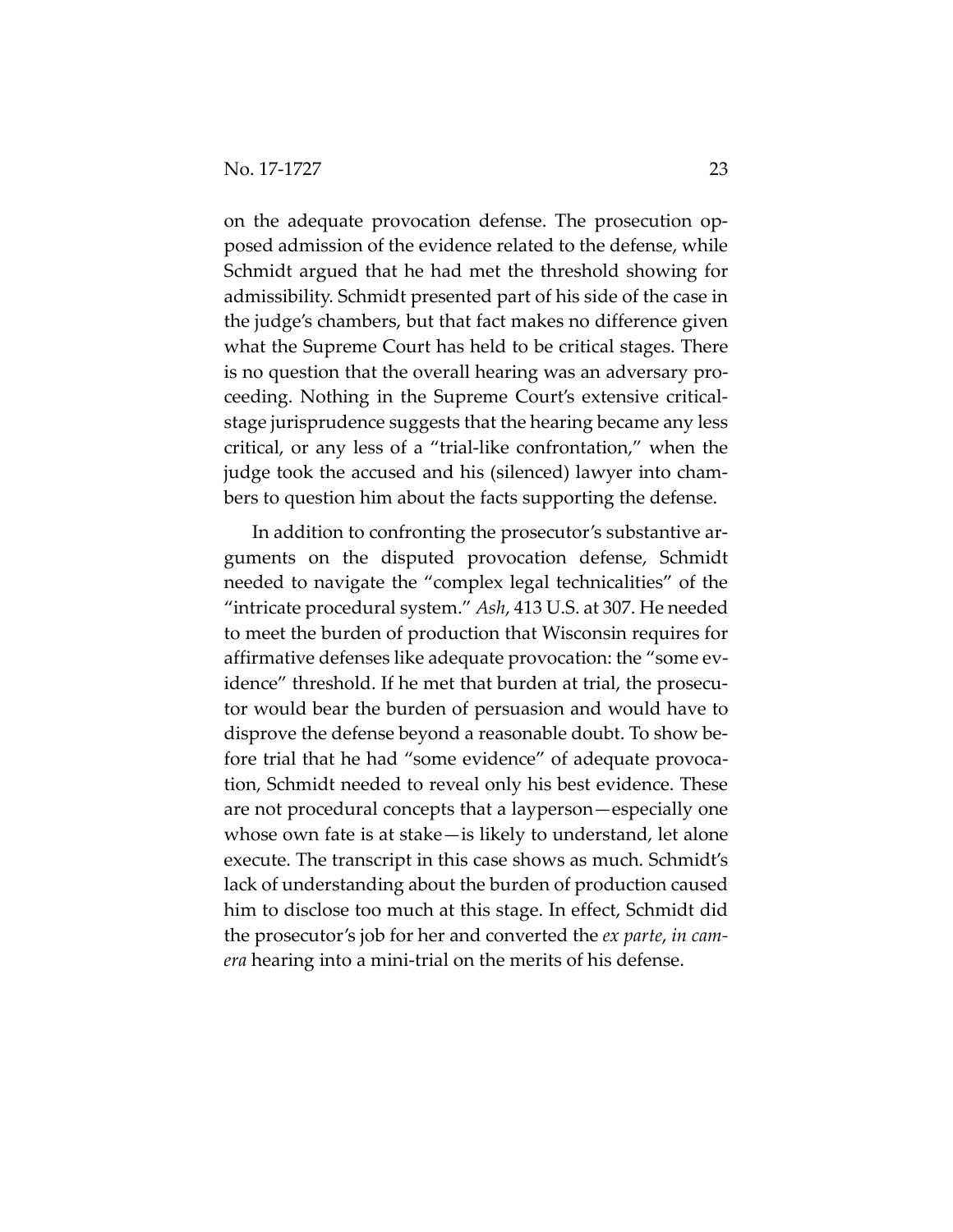In sum, in this hearing conducted without his counsel's participation, Schmidt not only confronted a complex substantive and procedural question; he was also forced to defend his position on the meaning of the procedural rule after the prosecutor challenged him. This was a critical stage—in this case, actually *the most* critical stage—of this prosecution. The accused's right to counsel in this inquisitorial hearing did not depend on whether the prosecutor was in the room, or on whether the judge's tone of voice and phrasing of questions were gentle or hostile. What mattered, under clearly established Supreme Court precedent, is that Schmidt was confronting the complex machinery of the criminal justice process on the most critical, disputed, and substantive issue in the case.

#### 2. *Potential for Prejudice*

For a pretrial confrontation to be a critical stage, it must also have the potential to prejudice the defendant and therefore undermine the integrity of the trial. *Wade*, 388 U.S. at 227. The *ex parte*, *in camera* hearing had the potential to prejudice Schmidt substantially. The state court's conclusion to the contrary was unreasonable. "Fatal to Schmidt's argument," the Wisconsin court reasoned, the hearing was "supplemental" and "Schmidt had already submitted written offers of proof" in support of his defense. The logic of that rationalization for denying Schmidt assistance of counsel flies in the face of clearly established Supreme Court precedent.

The Sixth Amendment analysis focuses on whether there is a potential for prejudice given what or whom the uncounseled defendant must confront and what counsel could do later to fix the defendant's mistakes. E.g., *Ash*, 413 U.S. at 313,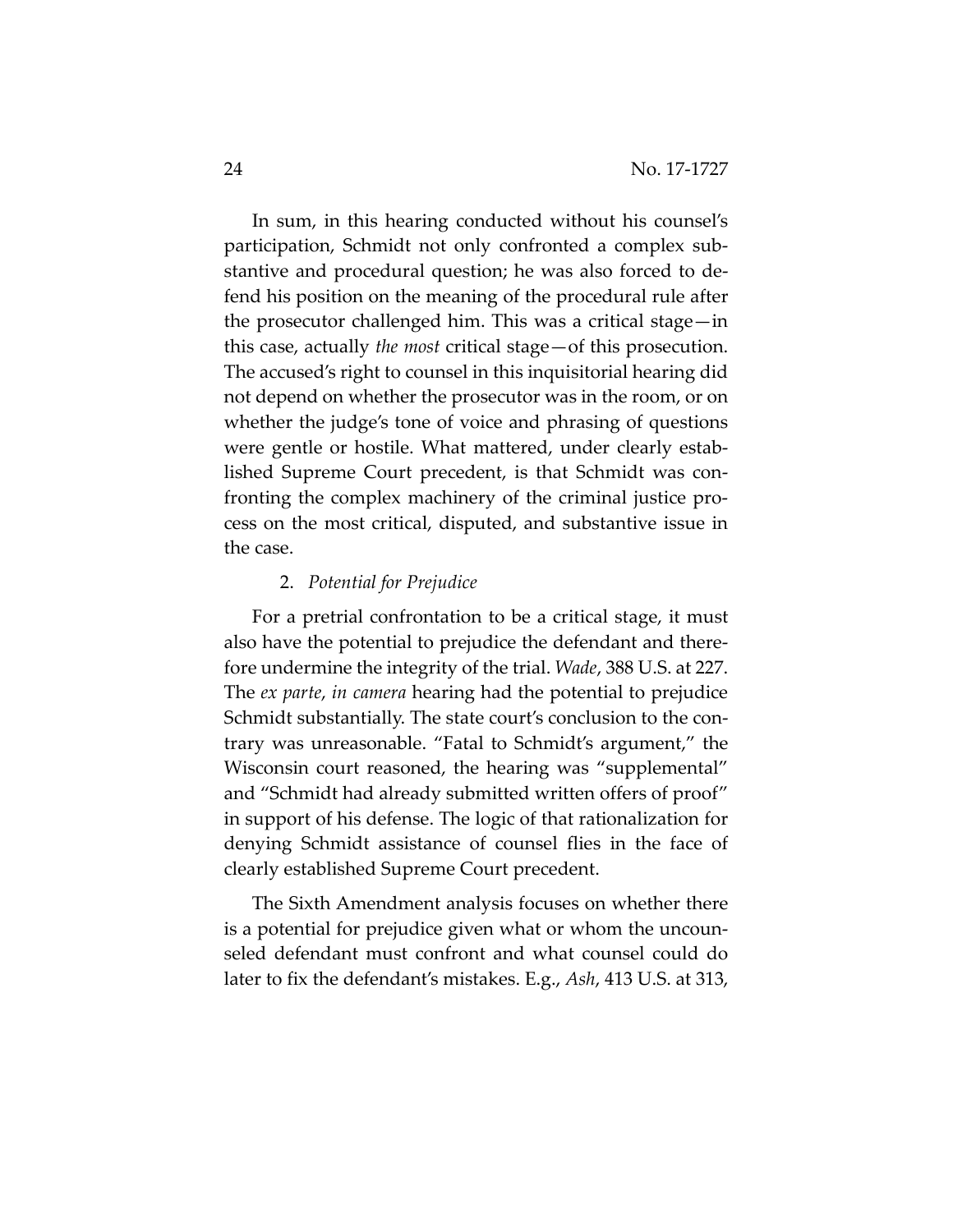317; *Coleman*, 399 U.S. at 7 (plurality); *id.* at 11 (Black, J., concurring); *Wade*, 388 U.S. at 227. In this case, Schmidt was asked to meet the burden of production to preserve his most promising—indeed, his only—defense in mitigation at trial. In this case, no stage was more critical. What happened in chambers settled Schmidt's fate. It reduced "the trial itself to a mere formality." See *Wade*, 388 U.S. at 224.

The criminal process is full of pretrial steps that involve both written and oral submissions to the court: to name a few, motions to suppress evidence; motions challenging venue, jurisdiction, or competency to stand trial; and motions asserting selective or vindictive prosecution, or denial of speedy trial rights, or discovery disputes. Counsel's help with the written half of the process does not erase the potential for prejudice in the oral half, let alone justify denying assistance of counsel. To our knowledge, the Supreme Court has never held that having assistance of counsel in part of a critical stage of the prosecution justifies denial of counsel in the rest of it. In this case the judge questioned Schmidt after reviewing the written offers of proof. If the judge had thought the written offers of proof had met the some-evidence threshold, the *ex parte*, *in camera* questioning would have been unnecessary. What Schmidt would say in chambers was critical.

Even if Schmidt had met the some-evidence threshold in his written offers of proof alone, his unfocused "rambling narrative" in chambers could have diluted that evidence with details harmful to his defense. At that point in the pretrial process, Schmidt did not need to prove adequate provocation. He needed to provide "some evidence" of it. *Schmidt*, 824 N.W.2d at 843, citing *Head*, 648 N.W.2d at 439.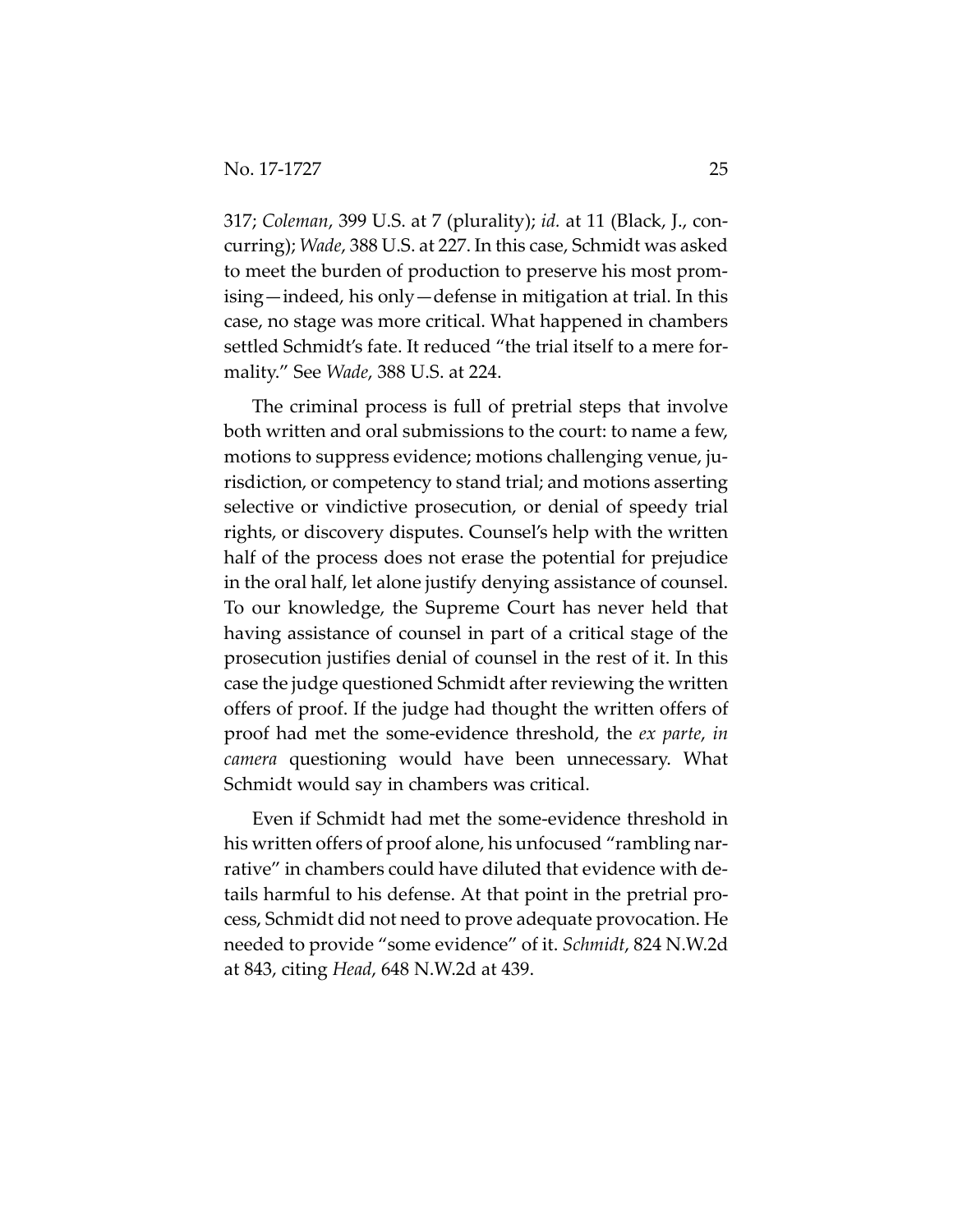The risk was not only that the judge might lose sight of the elements of adequate provocation or might fail to separate the wheat from the extensive chaff in Schmidt's rambling answers, though those are certainly good reasons for needing counsel in the hearing. There was also a risk that Schmidt would convert the hearing into a mini-trial on the merits of his defense rather than a debate about the burden of production. If Schmidt could have just met the burden of production—and only that burden—he would have had the right to present his evidence and argue his defense to the jury. And the trial judge's oral ruling suggests that this risk might have played out here: "The Court finds that the circumstances that led to the death of Kelly Wing did not involve a provocation and it was not an adequate provocation and denies the motion." That conclusion sounds more like a decision on the merits than a decision on the burden of production.

Finally, Schmidt's counsel could not fix later the harm done by Schmidt's answers. The trial court silenced counsel in the *ex parte* hearing and ruled on the defense shortly after questioning Schmidt. Because counsel could not later undo the harm to Schmidt, the risk of prejudice at the evidentiary hearing infected his trial.

#### 3. *Role of Counsel*

The last factor in the critical-stage analysis is whether counsel could have helped Schmidt avoid prejudice at the hearing. There can be no doubt that Schmidt would have benefited from his attorney's help at the hearing. It is a basic tenet of constitutional law that an accused has a right to counsel when he is in custody or after formal proceedings have begun against him because of the risk that he will inadvertently harm his defense. See *Miranda v. Arizona*, 384 U.S. 436, 466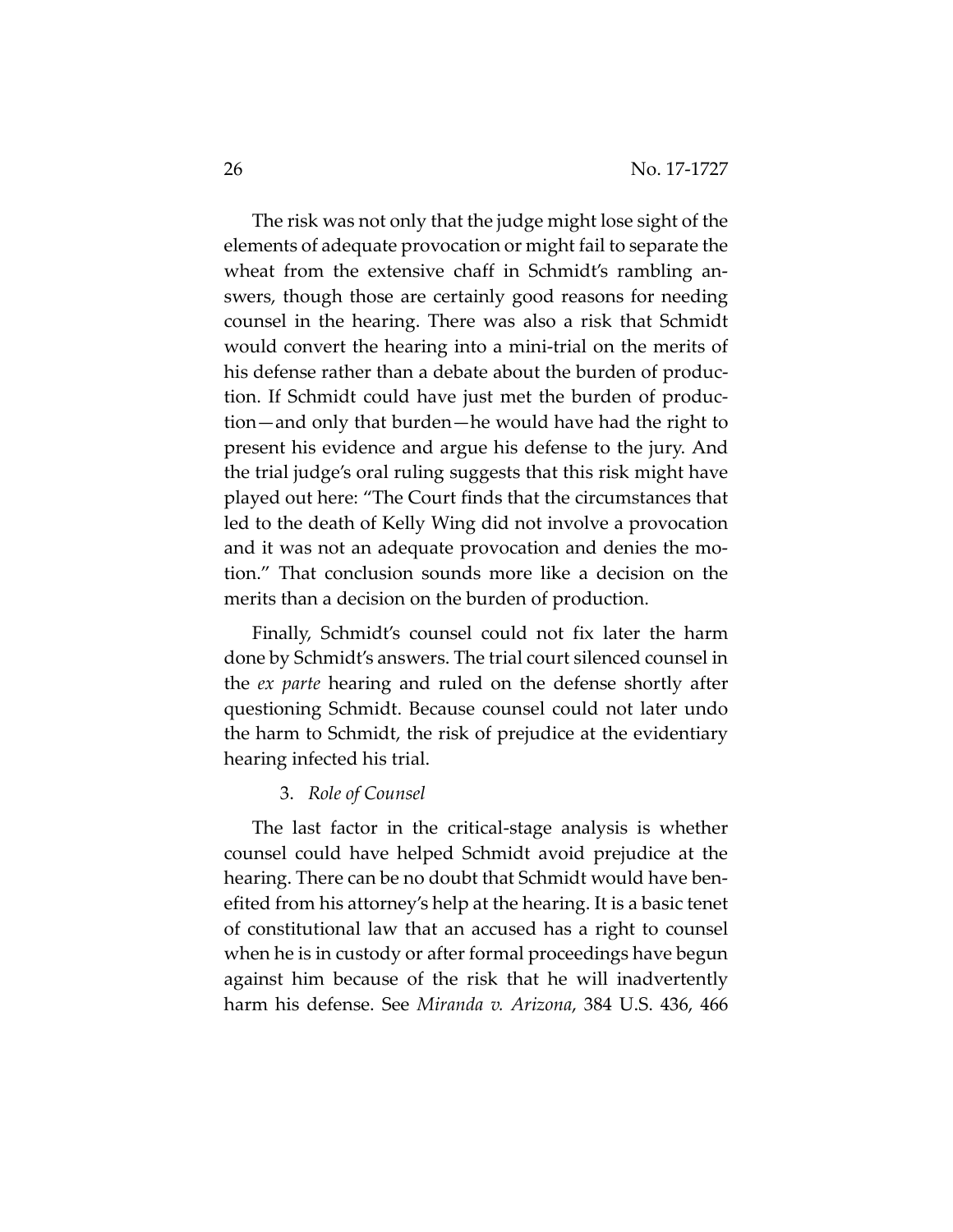(1966) (Sixth Amendment guarantees right to counsel at police interrogation to protect defendant against self-incrimination); *Massiah*, 377 U.S. at 206 (same in interrogation by government informant). The dangers to Schmidt and the opportunity for his counsel to help him are both evident here.

In *Ferguson v. Georgia*, 365 U.S. 570, 594–96 (1961), the Supreme Court explained the need for counsel in a context very close to this case. At that time, Georgia prohibited the accused from testifying in his own defense. State law allowed the accused to make an unsworn statement to the jury, but he ordinarily had to do so without questioning by his counsel to guide him. The Court held that the defendant had a right to have his counsel question him to elicit his statement. In explaining this conclusion, the Court quoted Chief Justice Cooley, the nineteenth-century jurist from Michigan, in a lengthy passage that fits Schmidt's case well:

> But to hold that the moment the defendant is placed upon the stand he shall be debarred of all assistance from his counsel, and left to go through his statement as his fears or his embarrassment may enable him, in the face of the consequences which may follow from imperfect or unsatisfactory explanation, would in our opinion be to make, what the statute designed as an important privilege to the accused, a trap into which none but the most cool and self-possessed could place himself with much prospect of coming out unharmed. An innocent man, charged with a heinous offence, and against whom evidence of guilt has been given, is much more likely to be overwhelmed by his situation,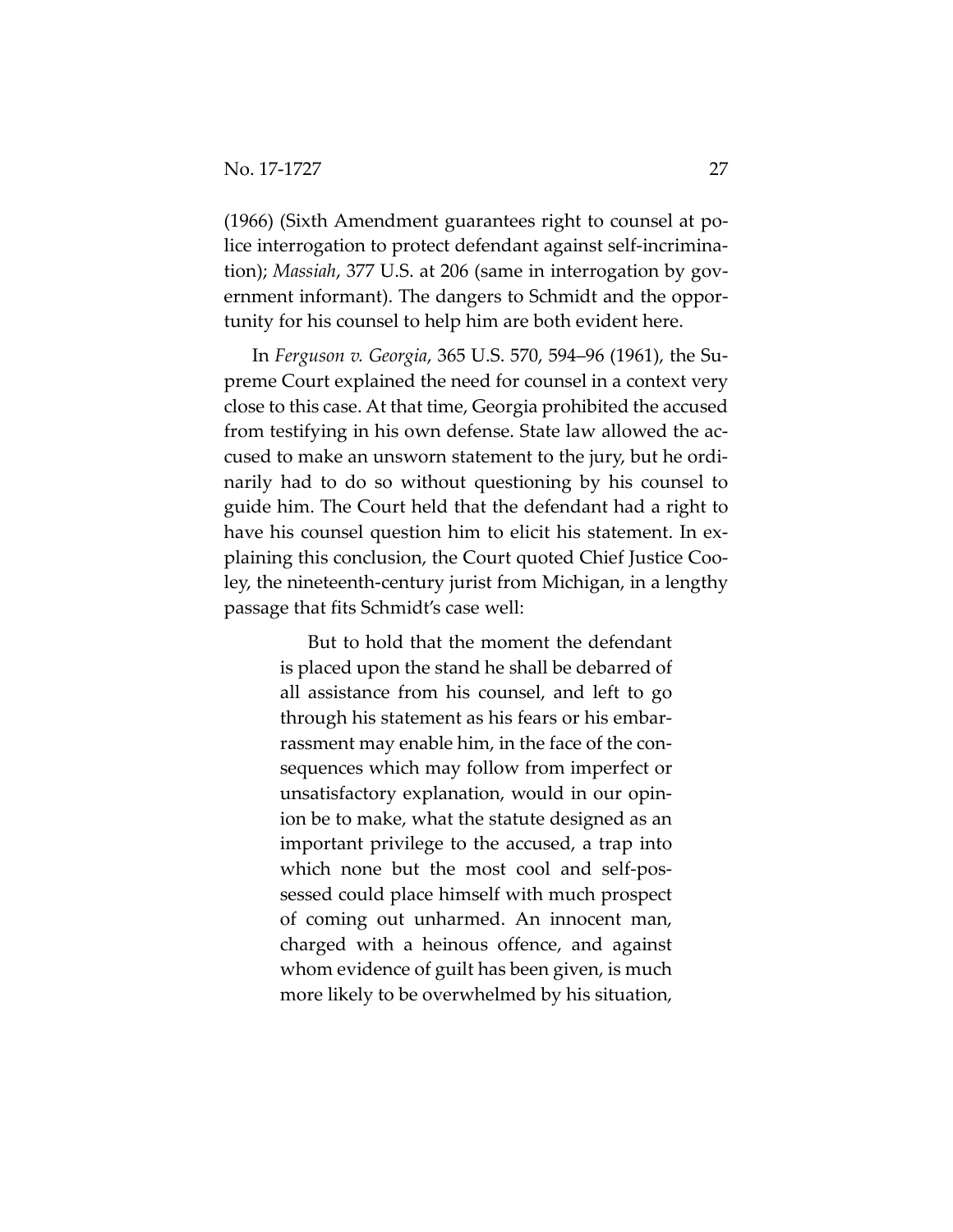and embarrassed, when called upon for explanation, than the offender, who is hardened in guilt; and *if he is unlearned, unaccustomed to speak in public assemblies, or to put together his thoughts in consecutive order any where, it will not be surprising if his explanation is incoherent, or if it overlooks important circumstances.*

365 U.S. at 595–96 (emphasis added), quoting *Annis v. People*, 13 Mich. 511, 519–20 (1865) (reversing conviction where trial judge had not allowed defense counsel to remind defendant he had omitted a material fact from his statement).

Schmidt was not innocent, but the subject of the *ex parte*, *in camera* hearing was his only theory of mitigation. And what *Ferguson* described with the quotation from *Annis* is just what happened here. Without the guidance of counsel's questioning, Schmidt provided an incoherent account of the circumstances that might have supported his defense in mitigation. (Recall that the Wisconsin Court of Appeals said it was "a close question" whether Schmidt had produced "some evidence" sufficient to present a triable defense of adequate provocation.) Counsel could have helped him organize the facts, present a coherent and legally relevant response, and meet the burden of production. Without counsel acting in that role, "a serious risk of injustice infects the trial itself." *Cronic*, 466 U.S. at 656, quoting *Cuyler v. Sullivan*, 446 U.S. 335, 343 (1980).

## B. *Assistance of Counsel at the Hearing*

Because the hearing was a critical stage in Schmidt's case, the next question is whether Schmidt received the assistance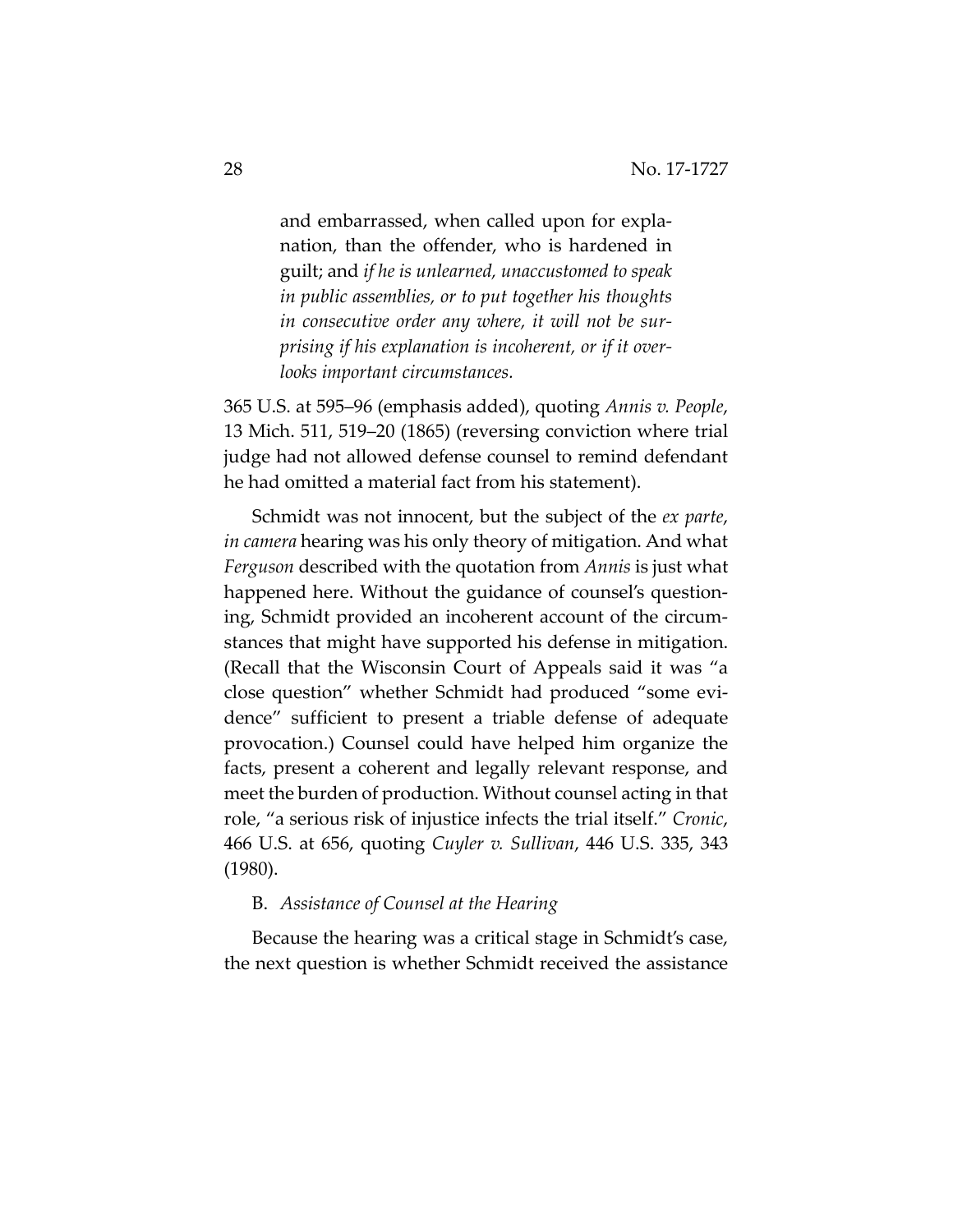of counsel during it. The Wisconsin Court of Appeals reasoned that Schmidt's counsel was present for the *ex parte* hearing and could have advised Schmidt and answered any questions he had. Under AEDPA, we presume that this was a finding on the merits. *Johnson v. Williams*, 568 U.S. 289, 293 (2013). Even assuming AEDPA controls, it is unreasonable to conclude that counsel's silent (and silenced) presence satisfied the Sixth Amendment. See 28 U.S.C. § 2254(d)(1).

The Sixth Amendment guarantees the *effective* assistance of counsel, of course. *Strickland v. Washington*, 466 U.S. 668, 686 (1984); *Cronic*, 466 U.S. at 654; *McMann v. Richardson*, 397 U.S. 759, 771 (1970). The Sixth Amendment is not satisfied when "no actual Assistance for the accused's defence is provided" and, as a result, the prosecution's case is not tested against "the crucible of meaningful adversarial testing." *Cronic*, 466 U.S. at 654, 656 (internal quotations omitted). Attorneys can be constitutionally ineffective either because of their own errors or because the government interferes with their performance. *Strickland*, 466 U.S. at 687, 692; *Cronic*, 466 U.S. 658–60 (categorizing circumstances when government interference with attorney performance violates Sixth Amendment). The Supreme Court has held that the government violates the Sixth Amendment when it interferes to such an extent that "although counsel is available to assist the accused," the "likelihood that any lawyer, even a fully competent one, could provide effective assistance is so small that a presumption of prejudice is appropriate without inquiry into the actual conduct." *Cronic*, 466 U.S. at 659–60.

A long line of Supreme Court cases has applied the rule that mere appointment or presence of counsel is insufficient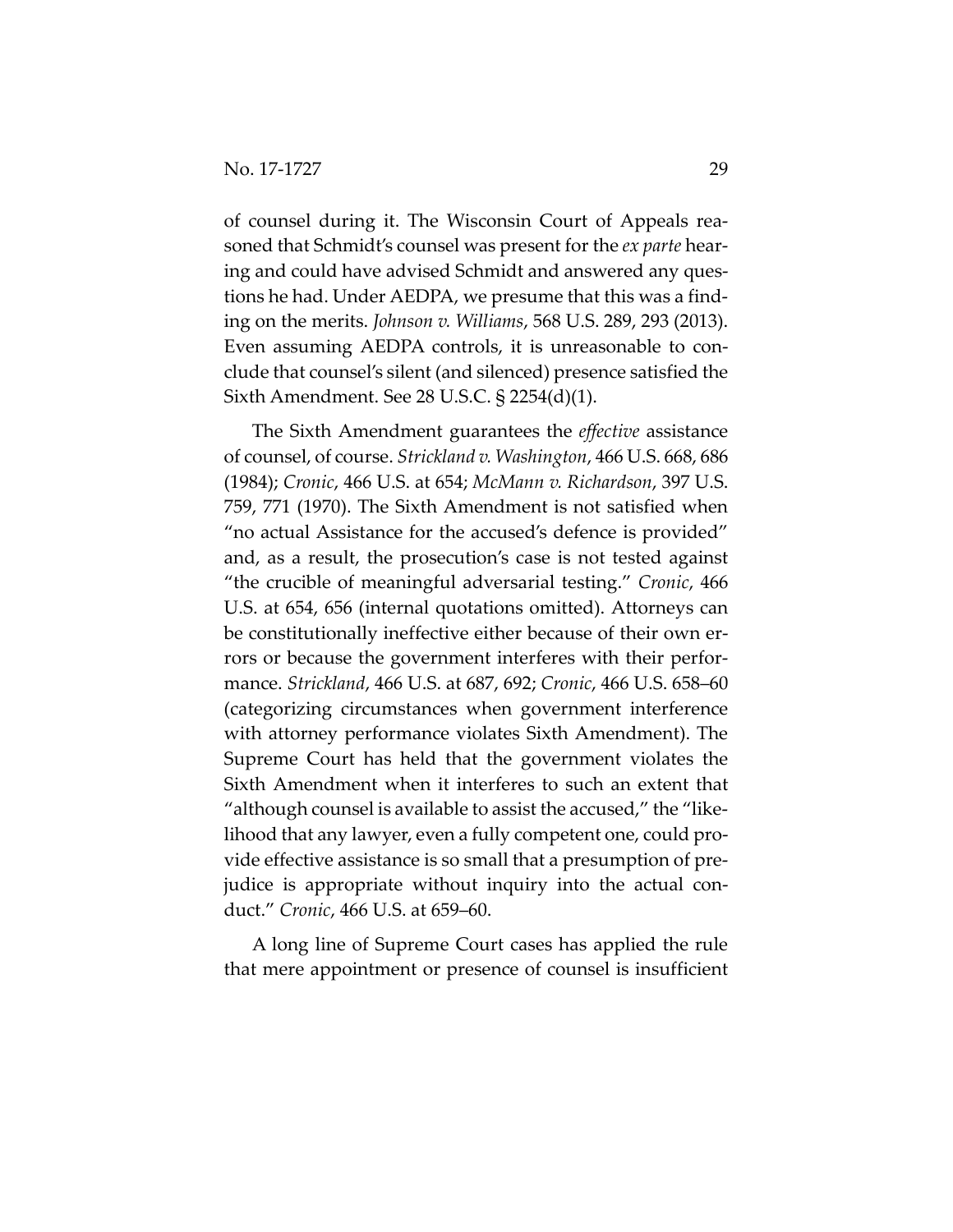if state action converts counsel's presence into a sham. In *Powell v. Alabama*, the Court held that "defendants were not accorded the right of counsel in any substantial sense" when the court appointed defense lawyers for the Scottsboro Boys but did not give the lawyers adequate time to prepare for trial. 287 U.S. at 57–58; see also *Avery v. Alabama*, 308 U.S. 444, 446 (1940) ("[T]he denial of opportunity for appointed counsel to … prepare his defense, could convert the appointment of counsel into a sham and nothing more than a formal compliance with the Constitution's requirement."). In *Ferguson*, as noted, the Court found unconstitutional a rule that prohibited defense counsel—though present at trial—from directly examining a defendant who chose to speak in his own defense. 365 U.S. at 596. In *Geders*, the Court found that "an order preventing petitioner from consulting his counsel 'about anything'" overnight during trial "impinged upon his right to the assistance of counsel." 425 U.S. at 91. And in *Holloway v. Arkansas*, the Court found that the "mere physical presence of an attorney does not fulfill the Sixth Amendment guarantee" when the state refused to appoint counsel free of conflicts of interest and "the advocate's conflicting obligations … effectively sealed his lips on crucial matters." 435 U.S. 475, 490 (1978). Thus, the Court has "uniformly found constitutional error" when counsel was "either totally absent, *or prevented from assisting* the accused during a critical stage." *Cronic*, 466 U.S. at 659 n.25 (emphasis added).

Even comparatively modest government interference with the attorney's ability to exercise judgment can render counsel ineffective and violate the Sixth Amendment. See *Herring*, 422 U.S. at 863, 865 (state violated Sixth Amendment by barring defense attorney from giving closing summation in bench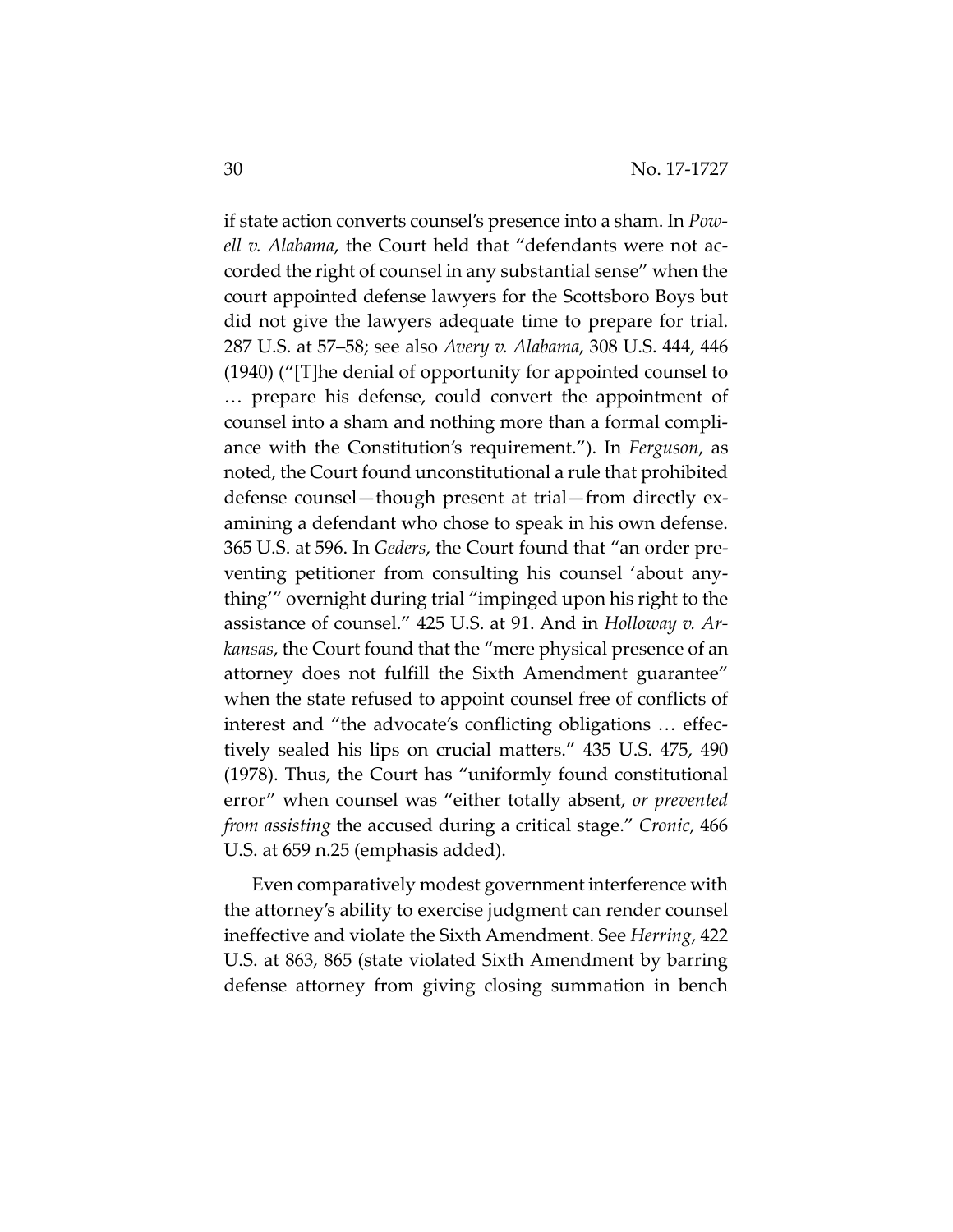trial); *Brooks v. Tennessee*, 406 U.S. 605, 612–13 (1972) (state violated Sixth Amendment by requiring that defendant who chose to testify be the first witness). The Court summarized its precedent in *Strickland*:

> That a person who happens to be a lawyer is present at trial alongside the accused, however, is not enough to satisfy the constitutional command. The Sixth Amendment recognizes the right to the assistance of counsel because it envisions counsel's playing a role that is critical to the ability of the adversarial system to produce just results. An accused is entitled to be assisted by an attorney, whether retained or appointed, who plays the role necessary to ensure that the trial is fair. For that reason, the Court has recognized that the right to counsel is the right to effective assistance of counsel.

466 U.S. at 685–86 (collecting cases; internal quotations omitted).

In this case, Schmidt's counsel was, in the trial judge's own words, "just … present" and "not saying anything" during the *ex parte* hearing. The state thus prevented Schmidt's counsel from performing the "role that is critical to the ability of the adversarial system to produce just results." *Strickland*, 466 U.S. at 685. Schmidt's counsel was not allowed to speak while the court questioned his client on the most important issue in his defense. It was objectively unreasonable for the state court to conclude that Schmidt's counsel could have provided effective assistance and meaningfully tested the arguments against the provocation defense by "not saying anything." See *Cronic*, 466 U.S. at 656, citing *Anders v. California*, 386 U.S. 738, 743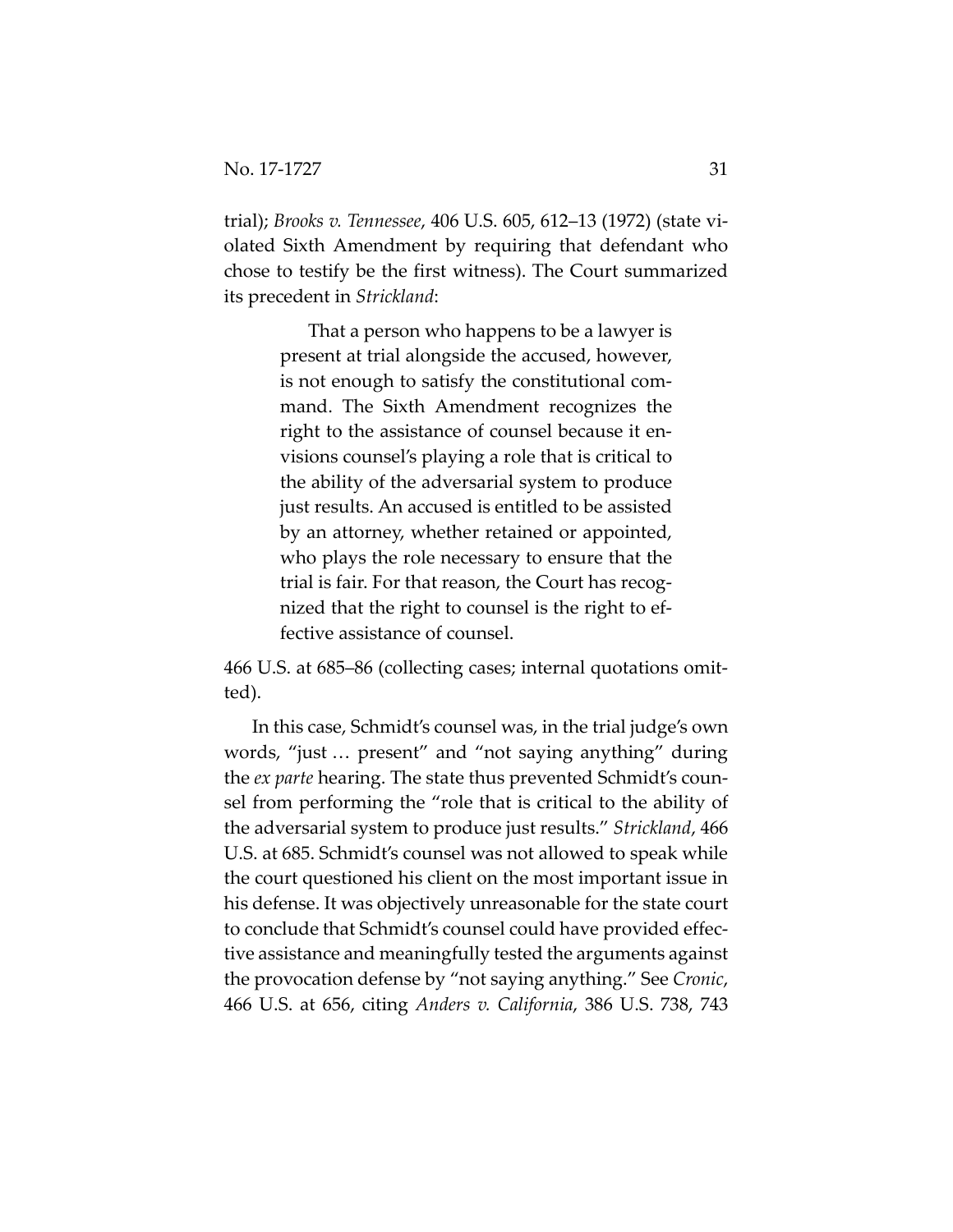(1967) (summarizing Supreme Court precedent requiring counsel acting as an advocate).

In this appeal, the State echoes the state court's suggestion that Schmidt's counsel "could have objected" during the hearing and was "functionally present" to help Schmidt. We find no factual support for these statements. The trial judge told Schmidt—and assured the prosecutor—that Schmidt's counsel would not say anything during the hearing. Once in chambers, the judge reiterated that Schmidt's counsel was not to participate. And throughout the *ex parte* hearing, Schmidt spoke uninterrupted by his counsel for long enough to fill thirty-five transcript pages. The judge addressed Schmidt directly, not his counsel. Given the judge's ground rules for the hearing, there is no basis for the conclusion that counsel could have objected or advised Schmidt. Doing so would have amounted to contempt of court.

The State also argues that Schmidt could have cured any prejudice by supplementing his offers of proof after the *ex parte* hearing. The State points to an earlier pretrial hearing when the court announced that it would hold the hearing on the provocation defense and might allow Schmidt to supplement the record "if the Court is not satisfied" at "the end of that" hearing. There are three major flaws in this argument. First, the accused is entitled to the assistance of counsel during the entirety of a critical stage, not just part of it. Second, and more specifically, Schmidt needed counsel's help in confronting the burden of production on a complex factual and legal defense. The prejudice he suffered came from disclosing irrelevant details and diluting the evidence that could support his defense. Any hypothetical opportunity to supplement the record later would not have reversed the damage to Schmidt's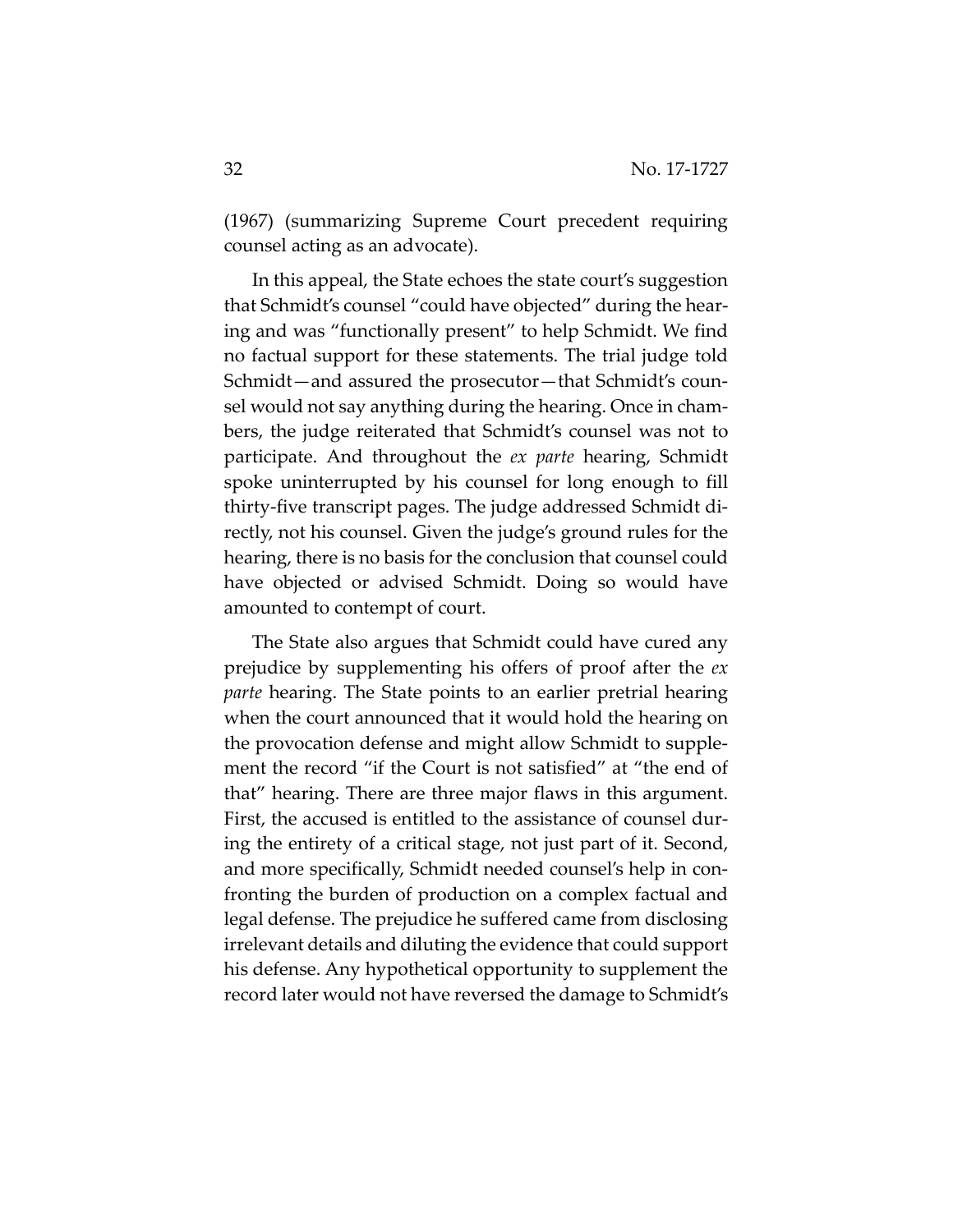case or satisfied Schmidt's right to counsel during the critical hearing itself.

Third, again, the factual record does not support the State's argument. The trial court ruled on the provocation defense immediately after the *ex parte* proceeding. When Schmidt's counsel mentioned supplementing the record a month later, the judge replied that he had already "ruled on" the defense.

The State also points out that Schmidt's counsel did not object to the judge's ground rules that required counsel to remain silent during the *ex parte* hearing. (Schmidt's counsel did object to holding the hearing at all, and to the judge's plan to question Schmidt himself, but on Fifth Amendment grounds.) The absence of a Sixth Amendment objection does not matter here. The accused himself may waive the right to counsel, whether for the entire case or for a particular stage of the proceeding, but any waiver must be knowing and intelligent. E.g., *Brewer v. Williams*, 430 U.S. 387, 404 (1977) (state must prove "intentional relinquishment or abandonment of a known right or privilege" to show waiver of right to counsel at critical stage). There is also a strong presumption against waiver of constitutional rights that preserve a fair trial. *Id*.; *Schneckloth v. Bustamonte*, 412 U.S. 218, 237–38 (1973). There is no indication in this record that Schmidt knew he had a right to effective assistance of counsel in the highly unusual *ex parte*, *in camera* hearing, let alone that he knew the judge's ground rules would deny him that right or that he agreed to waive the right.

Finally, the State points to the brief recess late in the hearing when the judge made a telephone call. Counsel asked if he might speak to his client during the short recess. The judge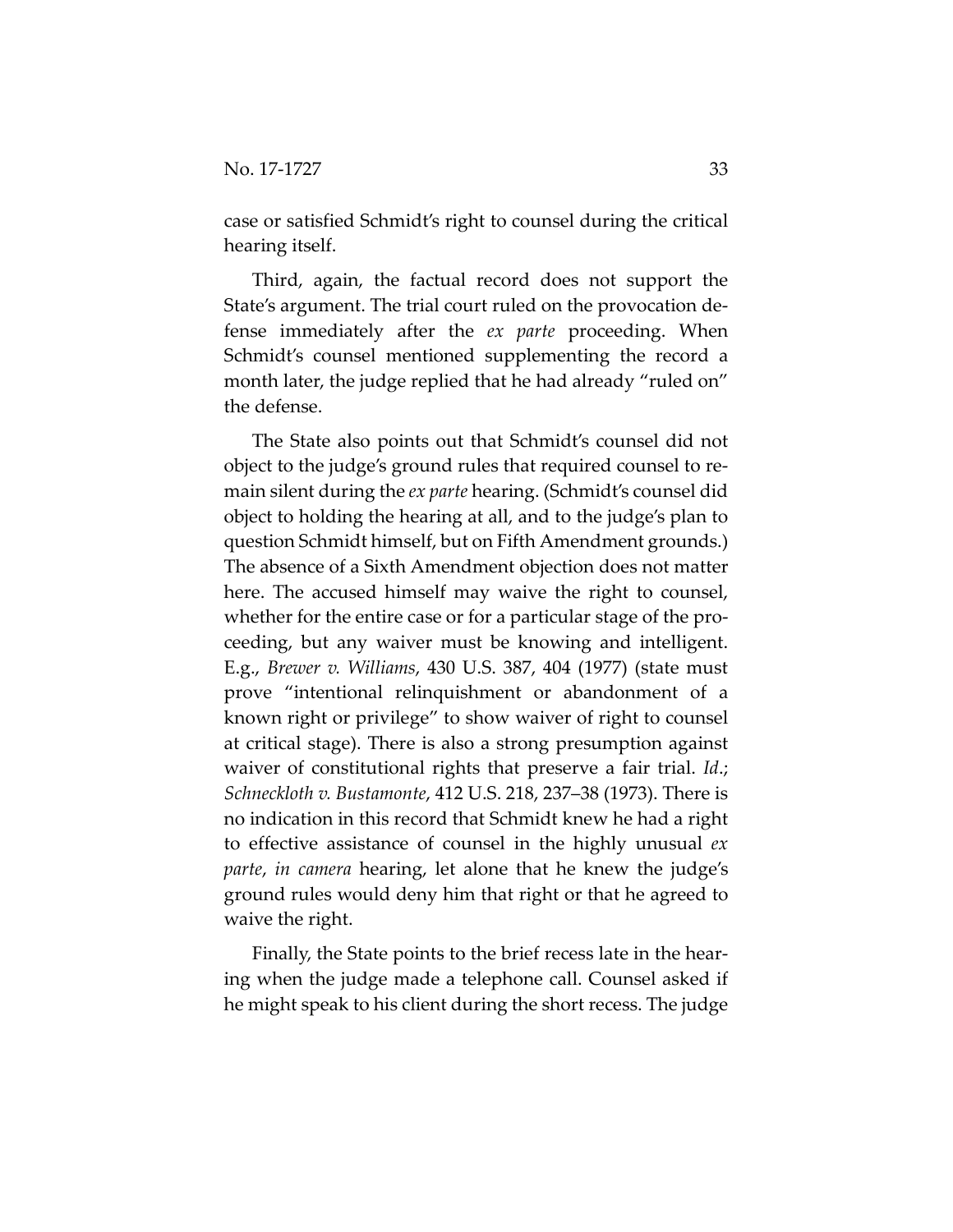said only that counsel could review the written offer of proof summarizing Schmidt's intended defense. This limited opportunity for a brief talk with counsel was not enough to satisfy the Sixth Amendment "in any substantial sense," and to conclude otherwise "would simply be to ignore actualities." *Powell*, 287 U.S. at 58. As the Supreme Court has observed, the "tensions of a trial for an accused with life or liberty at stake might alone render him utterly unfit to give his explanation properly" when speaking "without the guiding hand of counsel." *Ferguson*, 365 U.S. at 594 (internal quotations and citations omitted). Schmidt was never guided while explaining his offense and the provocation he claimed. The problems the Supreme Court predicted in *Ferguson* occurred here. Schmidt's answers to the judge's questions were so unfocused, with so much irrelevant and distracting details and sidetracks, that the judge asked him the same question six times: what was your mental state when you shot your wife? The Sixth Amendment guaranteed him more than a silenced attorney listening to his answers.

When the State denies a defendant counsel at a critical stage, prejudice is presumed. E.g., *Bell v. Cone*, 535 U.S. 685, 695–96 (2002); *Cronic*, 466 U.S. at 658–59. The district court's judgment is REVERSED and the case is REMANDED with instructions to grant the writ of habeas corpus ordering that Schmidt be released or retried promptly, or perhaps, as the State suggested in the district court, that the state court modify Schmidt's judgment of conviction to second-degree intentional homicide and re-sentence him accordingly.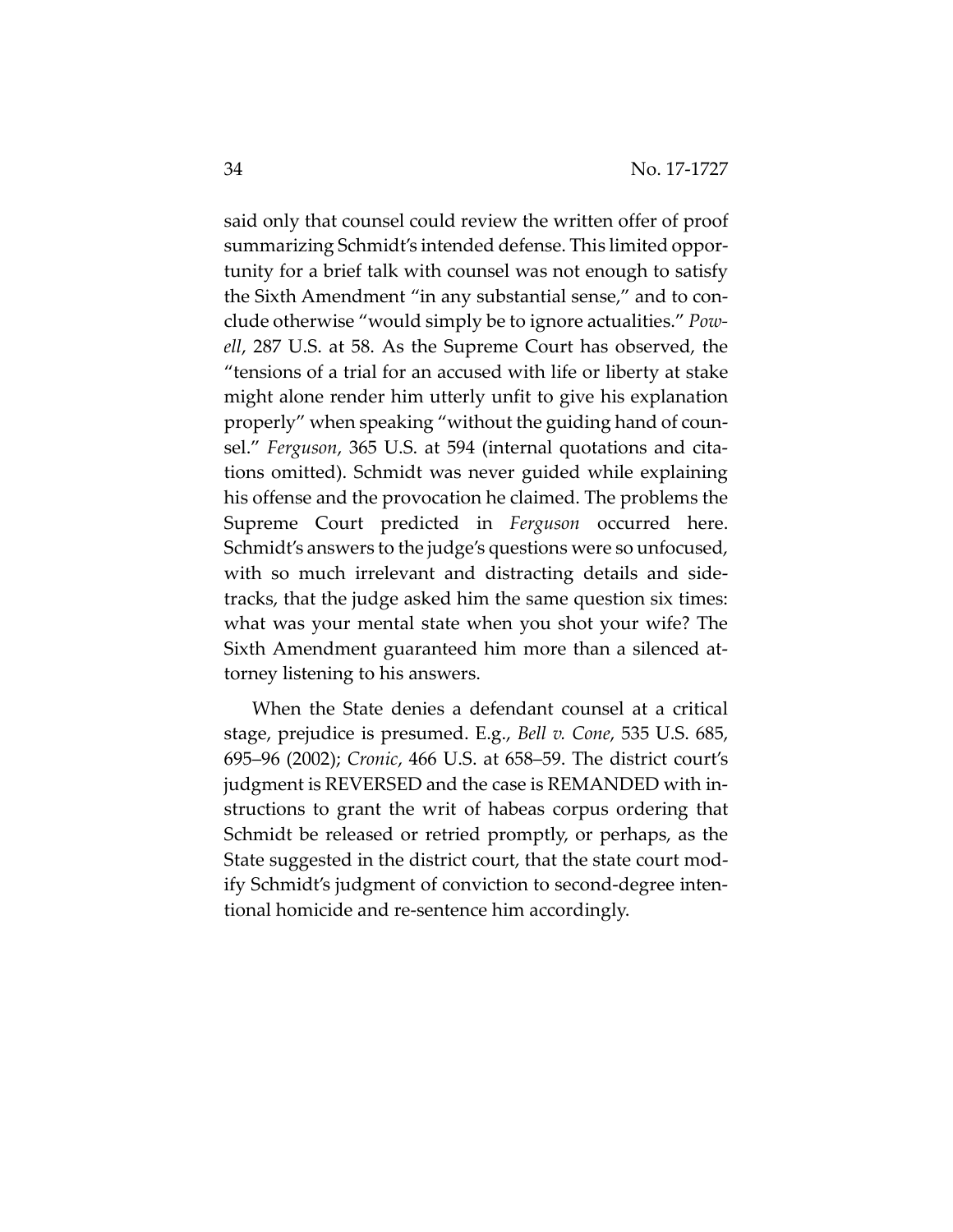BARRETT, *Circuit Judge*, dissenting. I dissent from the majority opinion for three reasons. First, I disagree that clearly established Supreme Court precedent dictates the resolution of Schmidt's Sixth Amendment claim. The majority says that this *ex parte* and *in camera* proceeding was a "critical stage," but the Court's "critical stage" precedent deals exclusively with adversarial confrontations between the defendant and an agent of the State. Second, the majority suggests that even if the presence of an adversary is necessary, the judge played that role. The procedural context and transcript, however, provide ample grounds for a fairminded jurist to conclude otherwise. Finally, I disagree with the majority that the Wisconsin Court of Appeals unreasonably applied federal law in deciding that this proceeding did not risk substantial prejudice to Schmidt. The prejudice alleged is that Schmidt's wandering testimony cluttered the record with irrelevant details that distracted the judge from Schmidt's best evidence. This proceeding, however, supplemented the defense's written offer of proof detailing Schmidt's evidence of adequate provocation. A fairminded jurist could conclude that the written summary of Schmidt's evidence kept the judge from losing the forest for the trees.

I.

Because the Wisconsin Court of Appeals adjudicated Schmidt's Sixth Amendment claim on the merits, the Anti-Terrorism and Effective Death Penalty Act of 1996 (AEDPA) prevents us from granting his application for a writ of habeas corpus unless the state court's decision was "contrary to, or involved an unreasonable application of, clearly established Federal law, as determined by the Supreme Court of the United States." 28 U.S.C. § 2254(d)(1). The majority's de-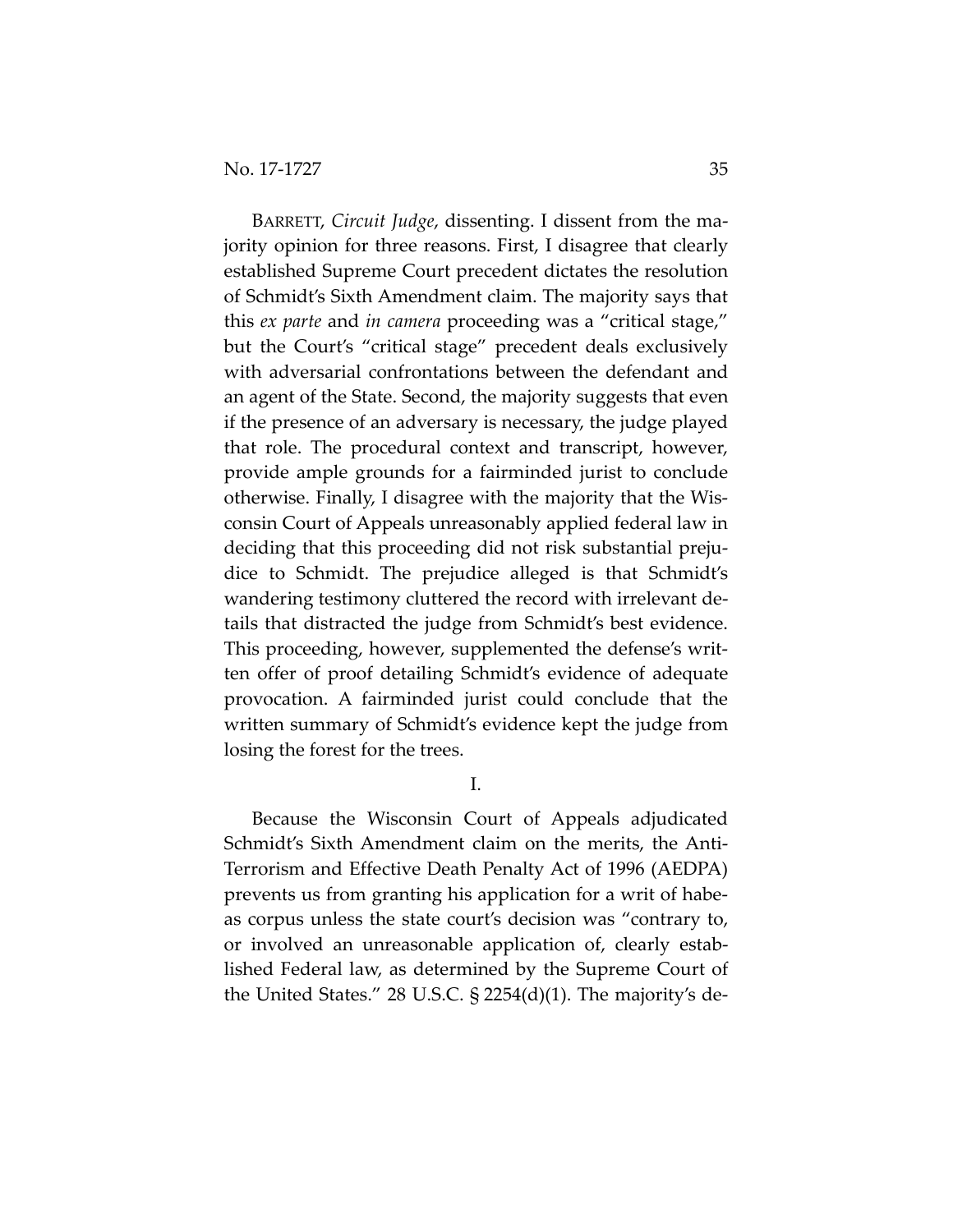scription of this case as "unprecedented" and "highly unusual" gives away the fact that the opinion enters territory that the Supreme Court has not broached. Existing Supreme Court precedent addresses a defendant's right to counsel in certain adversarial confrontations with a prosecutor, the police, or an agent of either. No Supreme Court precedent addresses the question presented by this case: whether a defendant has the right to counsel when testifying before a judge in a nonadversarial proceeding. Because there is no clearly established Supreme Court precedent for the Wisconsin Court of Appeals to have unreasonably applied, Schmidt cannot satisfy § 2254(d)(1)'s stringent standard for relief.

#### A.

The majority describes Supreme Court precedent as "clearly stand[ing] for the proposition that" counsel is "required at every stage of a criminal proceeding where substantial rights of a criminal accused may be affected." Majority Op. at 17 (citing *Mempa v. Rhay*, 389 U.S. 128, 134 (1967)). That states the rule at too high a level of generality. The Court's "critical stage" precedent deals exclusively with a defendant's right to counsel in adversarial confrontations with law enforcement. And the connection between the right to counsel and an adversarial confrontation is by no means a mere sidelight in the cases; it is central to them.

The Court has rooted the right to counsel in the need to protect the defendant when he faces the prosecuting authority. In *United States v. Ash*, it explained that the right emerged alongside the introduction of a "government official whose specific function it was to prosecute, and who was incomparably more familiar than the accused with the problems of procedure, the idiosyncrasies of juries, and, last but not least,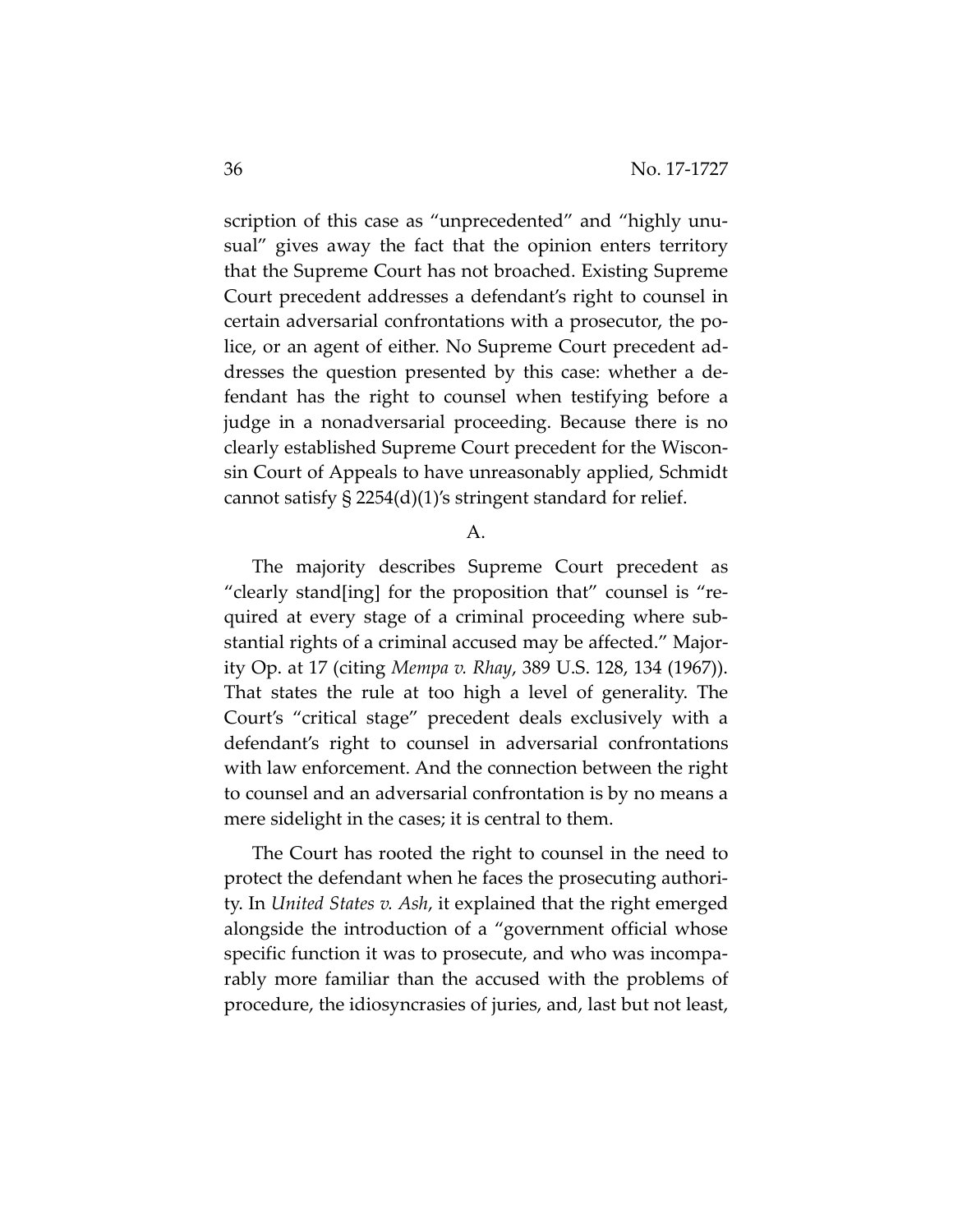the personnel of the court." 413 U.S. 300, 308 (1973) (citing F. Heller, The Sixth Amendment 20–21 (1951)). Consistent with this history, the Sixth Amendment was designed "to minimize imbalance in the adversary system that otherwise resulted with the creation of a professional prosecuting official." *Id.* at 309. While the Amendment's protection is not limited to the formal trial, "[t]he Court consistently has applied a historical interpretation of the guarantee, and has expanded the constitutional right to counsel only when new contexts appear presenting the same dangers that gave birth initially to the right itself." *Id.* at 311.

The "new contexts" to which the Court has extended the right invariably involve a confrontation between the defendant and his adversary, be it a prosecutor, the police, or one of their agents. For example, in *Estelle v. Smith*, a psychiatrist functioning as an "agent of the State" performed an examination of the defendant in his jail cell. 451 U.S. 454, 467 (1981).[1](#page-36-0) In *Coleman v. Alabama*, the defendant attended a pre-

<span id="page-36-0"></span> $\overline{\phantom{0}}$ <sup>1</sup> The majority characterizes *Estelle* as a case in which the Court recognized the right to counsel in a non-adversarial proceeding. Majority Op. at 18–19. In *Estelle*, the judge had "informally ordered the State's attorney to arrange a psychiatric examination of [the defendant] … to determine [his] competency to stand trial,"451 U.S. at 456–57, and the majority asserts that the Court held that "the judge's non-adversarial decision to order the psychiatric interview … was a critical stage of the proceedings." Majority Op. at 18. But it was the examination by the psychiatrist, not the decision by the judge, that the Court deemed a "critical stage." 451 U.S. at 470 ("[R]espondent's Sixth Amendment right to counsel clearly had attached when Dr. Grigson examined him at the Dallas County Jail, and their interview proved to be a 'critical stage' of the aggregate proceedings against the respondent." (footnote omitted)). And the Court left no doubt that the psychiatrist functioned as the defendant's adversary. It stressed that the defendant was "faced with a phase of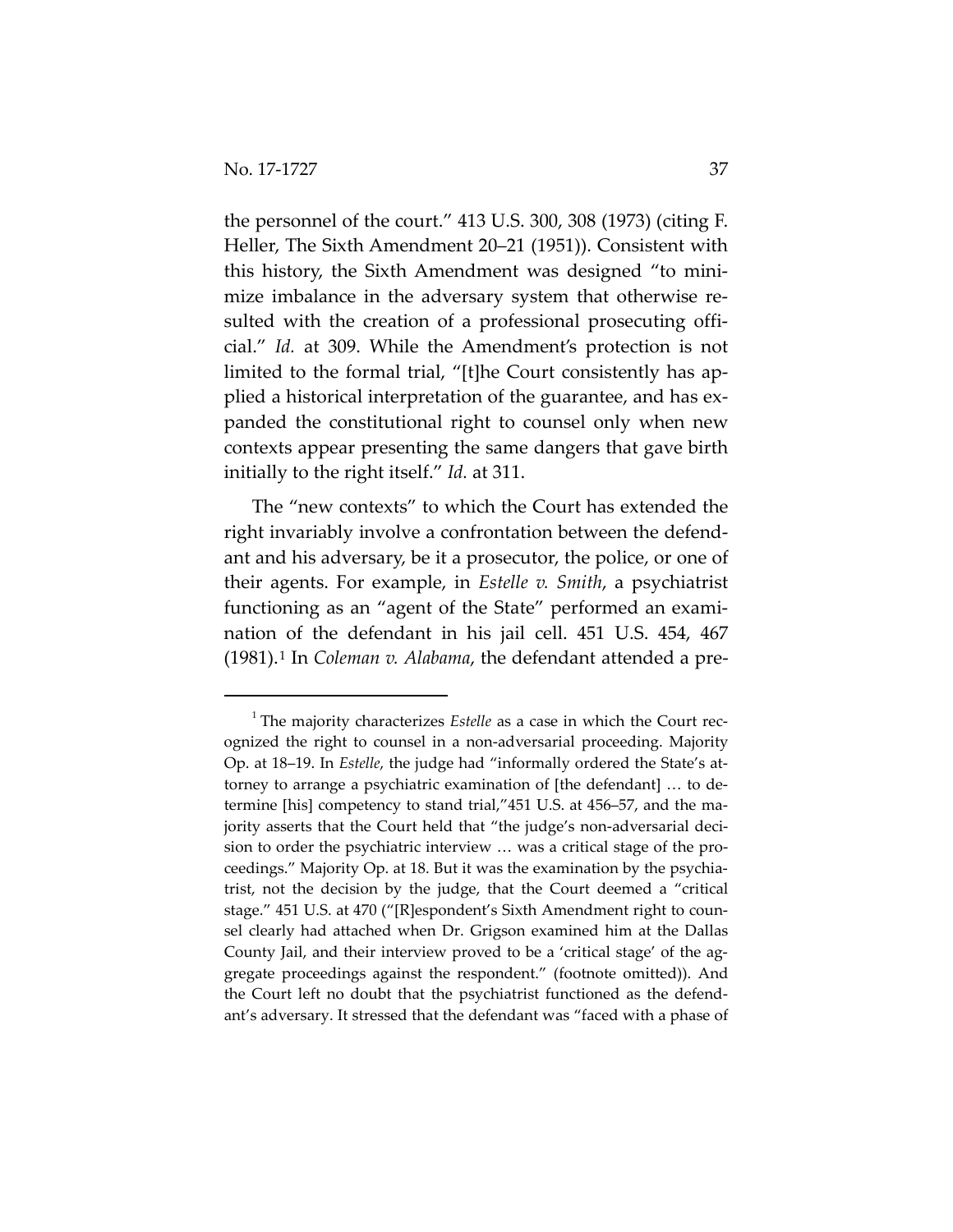liminary hearing at which there was an opportunity to crossexamine the prosecution's witnesses, preview the prosecutor's case to better prepare for trial, and argue for matters such as "the necessity for an early psychiatric examination or bail." 399 U.S. 1, 9 (1970) (plurality opinion). In *United States v. Wade*, an FBI agent conducted a lineup of Wade and several other prisoners. 388 U.S. 218 (1967). In *Mempa v. Rhay*, the defendant was summoned to a hearing at which the prosecutor sought to have his probation revoked and a sentence imposed. 389 U.S. 128 (1967). In *Massiah v. United States*, federal agents sent an informant wearing a wire to elicit incriminating testimony from the defendant after he had already been indicted. 377 U.S. 201 (1964). In *Escobedo v. Illinois*, the police interrogated the defendant without counsel despite his repeated requests that counsel be present. 378 U.S. 478 (1964). In *White v. Maryland*, the prosecutor presented a prima facie case against the defendant at a preliminary hearing, where the defendant pleaded guilty. 373 U.S. 59 (1963) (per curiam).[2](#page-37-0) In *Hamilton v. Alabama*, the defendant faced the

 $\overline{a}$ 

the adversary system" and was "not in the presence of [a] perso[n] acting solely in his interest." *Id.* at 467 (citations omitted). The psychiatrist assessed the defendant's "future dangerousness," gathering evidence that the prosecution used in seeking the death penalty, *id.* at 467, 471, and he then testified against the defendant at trial, "recounting unwarned statements made in a postarrest custodial setting." *Id*. at 467. Given the stakes of submitting to such an interview, the Court held that the defendant had the right to counsel's help in deciding whether to do it. *Id.* at 470.

<span id="page-37-0"></span> $2^2$  The brief per curiam opinion is short on details, but the petitioner's brief explains that at a preliminary hearing in Maryland, "the defendant may be called upon by the magistrate to plead guilty or not guilty, and a plea of guilty is admissible evidence at the subsequent trial of his case. Here, also, the defendant is afforded the first opportunity to be informed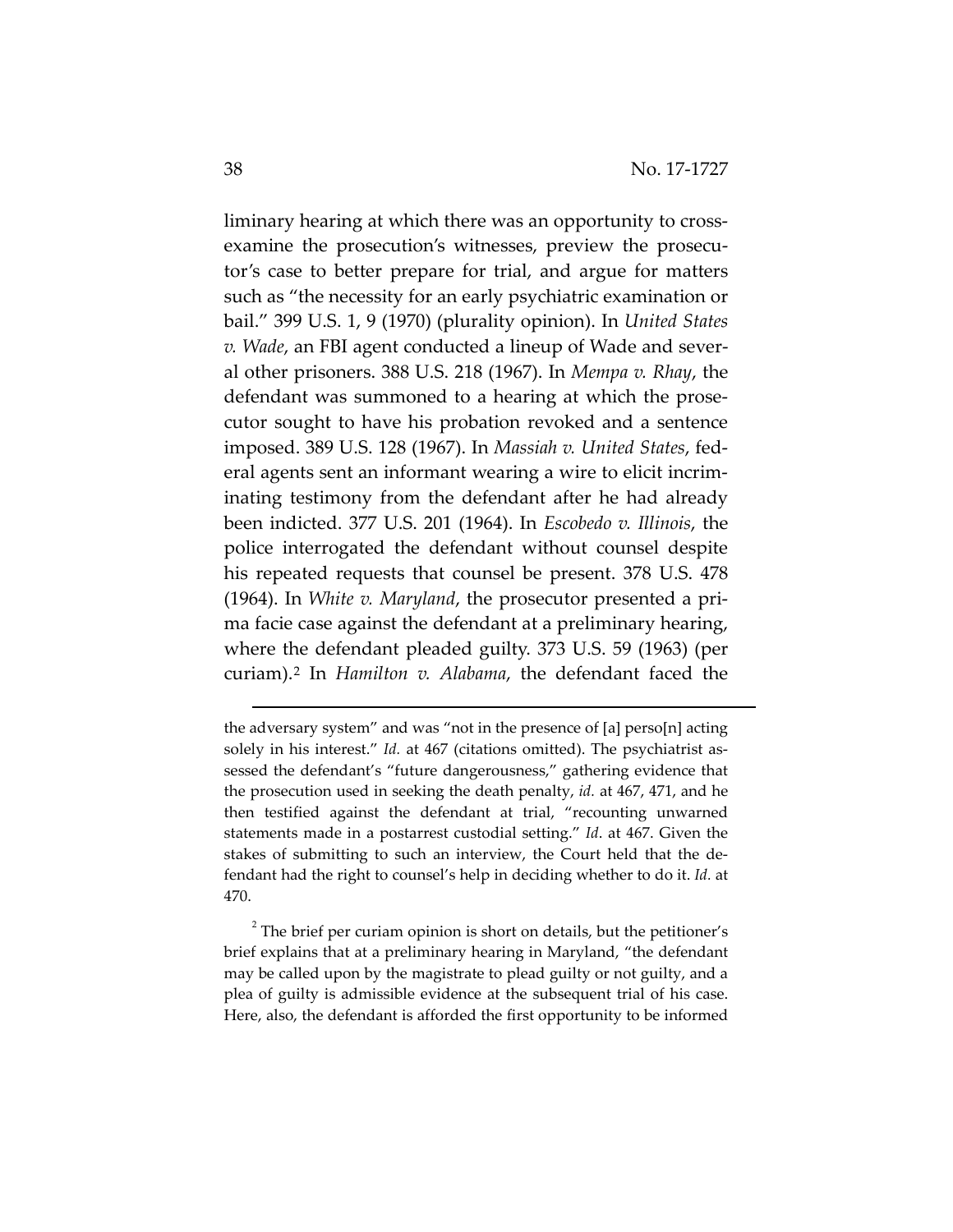$\overline{a}$ 

prosecutor at arraignment, which was his only opportunity to plead insanity, make pleas in abatement, and move to quash the indictment based on racial discrimination in the composition of the grand jury. 368 U.S. 52 (1961). Although these confrontations occurred outside the context of the formal trial, the Sixth Amendment applied because they "offered opportunities for prosecuting authorities to take advantage of the accused," or the risk that the accused "might be misled by his lack of familiarity with the law." *Ash*, 413 U.S. at 312, 317.[3](#page-38-0)

<span id="page-38-0"></span>3 The majority relies on *Geders v. United States*, 425 U.S. 80 (1976), as support for the proposition that a proceeding need not be adversarial for the right to counsel to apply. *See* Majority Op. at 19. *Geders*—which is not a "critical stage" case—is inapposite. In *Geders*, the Court held that the trial court violated the defendant's Sixth Amendment right when it instructed all witnesses, including the defendant, not to discuss the case with anyone during an overnight recess in the trial. The case did not present the question whether a particular event (there, the overnight recess) is a "critical stage" at which the state must ensure that the defendant is either accompanied by counsel or waives his right to be accompanied by counsel. It presented the different question whether a trial court can prevent the defendant from consulting counsel on his own initiative outside of the trial. *Id.* at 88. *Geders* says nothing about the characteristics of a "critical stage," much less suggests that such a stage need not be adversarial. Nor does *Geders* stand for the proposition that the start of the adversarial process—or even the start of trial—marks the beginning of a continuous "critical stage." On the contrary, the Court has indicated that a trial may encompass stages that are not critical. *See*, *e.g.*, *Woods v. Donald*, – U.S. –, 135 S.Ct. 1372, 1377–78 (2015) (per curiam) (reversing the

of the charges against him, cross-examine State's witnesses, and begin to effectively prepare his defense … [The magistrate's] sole function at this hearing is to determine from the evidence presented by the State's attorney whether to hold the accused for the action of the Grand Jury … or discharge him." Petitioner's Brief at 4, 6.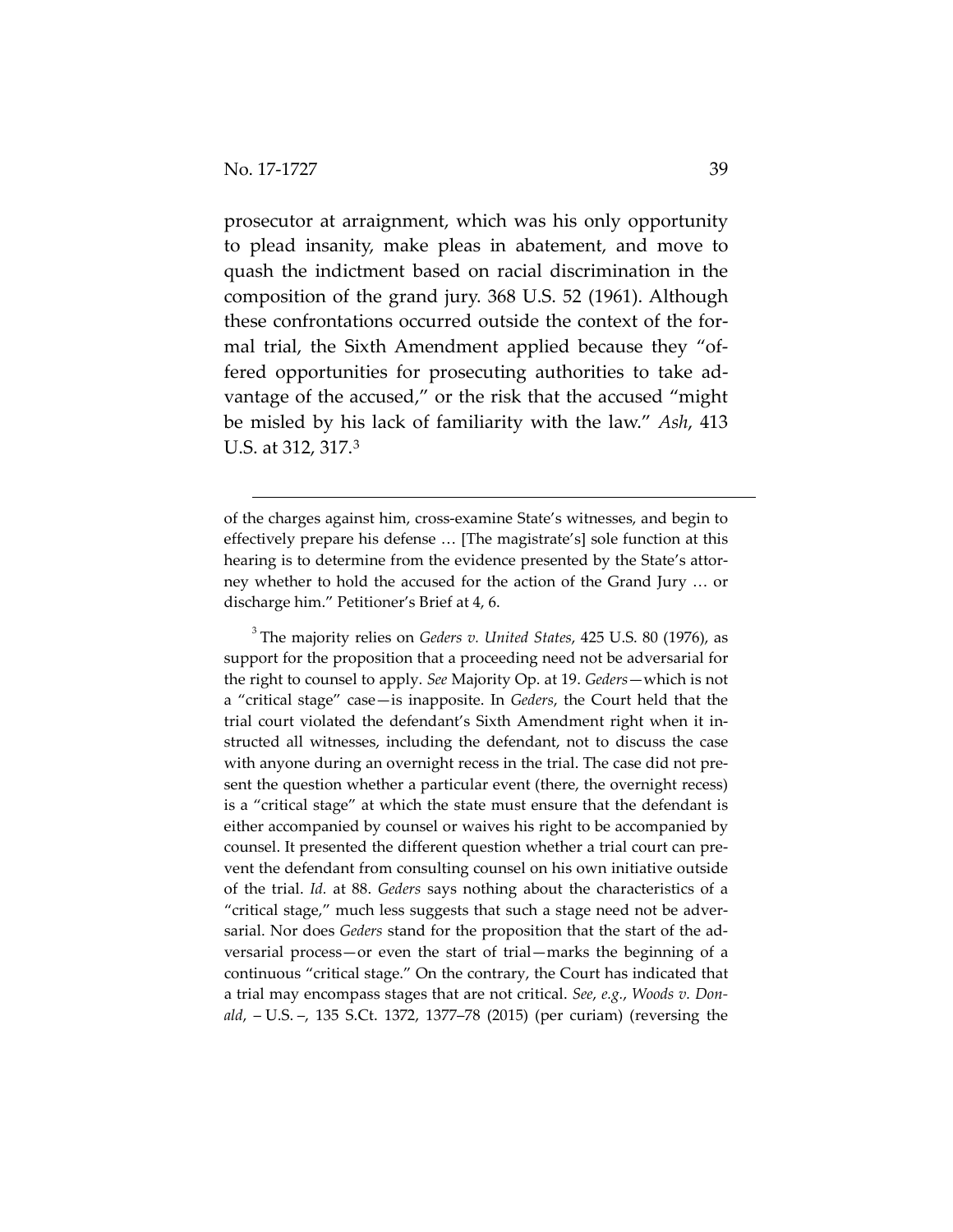*Ash* includes a line that is susceptible to misinterpretation. There, the Court said that a stage is critical when "the accused was confronted, just as at trial, by the procedural system, or by his expert adversary, or by both." *Id*. at 310. This language could be understood as setting up alternative settings—one non-adversarial and the other adversarial—in which the right to counsel applies. In context, however, it is evident that the Court was explaining why it has extended the right of counsel not only to situations in which the defendant or his witness is questioned by the police or prosecutor (as in post-indictment interrogation of the accused or examination at trial), but also to situations in which the prosecutor puts the accused to a procedural choice (like entering a plea or raising a defense). In other words, *Ash* describes two kinds of risks that an accused might face in an adversarial setting. It does not describe the right to counsel as extending outside of an adversarial proceeding, and the Court has not understood it that way.

To the contrary, the Court has never extended the right outside of the adversarial context. And when it has refused to extend the right, it has done so on the ground that the proceeding was not adversarial. *Ash* refused to extend the right of counsel to a post-indictment photographic display precisely because the display involved no confrontation between the accused and the prosecuting authority. 413 U.S. at 315, 321. Similarly, in *Gerstein v. Pugh*, the Court held that a probable cause hearing is not a critical stage "[b]ecause of its

 $\overline{a}$ 

Sixth Circuit's grant of habeas relief to a petitioner whose counsel was absent during trial testimony about the petitioner's co-defendants because the Court had never held that the presentation of testimony tangentially related to the defendant was a "critical stage").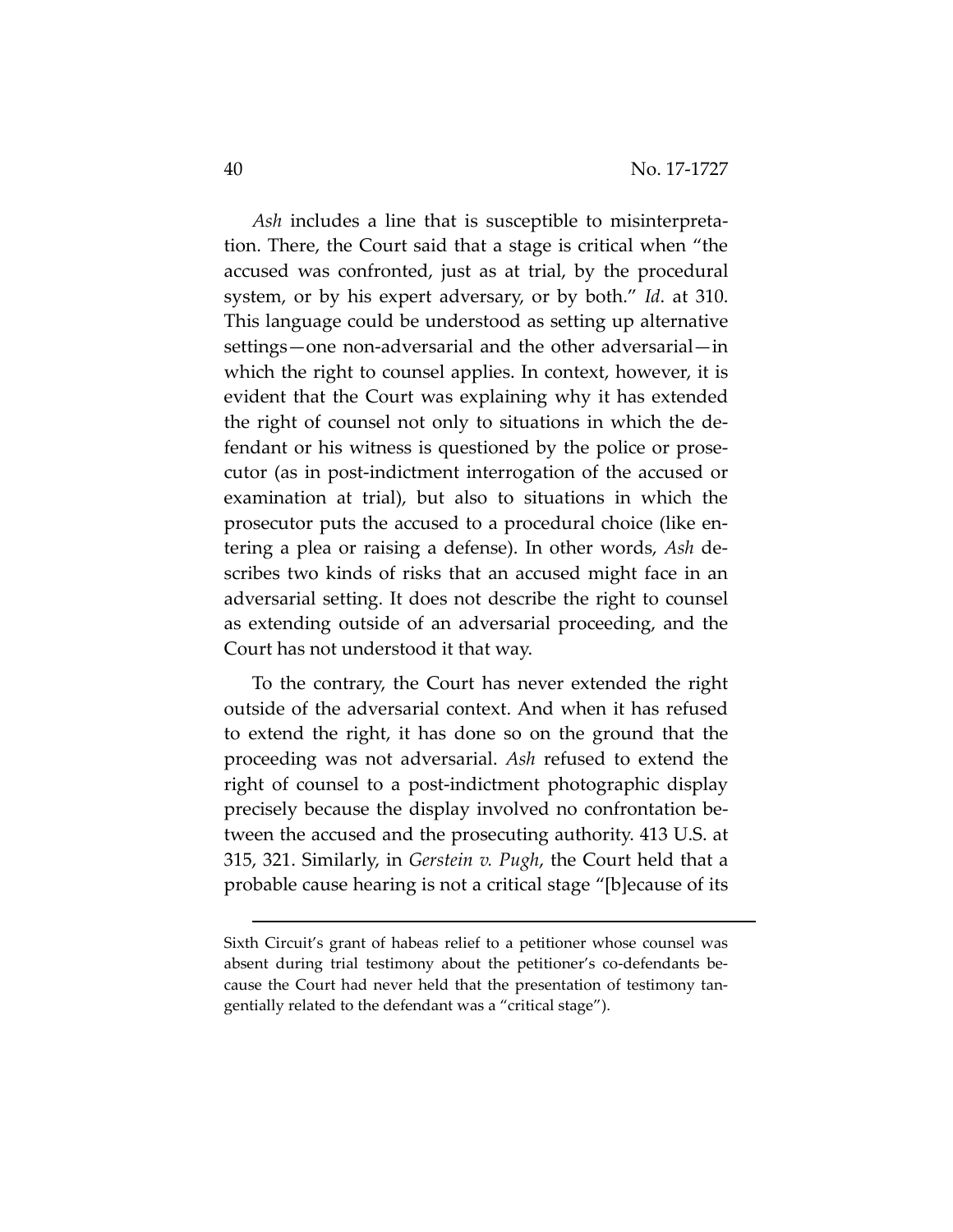limited function and its nonadversary character." 420 U.S. 103, 122 (1975). We too have recognized the presence of an adversary as a necessary factor for Sixth Amendment protection. In *United States v. Jackson*, 886 F.2d 838, 844 (7th Cir. 1989), for example, we held that a defendant's uncounseled interview with a probation officer in the course of the officer's preparation of the presentence report was not a critical stage precisely because the "probation officer does not have an adversarial role in the sentencing proceedings." Rather than serving as an arm of the prosecutor, "the probation officer serves as a neutral information gatherer for the sentencing judge." *Id.*

B.

The majority acknowledges that the Court has never addressed a claim like Schmidt's. But it points out that a case need not present facts identical to those previously considered by the Court for clearly established precedent to govern it. The Court has said that a state court acts unreasonably for purposes of  $\S 2254(d)(1)$  if it "refuses to extend [controlling] Supreme Court precedent] to a new context where it should apply." *Williams v. Taylor*, 529 U.S. 362, 407 (2000). The majority reasons that the Wisconsin trial court's questioning of Schmidt is such a context—not one that the Court has confronted before, but one to which its "critical stage" precedent clearly extends.

This reasoning only works, however, if the controlling precedent is read at the level of generality the majority proposes—as establishing the right to counsel in any postindictment proceeding in which legal assistance would help the accused avoid substantial prejudice. If that is the law, then we need to decide whether the state court unreasonably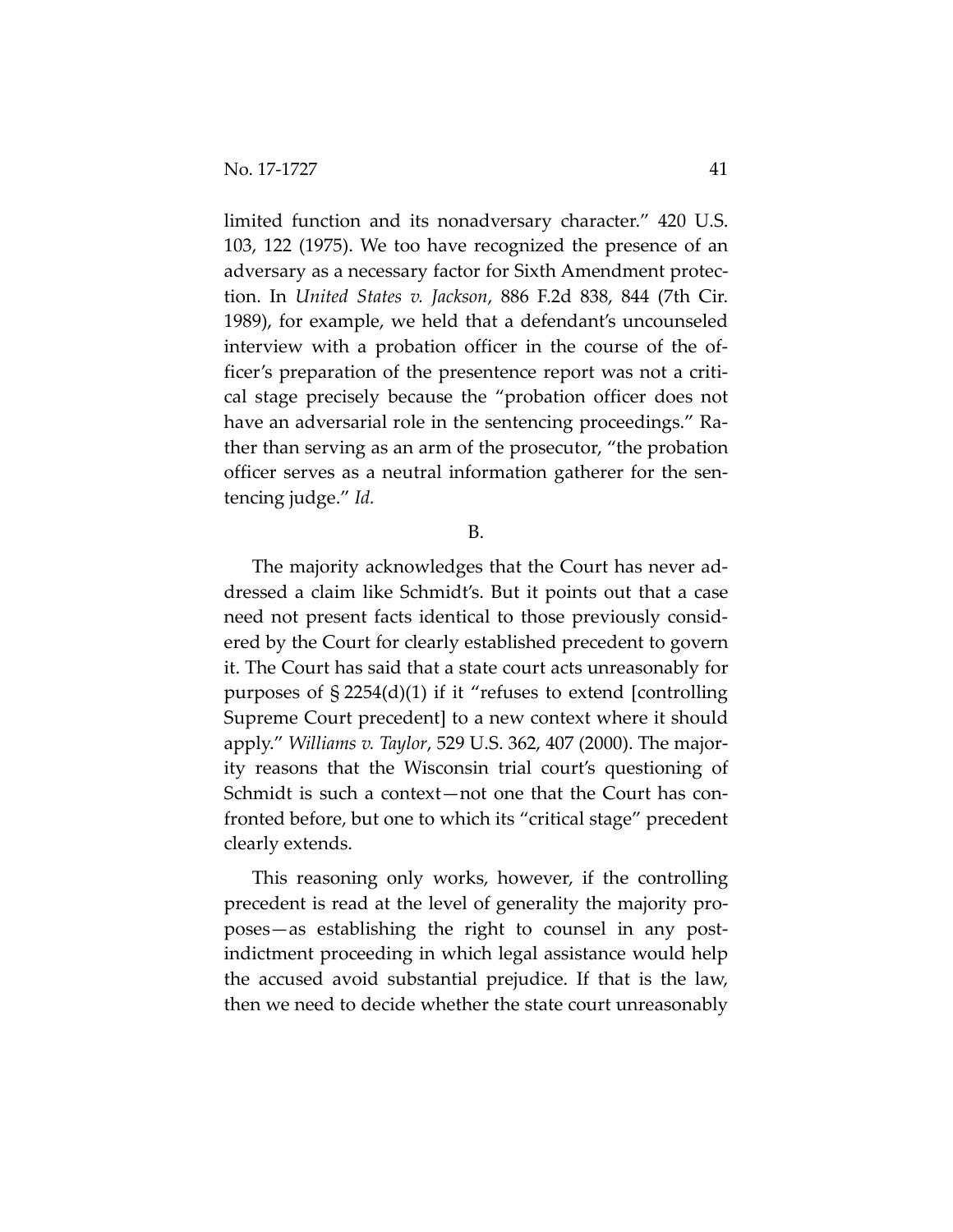refused to apply it to this new context. But if the precedent is read more narrowly—as establishing the right to counsel when the accused faces his adversary—then clearly established law does not dictate the outcome. Resolving the Sixth Amendment question therefore requires us to decide the level of generality at which to read the Supreme Court's precedent.

*Carey v. Musladin* answers that question: we track the level of generality at which the Court has spoken. 549 U.S. 70 (2006). In *Carey*, the Court reviewed the Ninth Circuit's determination that buttons with the victim's image worn by courtroom spectators had deprived the habeas petitioner of a fair trial. The Court had previously held that certain statesponsored practices (like compelling a defendant to wear prison clothing at trial) were "inherently prejudicial," and the Ninth Circuit reasoned that the buttons posed a similar risk. The Court rejected that reasoning. The Ninth Circuit interpreted the Court's precedent as establishing a general rule against courtroom conduct inherently prejudicial to the defendant; it should have interpreted the Court's precedent as establishing a more specific rule against *state-sponsored* courtroom conduct inherently prejudicial to the defendant. *Id.* at 76. The Court emphasized that it "ha[d] never addressed a claim that such private-actor courtroom conduct was so inherently prejudicial that it deprived a defendant of a fair trial." *Id*. By stating the rule more broadly than the Court had, the Ninth Circuit held the state responsible for violating law that was not clearly established.

So here. The Court has never addressed a claim that a defendant has a right to counsel in an *ex parte* and *in camera*  proceeding before a judge. Like the Ninth Circuit in *Carey*,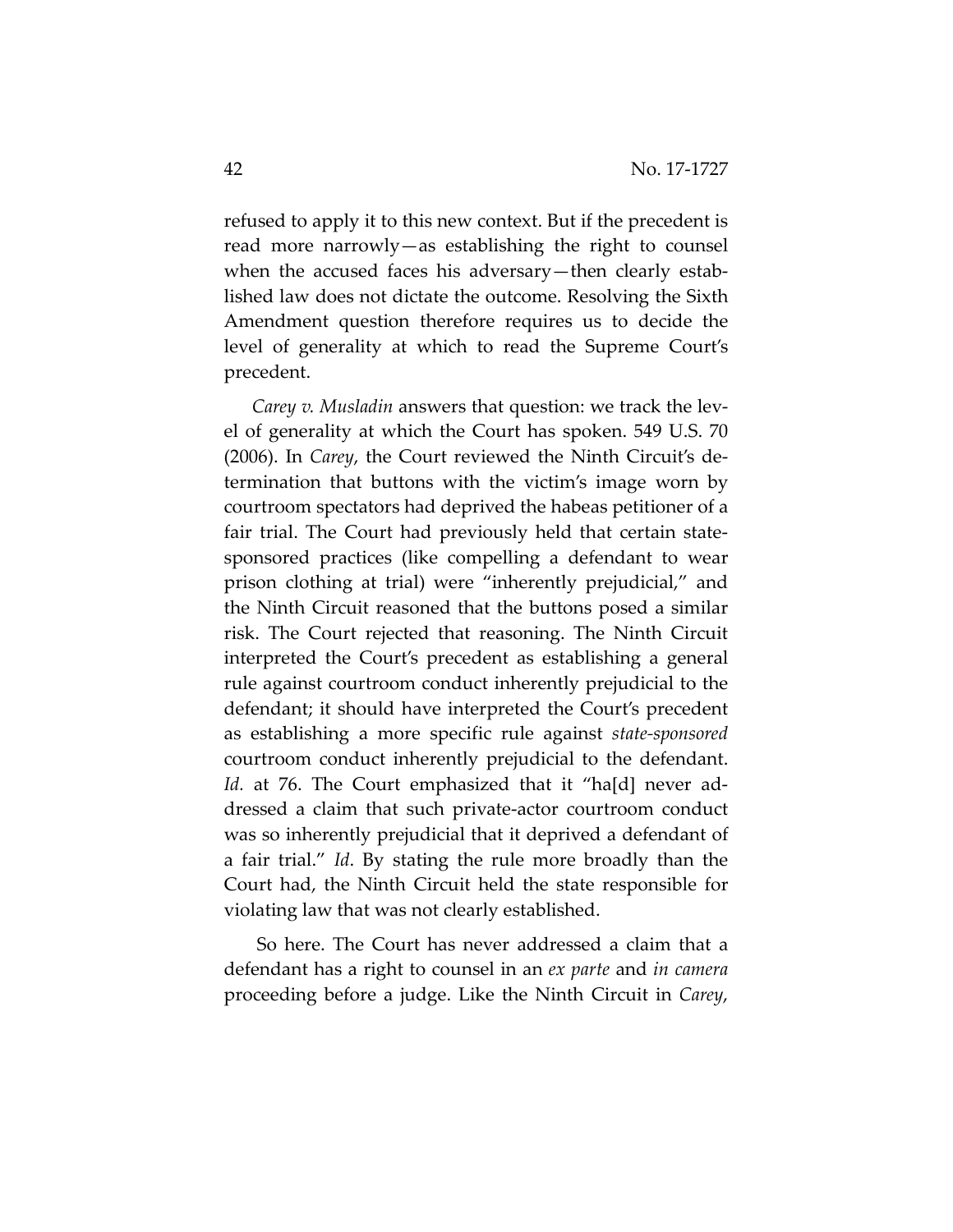the majority errs by stating the established law at a higher level of generality than the Court has. Indeed, the centrality of adversarial confrontation to the Court's "critical stage" jurisprudence makes the extraction of a general principle from a more specific rule even more evident here than it was in *Carey*.

To be clear, *Carey* is not inconsistent with the Court's admonition in *Williams v. Taylor* that a state court acts unreasonably if it "refuses to extend [controlling Supreme Court precedent] to a new context where it should apply." 529 U.S. at 407. A state court cannot treat the Court's clearly established precedent as fact-bound. On the contrary, a state court, like a reviewing federal court, must respect the level of generality at which the Court has spoken. Just as a federal court cannot elevate the level of generality, a state court cannot contract it. Thus, a state court would act unreasonably if it refused to recognize a defendant's right to counsel in a post-indictment, adversarial proceeding on the ground that the proceeding was not exactly the same as those the Court has previously addressed. Clearly established law does not entitle the defendant to counsel in a laundry list of specific proceedings, but in "proceedings between an individual and agents of the State … that amount to 'trial-like confrontations,' at which counsel would help the accused 'in coping with legal problems or … meeting his adversary." *Rothgery v. Gillespie County*, 554 U.S. 191, 212 n.16 (2008) (citations omitted). The state court is obliged to follow that rule, even if the factual circumstance is new. But under AEDPA, we cannot hold the state court accountable for declining to expand the rule itself.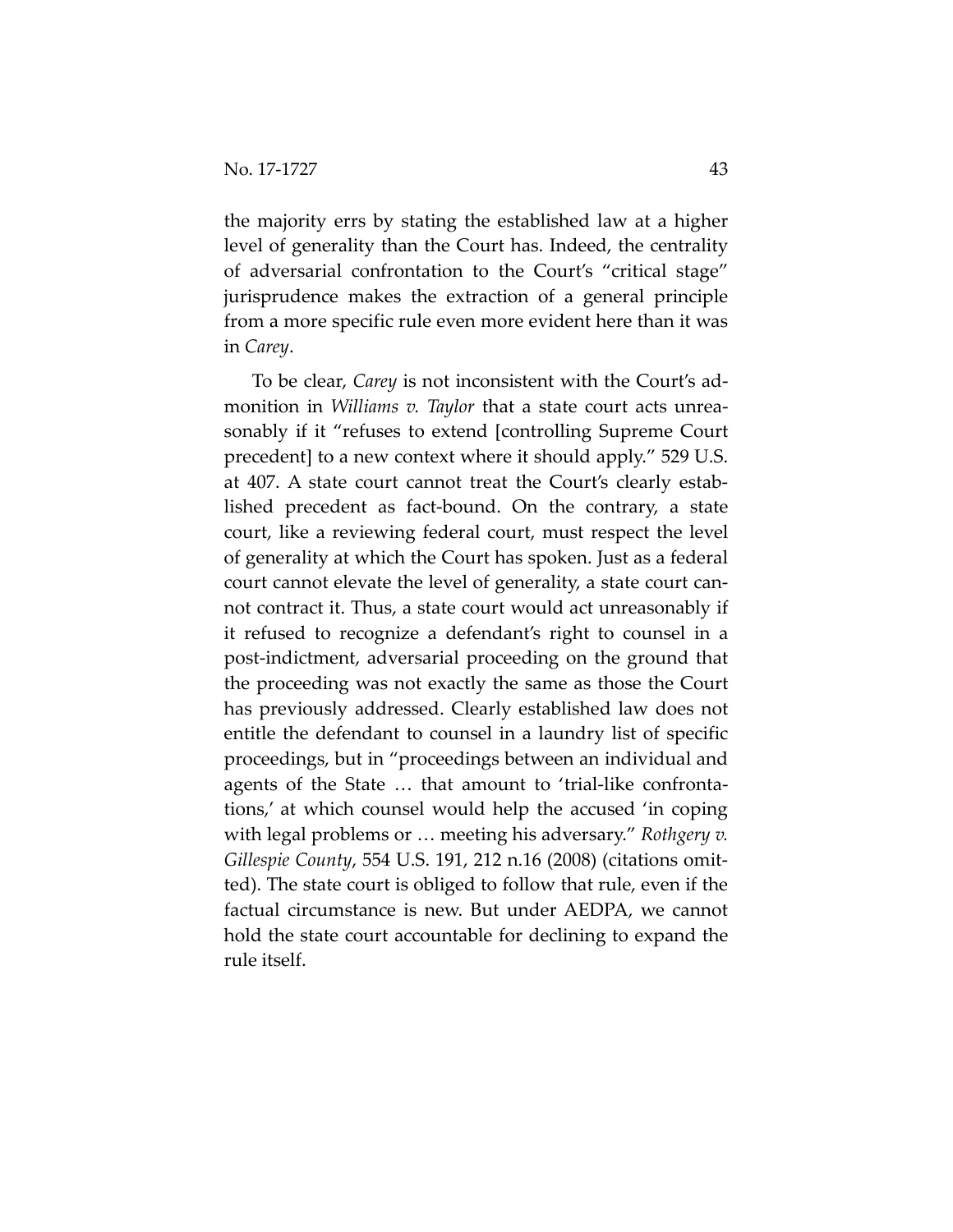Perhaps the right to counsel should extend to a hearing like the one the judge conducted in Schmidt's case. But AEDPA precludes us from disturbing a state court's judgment on the ground that a state court decided an open question differently than we would—or, for that matter, differently than we think the Court would. Because the Court has never addressed the question that the Wisconsin Court of Appeals faced, there was no clearly established precedent for it to flout.

II.

The majority does not rely exclusively on an extension of the Court's "critical stage" cases to nonadversarial proceedings. Its opinion appears to rest on a second rationale: that this proceeding was functionally adversarial. While it stops short of actually calling the judge the defendant's "adversary," it strongly implies that the judge stood in the shoes of the prosecutor. The majority's reasoning, then, seems to be twofold. Clearly established Supreme Court precedent is not limited to adversarial proceedings, but in any event, this proceeding was functionally adversarial and risked substantial prejudice to Schmidt. In concluding otherwise, the Wisconsin Court of Appeals unreasonably applied clearly established federal law.

The majority gives too little deference to the Wisconsin Court of Appeals. A state-court decision is "unreasonable" under § 2254(d) if it is "so lacking in justification that there was an error well understood and comprehended in existing law beyond any possibility for fairminded disagreement." *Woods v. Etherton*, – U.S. –, 136 S. Ct. 1149, 1151 (2016) (per curiam) (citation and quotation marks omitted); *see also Harrington v. Richter*, 562 U.S. 86, 102 (2011) (Section 2254(d)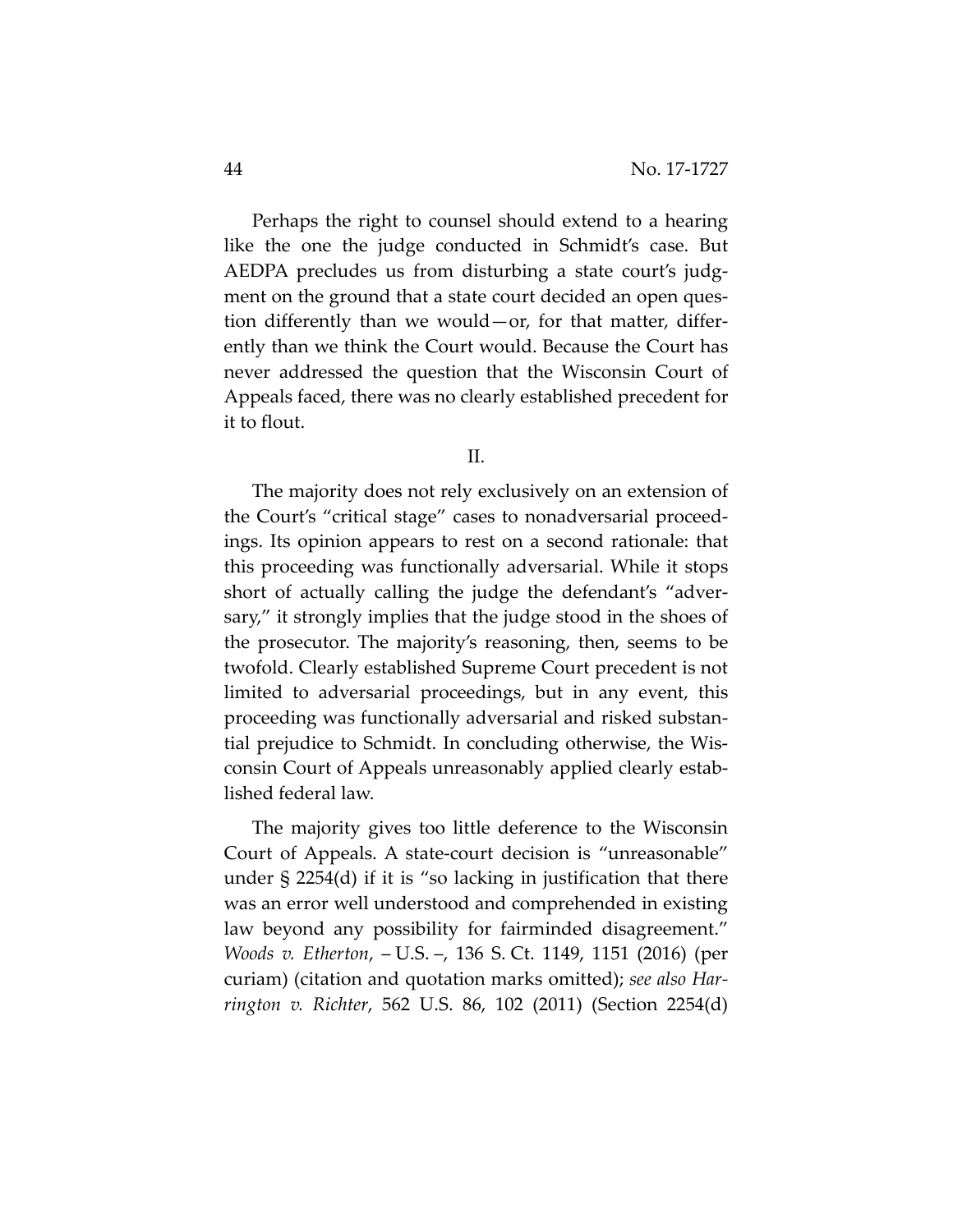"preserves authority to issue the writ in cases where there is no possibility fairminded jurists could disagree that the state court's decision conflicts with this Court's precedents."). That is a high bar, and Schmidt does not clear it.

A.

The majority holds that the Wisconsin Court of Appeals unreasonably applied the Court's "critical stage" jurisprudence when it concluded that the *ex parte* and *in camera* proceeding was nonadversarial. Given the prosecutor's absence, it was certainly not "adversarial" in the ordinary sense of the word—or in the sense that the Court has employed it in the cases. In an effort to get around that, the majority characterizes the proceeding as "inquisitorial." If used in its benign sense—as referring to the system of proof-taking in civil law systems—the word "inquisitorial" by definition means nonadversarial. *See* Majority Op. at 15 n.3. At some points in its opinion, the majority concedes that the proceeding was nonadversarial and faults it on that ground. *See*, *e.g.*, Majority Op. at 14. (That concession, of course, forecloses the argument that the Wisconsin Court of Appeals unreasonably characterized the *ex parte* and *in camera* hearing as a nonadversarial one.) Elsewhere, however, the majority asserts that the proceeding was adversarial. Majority Op. at 22–23. This suggests that the majority is using the description "inquisitorial" as it is often deployed in American criminal cases—to describe a proceeding in which the accused faces an aggressive questioner gathering evidence against him. *See*, *e.g*., *Miller v. Fenton*, 474 U.S. 104, 110 (1985); *Miranda v. Arizona*, 384 U.S. 436, 442–43 (1966). And while the majority does not attribute ill will to the judge, it does cast him as Schmidt's adversary. Majority Op. at 23 (asserting that the hearing was a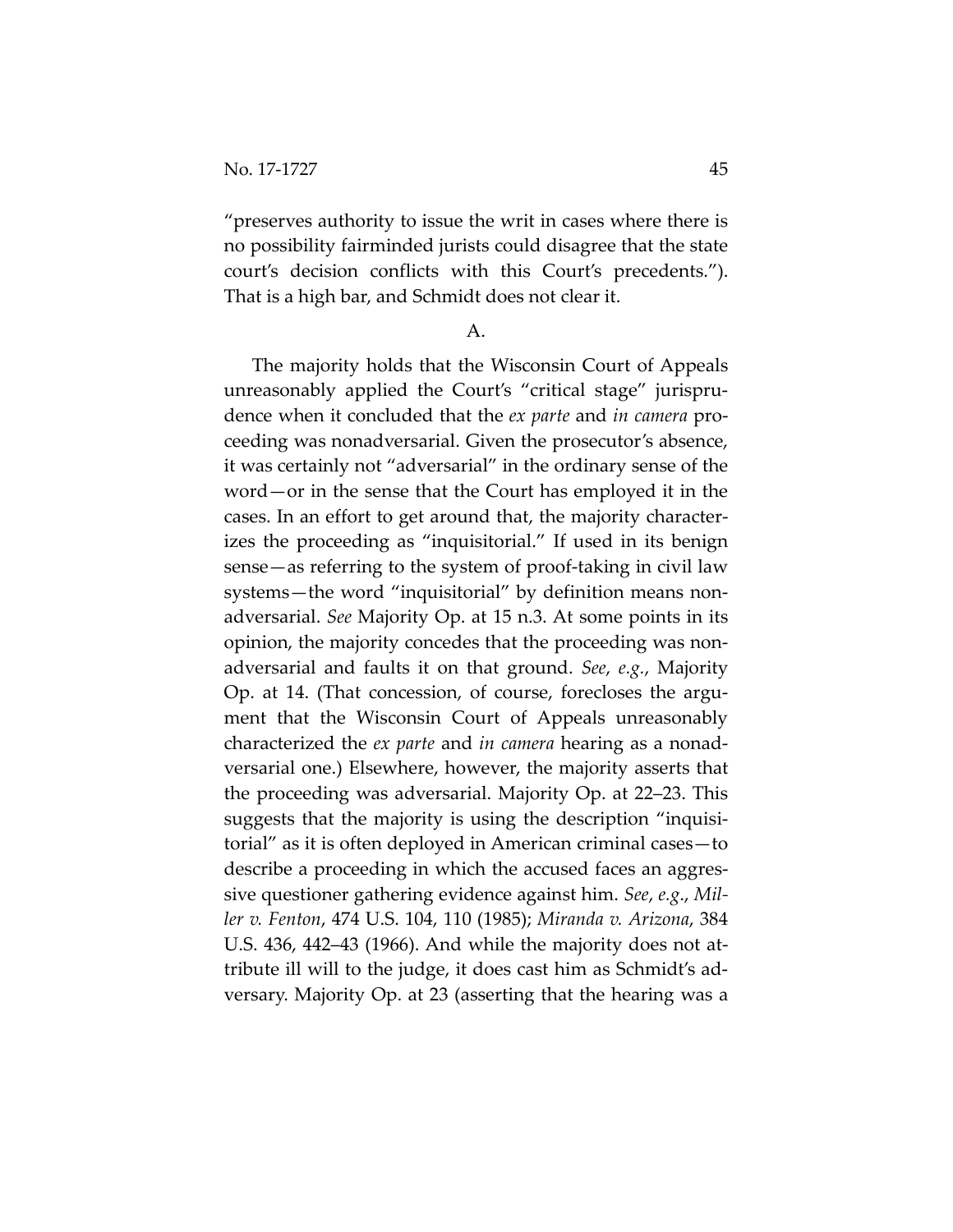"trial-like confrontation" in which "the judge took the accused and his (silenced) lawyer into chambers to question him about the facts supporting the defense").

The transcript, however, contains no suggestion that the judge ever functioned as a surrogate prosecutor. His aim was not to secure Schmidt's conviction—or, as specifically relevant here, to establish that Schmidt was not entitled to raise the "adequate provocation" defense. On the contrary, as the Wisconsin Court of Appeals observed, the judge conducted the proceeding this way for Schmidt's benefit.

The hearing grew out of a dispute between the parties about when the trial court would decide whether Schmidt had sufficient evidence to put the "adequate provocation" defense in issue. Schmidt argued that Wisconsin law required the court to wait to resolve that question until it instructed the jury; doing it before trial, he insisted, would give the prosecution a preview of his case. The State wanted the court to rule on the admissibility of Schmidt's evidence before trial; otherwise, it argued, the jury would hear a litany of prejudicial evidence about the victim that might not be probative of an issue actually in the case. The court agreed with the State. It decided—in a ruling that the Wisconsin Court of Appeals ultimately affirmed—that Wisconsin law gave the trial court the discretion to determine before trial whether the defendant could carry his burden of production on the "adequate provocation" defense.

While the judge decided to make the evidentiary determination before trial, he was sympathetic to Schmidt's concern about showing the prosecutor his hand. He proposed the *ex parte* and *in camera* hearing as a way of addressing that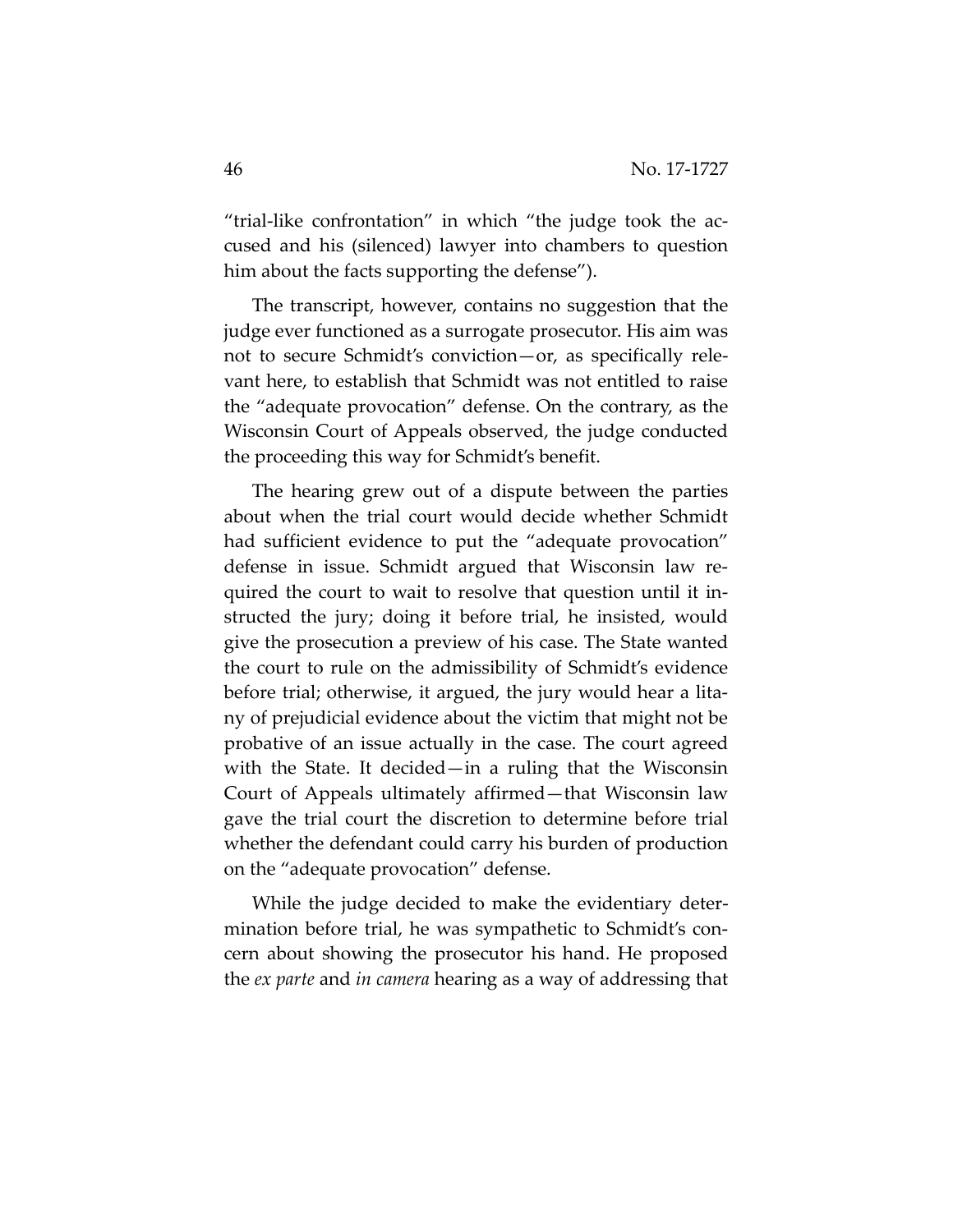concern. Defense counsel responded as follows to the court's proposal:

> A suggestion that I was going to bring up today is that the Court, if you are going to ask for evidence from the defendant or evidence that goes to his subjective belief for adequate provocation, is that, in fact, we would do an ex parte in-camera inspection of the Court and the defendant and seal those records because I don't think it would be—it should be allowed to the State and should have that information prior to trial.

Transcript of Motion Hearing 2.10.2010 at 5. The court wanted defense counsel to accompany Schmidt, but because the prosecution was barred from the hearing, the court instructed defense counsel to function as an observer only. The prosecutor agreed to the proceeding on that condition. Had Schmidt's counsel actively participated, the judge would have included the prosecutor, and Schmidt wanted the prosecutor out of the room.

The majority puts little weight on the prosecutor's absence, because it suggests that the judge filled the prosecutor's shoes.[4](#page-46-0) The judge, however, spoke very little during the

<span id="page-46-0"></span> <sup>4</sup> The majority also suggests that the *ex parte* and *in camera* proceeding followed on the heels of the prosecutor's oral argument about why Schmidt's evidence fell short of what was necessary to carry his burden of production. Majority Op. at 21. But the judge did not hear arguments about the substance of the adequate provocation issue from either side before he examined Schmidt. He "entertain[ed] comments from counsel" on the procedural questions of whether he could resolve the burden-ofproduction question before trial and whether he could do an *in camera* inspection of Schmidt. Transcript of Motion Hearing 2.10.2010 at 2–7.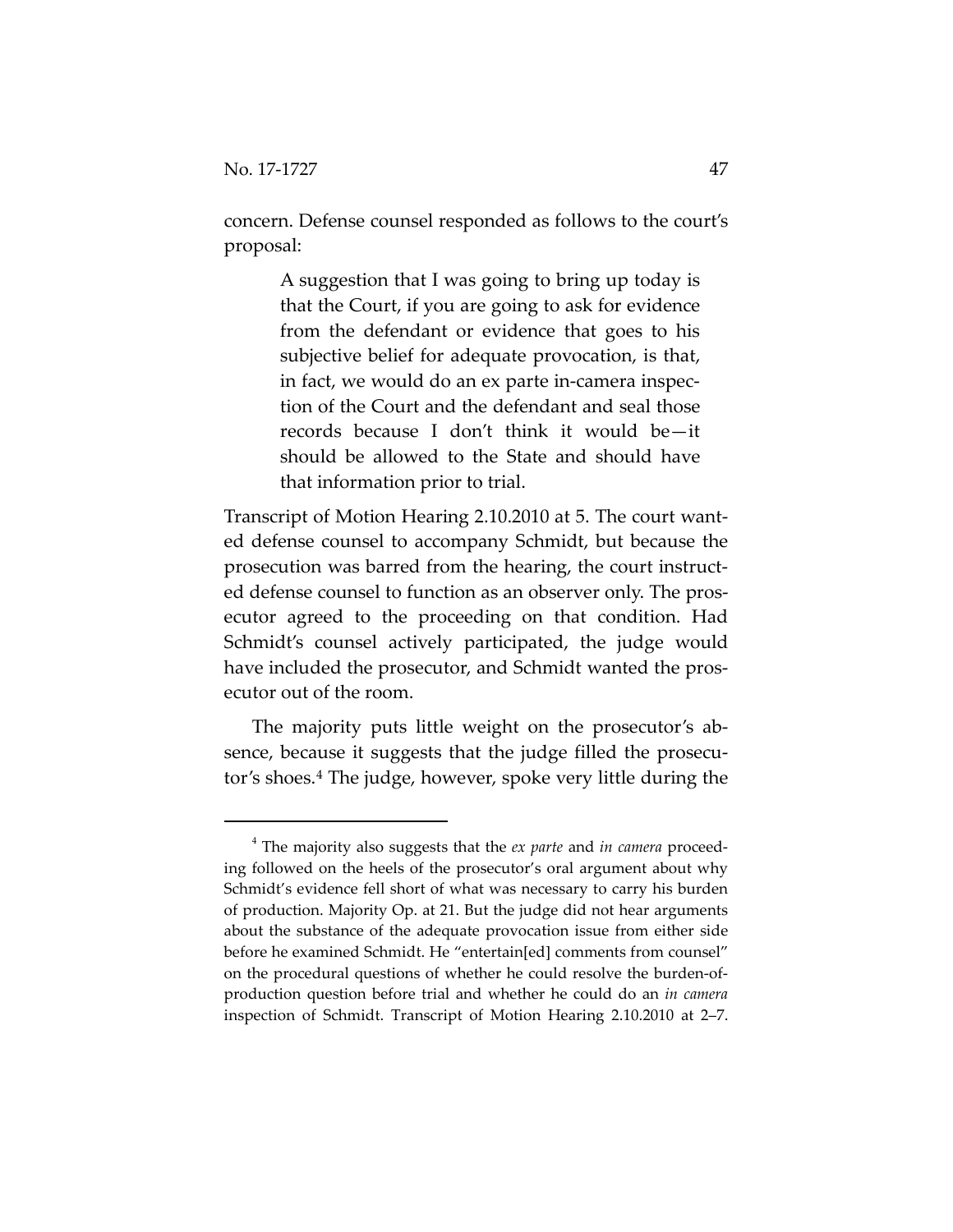hearing. Instead, he primarily listened as Schmidt testified about his state of mind before he shot his wife.[5](#page-47-0) And far from positioning himself as Schmidt's adversary, the judge tried to help him by calling a recess so that Schmidt could review the written offer of proof with his counsel.<sup>[6](#page-47-1)</sup> The offer of proof was a roadmap for Schmidt's testimony. It contained a timeline of the allegedly provocative events, and the judge wanted Schmidt to refresh his memory so that he didn't overlook any. Before the recess, he told Schmidt "that you might not state all of the things that are in the offer of proof, possibly because you … haven't had an opportunity to review this." Transcript of Proceedings at 25. When the hearing resumed, the judge asked Schmidt how the incidents described in the document might have affected his state of mind.

In retrospect, it may have been better for the judge to decline Schmidt's request for an *ex parte* and *in camera* hearing. There would be no Sixth Amendment question before us if

<span id="page-47-1"></span><sup>6</sup> During this recess, the judge permitted defense counsel to confer with Schmidt while the judge stepped out to make a phone call. Defense counsel asked: "Am I allowed to talk to my client now or not?" The judge responded: "It's off the record. Yeah, you can talk. But he should just be reviewing [the offer of proof]." Transcript of Proceedings at 26.

 $\overline{a}$ 

The rest of the hearing dealt with various trial-management matters. At no point did the prosecutor make an argument about why Schmidt's evidence of adequate provocation was insufficient.

<span id="page-47-0"></span> $5$  Schmidt, who testified voluntarily, does not argue that the court violated his Fifth Amendment right against self-incrimination. As the trial court noted "[the pretrial hearing] accelerates what the defendant might already say in a trial, but it is the defendant that chooses to present this defense." Transcript of Motion Hearing 2.10.2010 at 4.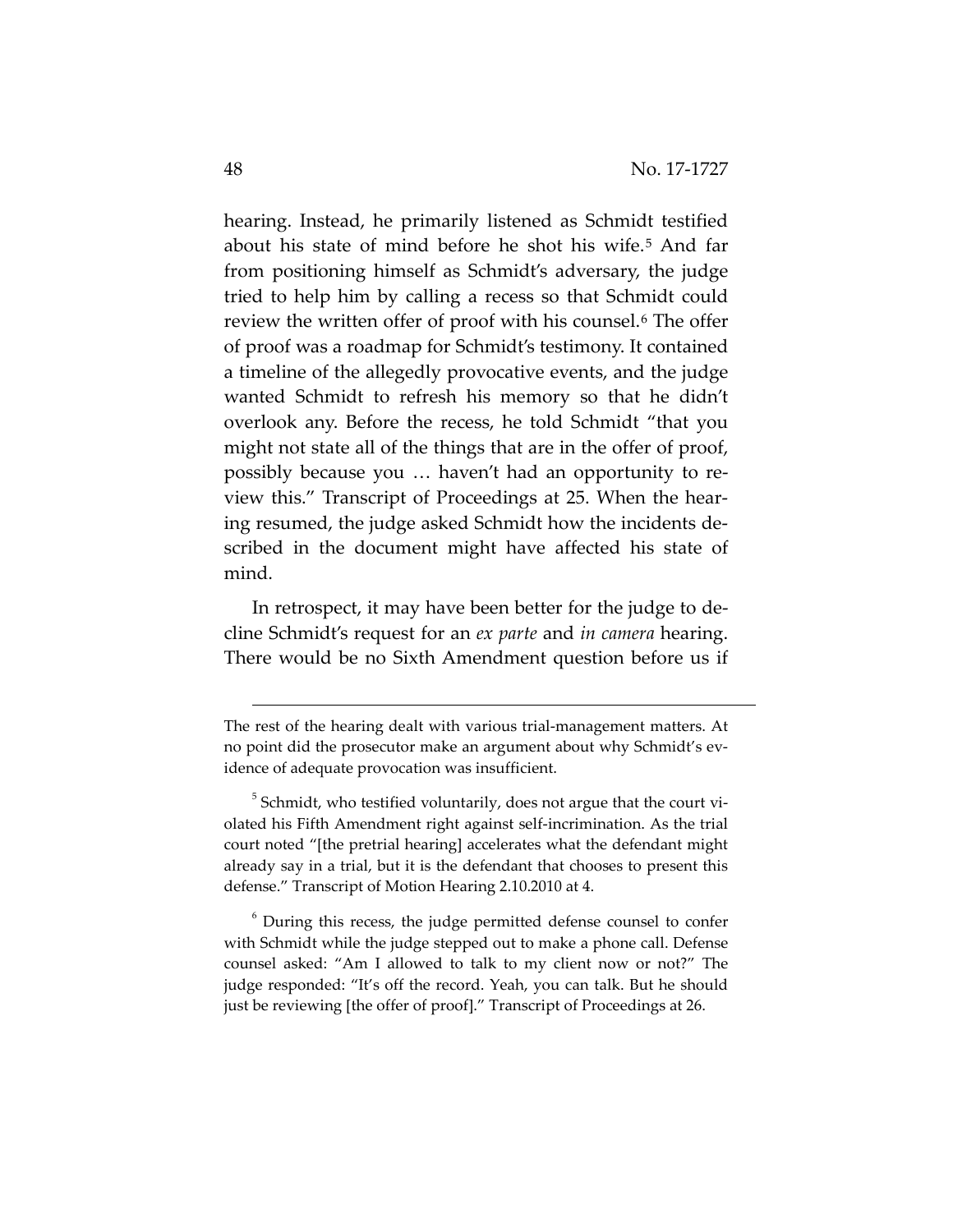the judge had proceeded in the normal course, with both lawyers participating. That said, the judge structured the hearing as he did in an effort to accommodate Schmidt, and the transcript reflects that the judge remained neutral throughout it. It was therefore reasonable for the Wisconsin Court of Appeals to conclude that this was not a trial-like confrontation in which Schmidt was entitled to counsel to "compensate[] for advantages of the prosecuting authorities." *Ash*, 413 U.S. at 314.

B.

It is not enough for Schmidt to demonstrate that the Wisconsin Court of Appeals unreasonably concluded that this proceeding was nonadversarial. To secure relief, Schmidt must also show that no fairminded judge could conclude that this hearing lacked the potential to substantially prejudice him. That is yet another ground on which Schmidt's argument fails.

According to the majority, "The prejudice [Schmidt] suffered came from disclosing irrelevant details and diluting the evidence that could support his defense." Majority Op. at 32. In other words, Schmidt was harmed because his rambling narrative failed to focus the judge on the evidence most helpful to his "adequate provocation" defense. The idea that the judge—who knew the legal elements of the adequate provocation defense—was incapable of separating the wheat from the chaff sells the judge short.[7](#page-48-0) But in any

<span id="page-48-0"></span> $<sup>7</sup>$  The majority also sells the trial judge short with its argument that</sup> by saying too much, Schmidt risked confusing the judge about whether he was supposed to resolve the merits or decide whether Schmidt had carried his burden of production on the defense. Majority Op. at 25–26. This argument not only underrates the judge (and the court of appeals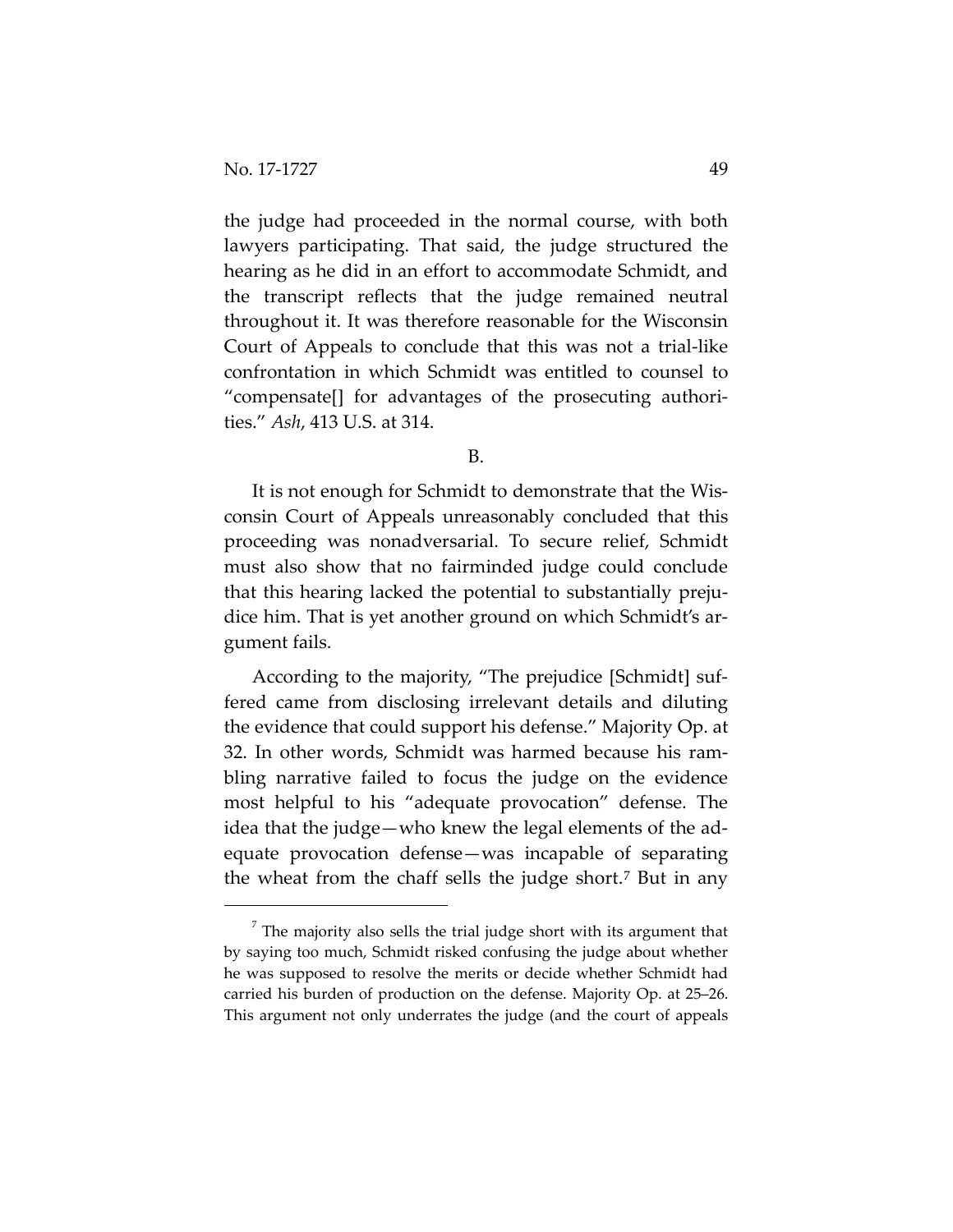event, the judge was not left to cull the evidence without input from defense counsel. As the Wisconsin Court of Appeals said, the examination of Schmidt was supplementary. The judge went into it already having reviewed a legal analysis of the adequate provocation defense; a detailed timeline of the relevant events; the summarized testimony of 29 witnesses who observed his wife's allegedly provocative behavior; a hotel reservation that Schmidt discovered shortly before the shooting and took as evidence of his wife's infidelity; and a copy of a statement that Schmidt gave police at the scene that detailed some of what was in his mind when he shot his wife. So even if Schmidt's testimony cluttered the record with irrelevant details, the written evidence focused the judge on the key facts.

The Wisconsin Court of Appeals acknowledged that it might have been more efficient to have counsel guide the presentation of Schmidt's testimony. But the fact that the participation of counsel would have been helpful to Schmidt does not necessarily mean that the lack of counsel risked substantial prejudice to him. A fairminded jurist could find that this proceeding, which was reinforced by written evidence, did not risk substantial unfair prejudice to Schmidt.

 $\overline{a}$ 

that affirmed his judgment), but it also rests on an assumption that is odd given the facts of this case: that Schmidt should have been sparing in his testimony to avoid "convert[ing] the hearing into a mini-trial on the merits of his defense rather than a debate about the burden of production." *Id.* at 26. As it was, both the Wisconsin trial and appellate courts found that Schmidt had not introduced enough evidence to get the defense before the jury. Given that his evidence was thin enough to permit that finding, he would have been ill advised to hold back any evidence from the judge.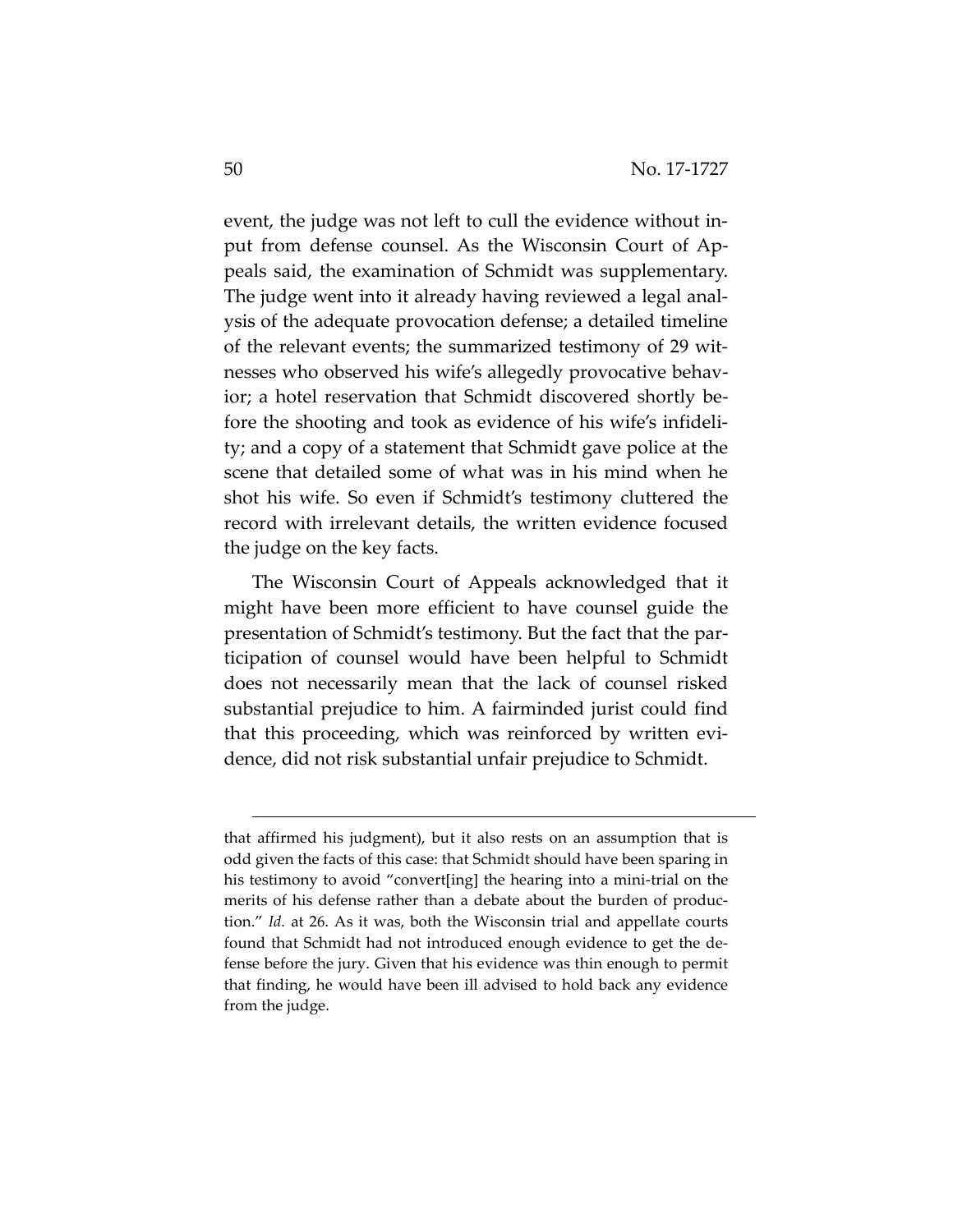Because the majority holds that Schmidt is entitled to relief on his Sixth Amendment claim, it does not reach Schmidt's claim that the *ex parte* and *in camera* hearing arbitrarily violated his due process right to present a defense. For the sake of completeness, I briefly note that I would deny relief on this claim as well.

In both the Wisconsin Court of Appeals and the federal district court, Schmidt asserted a claim under *Chambers v. Mississippi*, which holds that state evidentiary rules must yield to the defendant's due-process right to present a defense. 410 U.S. 284 (1973). According to Schmidt, Wisconsin violated the Due Process Clause by requiring him to satisfy a burden of production (that he produce "some evidence" of adequate provocation) before he could introduce evidence of that defense at trial. Both the Wisconsin Court of Appeals and the federal district court correctly rejected that claim, because, among other things, none of the cases in which the *Chambers* principle has prevailed (and it has prevailed only rarely) "involved restrictions imposed on a defendant's ability to present an affirmative defense." *Gilmore v. Taylor*, 508 U.S. 333, 343 (1993); *see also Kubsch v. Neal*, 838 F.3d 845, 858 (7th Cir. 2016) (en banc) (discussing *Chambers* and its progeny). Adequate provocation in Wisconsin is an affirmative defense. Wis. Stat. § 939.44(2).

Presumably recognizing the weakness of his *Chambers*  claim, Schmidt has repackaged his due process argument into a new claim. Before us, he argues not that Wisconsin's evidentiary rules must yield to his due process right to put on a defense, but that the trial court's use of the *ex parte* and *in camera* process violated the Due Process Clause. Because